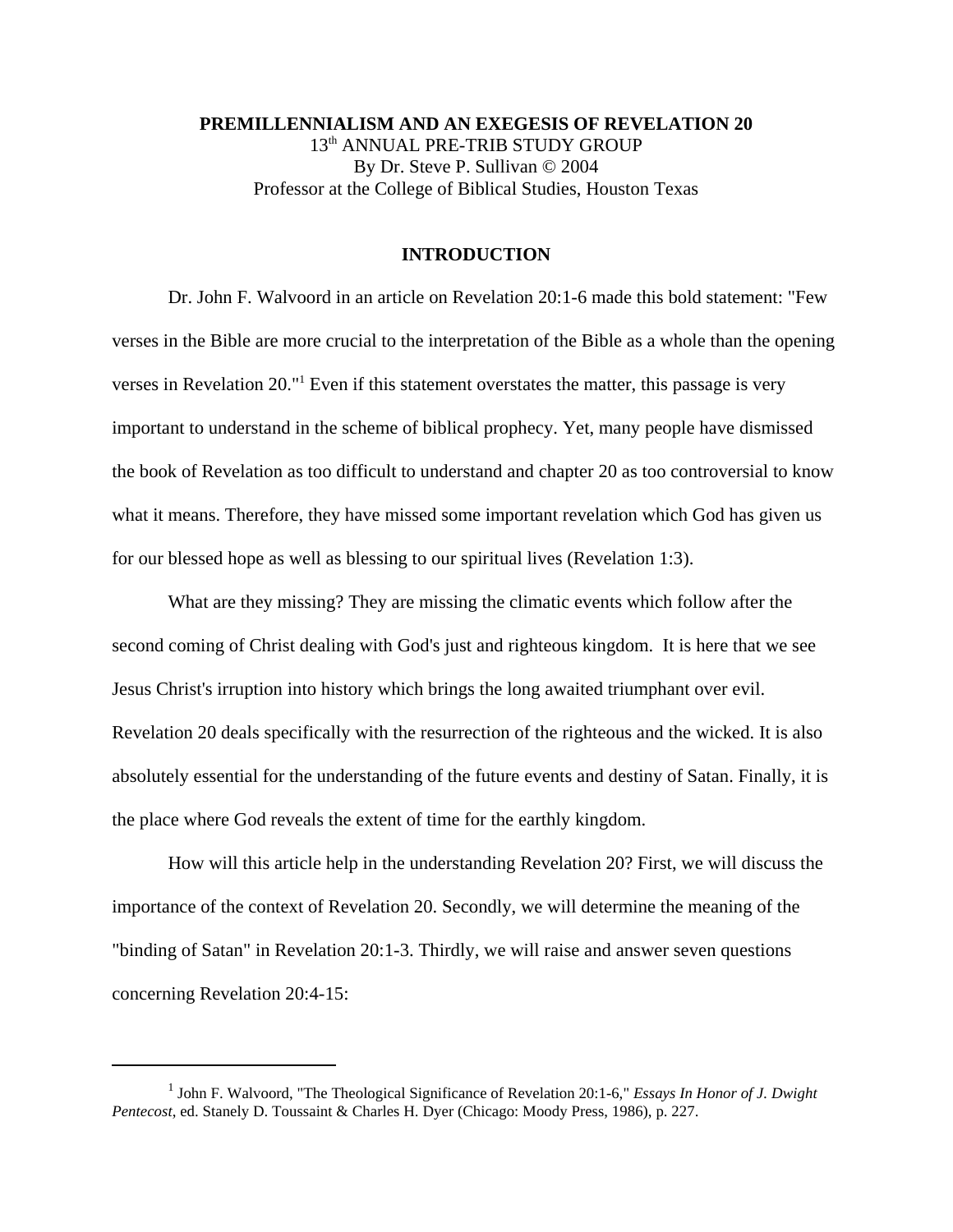- (1) Who are they who reign with Christ?
- (2) Who are those who will live?
- (3) What about the thousand years?
- (4) Where will the saints reign for a thousand years?
- (5) When will the battle of Revelation 20:7-10 take place?
- (6) What about the "great White Throne Judgment?"
- (7) Why will there be a millennial kingdom?

One may see how important these questions are for understanding the future, but how will all this affect our life in this present age? Let us answer this question by the following statement: "One's view of eschatology [the study of last things], to a large extent, determines what kind of ethics one develops and practices."<sup>2</sup> Let us look at just one example from Scripture out of many we could turn to demonstrate the above point. 1 John 3:2-3 says, "Beloved now we are children of God, and it has not appeared as yet what we shall be. We know that, when He appears, we shall be like Him, because we shall see Him just as He is. And everyone who has this **hope fixed on Him purifies himself, just as He is pure**."<sup>3</sup> Notice how John expects that the future hope of Christ's coming should purify our daily living in this present age. Therefore, let us not shy away from Revelation 20 which deals with some crucial events of things to come, but let us understand it and by God's grace not only enjoy the blessings it brings in this life and the life to come, but also be the means of purifying our lives!

<sup>2</sup> H. Wayne House & Thomas Ice, *Dominion Theology: Blessing or Cursing?* (Portland: Multnomah Press, 1988), p. 45.

 $3$  All Bible quotation are taken from NASB unless otherwise stated.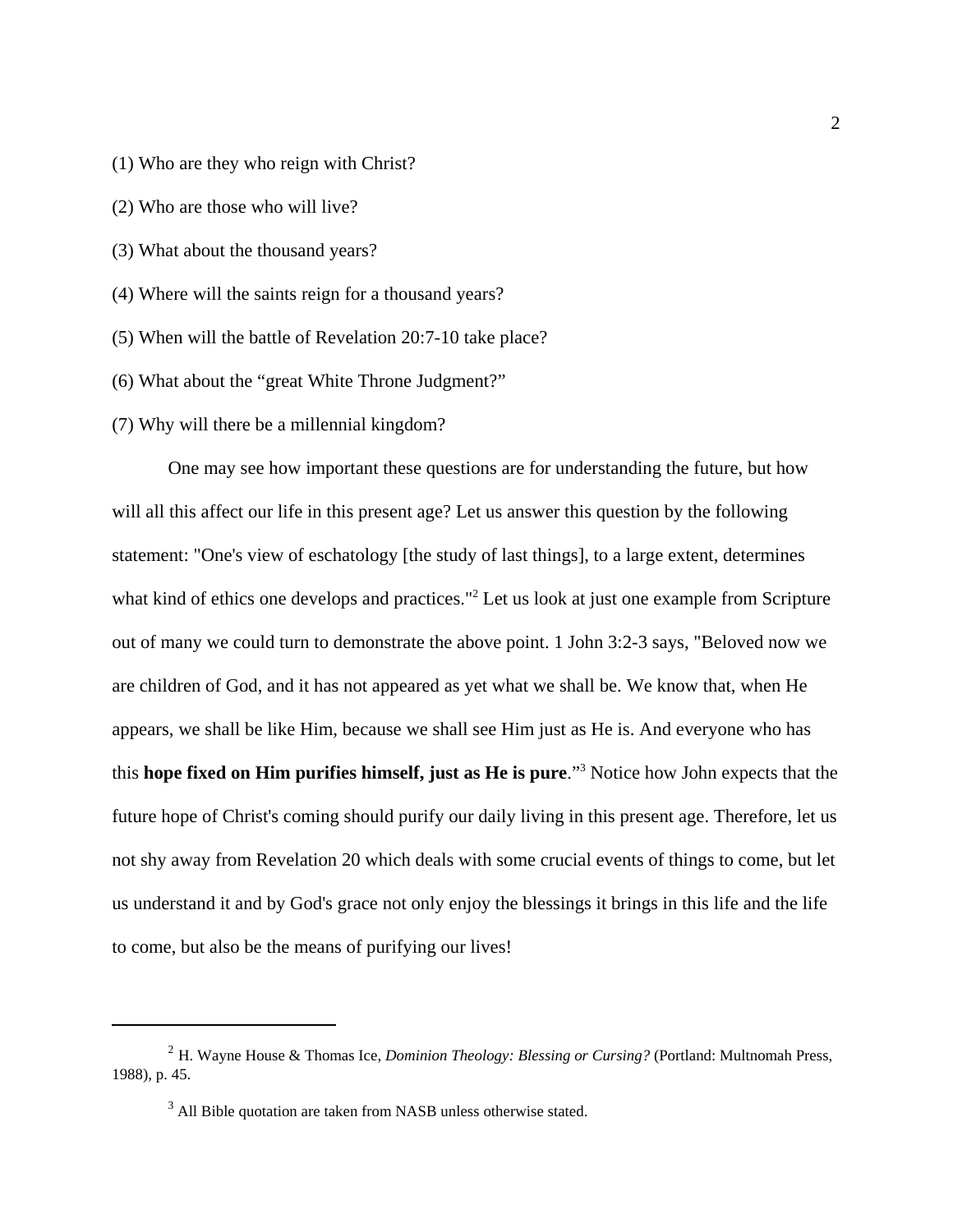# **THE IMPORTANCE OF THE CONTEXT**

## **Introduction**

How one understands the chronology of the book of Revelation, especially chapters 19- 21 will set the coarse for one's understanding of the millennium.<sup>4</sup> Many amillennial scholars use the <u>recapitulation system</u> or progressive parallelism<sup>5</sup> as their system of interpretation of the book.<sup>6</sup> Anthony Hoekema supports the recapitulation method of interpretation when he says, "the

<sup>5</sup> G. K. Beale, *The New International Greek Testament Commentary:The Book of Revelation* (Grand Rapids: Eerdmans, 1999), pp. 121-45 surveys and argues for recapitulation position. See Robert L. Thomas, *Revelation 8-22 An Exegetical Commentary* (Chicago: Moody Press, 1995), pp. 525-43 for a critique of recapitulation and arguments for chronological progression in the book of Revelation.

 $6$  A brief historical perspective of the development of eschatology see Harold Hoehner, "Evidence from Revelation 20," *A Case for Premillenialism*, eds. Donald K. Campbell & Jeffrey L. Townsend (Chicago: Moody Press, 1992), pp. 236-45. Hoehner suggests to consult Hans Bietenhard, "The Millennial Hope in the Early Church," *Scottish Journal of theology* 6 (1953): 12-30, which is a condensation of his doctoral dissertation and Jean Danielou, "The Theology of Jewish Christianity, " in *A History of Early Christian Doctrine before the Council of Nicaea*, trans. And ed. John A Baker (Philadelphia: Westminster, 1964), 1:377-404. Charles E. Hill, *Regnum Caelorum: Patterns of Millennial Thought in Early Christianity* (Grand Rapids: Eerdmanns, 2001) 2<sup>nd</sup> ed. from an amillennial viewpoint gives his understanding of the early history development of eschatology. See his summary chart on pp. 271-72. John F. Walvoord, *The Revelation of Jesus Christ* (Chicago: Moody, 1966), pp. 282-90 gives a brief survey of the three major positions taken in Revelation 20.

<sup>&</sup>lt;sup>4</sup> John A. McLean, "The Structure of the Book of Revelation and Its Implication for the Pre-wrath Rapture (Part One)," *Michigan Theological Journal*, 2 (Fall 1991):138-167 critiques nine theories of structures for the book of Revelation. John A. McLean, "The Structure of the Book of Revelation and Its Implication for the Pre-wrath Rapture (Part Two)," *Michigan Theological Journal*, 1 (Spring 1992):7 "argues for the successive view of the septets judgments, i.e., the trumpets sequentially follow the seals and the bowls sequentially follow the trumpets. The successive structure does not negate a recapitulation of other visions in that the writer does portray visionary scenes which preview eschatological events to come (Rev. 7:9–17; 14:8–13)." McLean summarizes the book of Revelation by saying, "The crucial differences between the judgments include: the Prima facie reading of the text, the sequential character within each septet, the use of ordinal numbers, the sequential aspect of the seventh part of each septet, the contextual clues of progression argue for the successive approach. The following structural outline represents a descriptive view of the development of the Apocalypse. This progressive disclosure is like a spiraling conical staircase. The climax of the Apocalypse is the coming of the Son of Man. The major motif that leads up to the parousia is the intensification of the septet judgments, (4:1–19:21). The septets unfold out of each other until the final climax of worldwide destruction. The writer intermittently suspends the progressive movement and disclosure of the septets in order to introduce pertinent information. The information is inserted by meaning of narrative previews or narrative synopses. Narrative previews amplify major characters or events that are enunciated later in the Apocalypse. Narrative synopses provide apocalyptic scenes that review past events and lead the reader to future episodes." *(Michigan Theological Journal*, 1 [Spring 1992]:9-10)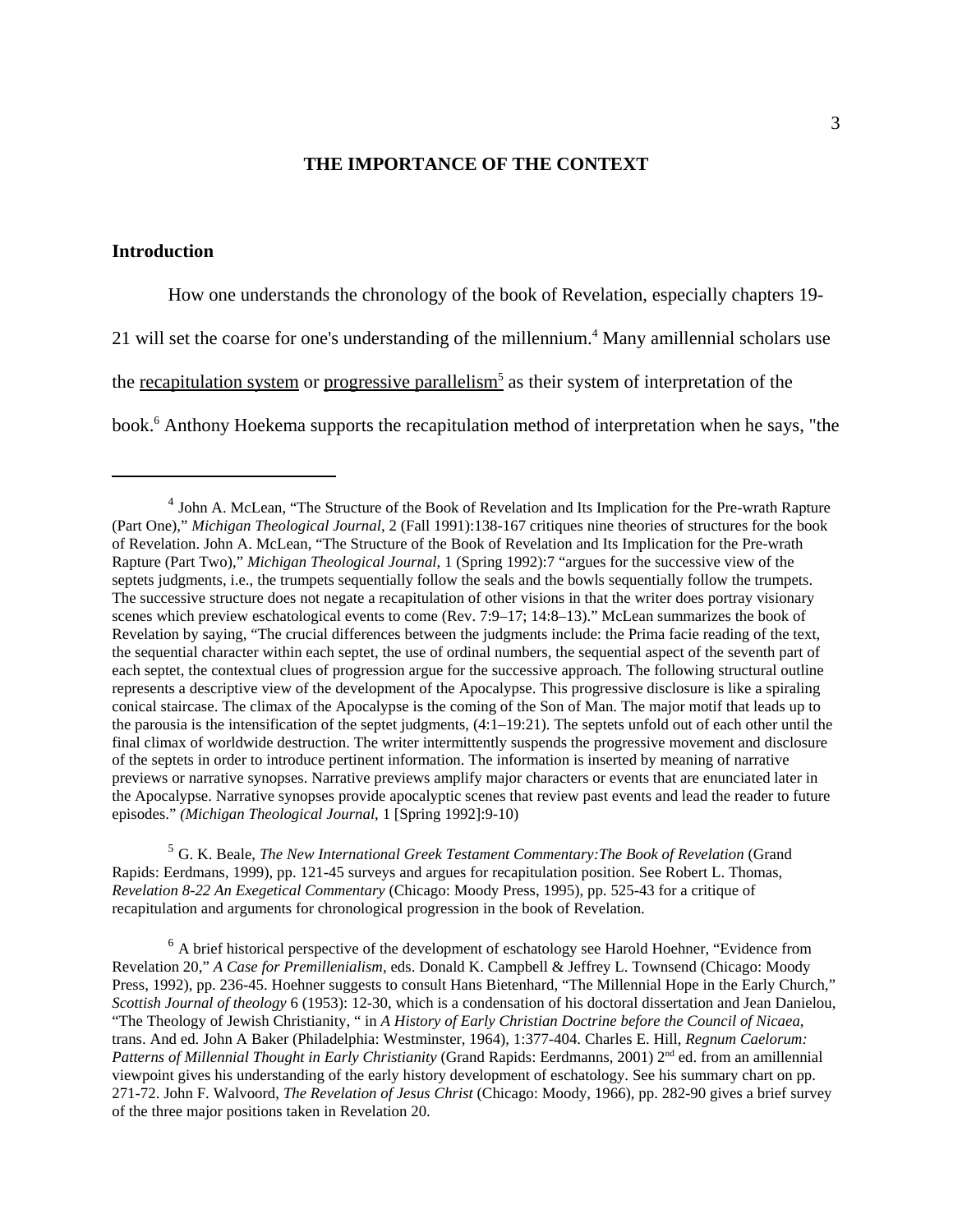book of Revelation consists of seven sections which run parallel to each other, each of which depicts the church and the world from the time of Christ's first coming to the time of his second coming."<sup>7</sup> Most amillennialist would list Revelation 20-22 as one of those progressive parallels. Contrary to the premillennial view, the amillennialist does not see a progression from chapter 19 to chapter 20. They understand that chapter 20 begins to describe the activity of God binding Satan's activity by Christ's work on the cross. Then the rest of chapter 20 through chapter 22 progresses on and gives us more detail about the church age, events surrounding the second coming and the eternal kingdom.

Yet, there is strong evidence to indicate that the visions of Revelation 19 and 20 are presenting a chronological progression in time. The literary device that John uses to indicate this progression is the phrase translated "and I saw" ( $\kappa \alpha \hat{i} \epsilon \hat{i} \delta \sigma v$ ). This is found in Revelation 19:11, 17, 19 and Revelation 20:1, 4, 11 and Revelation 21:1. This seems to indicate that the series of visions happened one after the other and not as parallel visions which are recapitulating the same period of time. Harold Hoehner addresses this issue:

The introductory words "and I saw" (*kai eidon*), used 32 times in the book, usually denote the next vision seen by John  $(e.g., 13:1, 11; 14:1, 6, 14; 15:1;$ 16:13; 17:3; 19:11, 17, 19; 20:4, 11, 12; 21:1). Though these words are not as forceful a chronological marker as "after these things I saw" (*meta tauta eidon*; 4:1; 7:9; 15:5; 18:1) or "after these things I heard" (*meta tauta ekousa*; 19:1), they do show chronological progression.<sup>8</sup>

Some amillennialists would agree that the  $\kappa \alpha \hat{i} \epsilon \hat{j} \delta \alpha \hat{v}$  in Revelation 19:11 - 21:1 gives a

<sup>7</sup> Anthony A. Hoekema, *The Bible And The Future* (Grand Rapids: Eerdmans, 1979), p. 223; William Hendriksen, *More Than Conquerors* (Grand Rapids: Baker, 1960), pp. 28-29. The seven parallel chapters are: chapters 1-3, 4-7, 8-11, 12-14, 15-16, 17-19 and 20-22.

<sup>8</sup> Harold Hoehner, "Evidence from Revelation 20," *A Case for Premillenialism*, eds. Donald K. Campbell & Jeffrey L. Townsend (Chicago: Moody Press, 1992), pp. 247-48.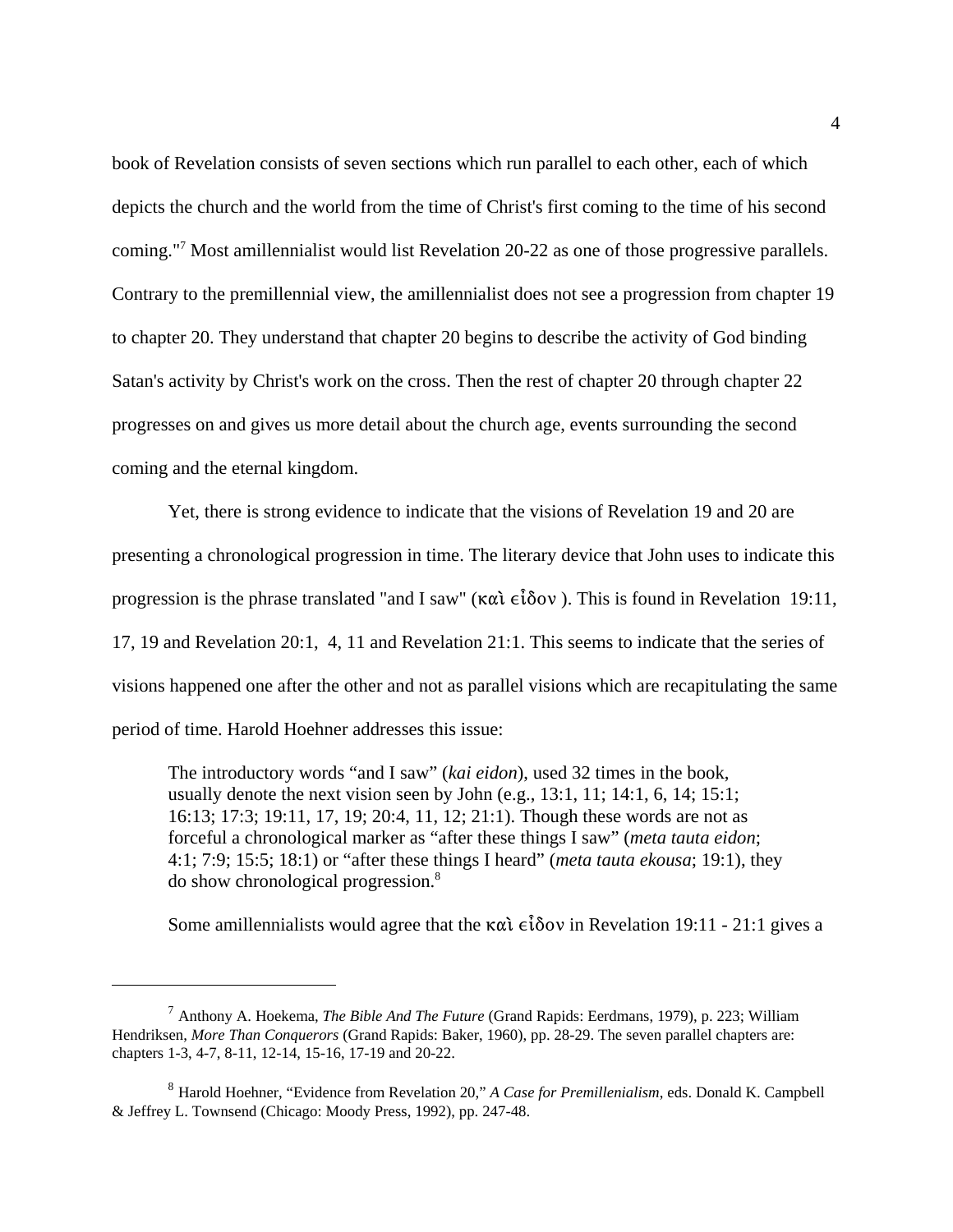visional chronicle, but not a historical chronicle of events. In other words, they would accept that John received the visions in the chronological order of Revelation 19:11 - 20:15, but they would deny that the actual progress of history is necessarily in this order. Many amillennialists would accept that Revelation 19:11-21 is a historical progression but they would contend that Revelation 20:7-10 is referring again to the second coming like Revelation 19:11-21. They would take Revelation 20:1-3 and the binding of Satan to begin at the death and resurrection of Christ and then the "thousand years" would extend from the church age to the second coming.

This brief survey gives us a broad summary of the chronology issue. The next section of this paper will examine the context and the validity of  $\kappa \alpha \hat{i} \epsilon \hat{i} \delta \omega$  in Revelation 19:11- 20:15 to see if there is any reason to accept the  $\kappa \alpha \hat{i} \epsilon \hat{i} \delta \omega$  sections as not only visional progression but historical progression of events.<sup>9</sup>

# The "And I Saw" (καὶ  $\epsilon$ ἶδον) Sections in Revelation 19:11 - 20:15

In Revelation 19:11-16 the  $\kappa \alpha \hat{i} \in \hat{\delta}$  ov section is an introduction to Jesus Christ and His heavenly army. In 19:15-16 an explanation of the sword coming out of Christ's mouth which will judge the nations is described. In Revelation 19:17-18 section we are introduced to the birds

<sup>9</sup> D. E. Aune, "Revelation 1-5" *Word Biblical Commentary* (Nashville, TN: Nelson, 1997) 52A:338 says the  $\kappa \alpha i \epsilon i \delta \text{ov}$ : (1) introduces a new vision (Rev.19:11, 17; 20:1, 4, 12; 21:1); (2) introduces a major scene within the vision (Rev. 19:19; 21:2, 22); and (3) focuses "on a new or significant figure or action that occurs within a continuing vision narrative" (Rev. 5:2, 6, 11; 6:2, 5, 8, 12; 7:2; 9:1; 16:13; 17:3, 6). Grant R. Osborne, *Revelation*, in ECNT, ed. Moses Silva (Grand Rapids: Baker, 2002):699 does not think that  $\kappa \alpha \hat{i} \epsilon \hat{i} \delta \sigma v$  in Rev. 19:11 - 20:15 are chronological indicator, however he does believe that there is "narrative sequence, and the events in the vision flow one after the other." Others who would support both a visional and an historical progression in Revelation 19:11 - 20:15 are: John Walvoord, *Revelation*, p. 290; Alan Johnson, *Revelation*, Expositor's Bible Commentary, ed. Frank E. Gaebelein (Grand Rapids: Zondervan, 1981), 12:580; Robert H. Mounce, *The Book of Revelation*, NICNT (Grand Rapids: Eerdmanns, 1977), p. 252; Robert L. Thomas, *Revelation 8-22 An Exegetical Commentary*, p. 381; David J. MacLeod, "The Third 'Last Thing': The Binding of Satan, *Bibliotheca Sacra* 156 (Oct-Dec, 1999):472-73; Isbon T. Beckwith, *The Apocalypse of John* (New York: Macmillan, 1919):738; R. H. Charles, *The Revelation of St. John*, in ICC (New York: Scribner's Sons, 1920), 2:185.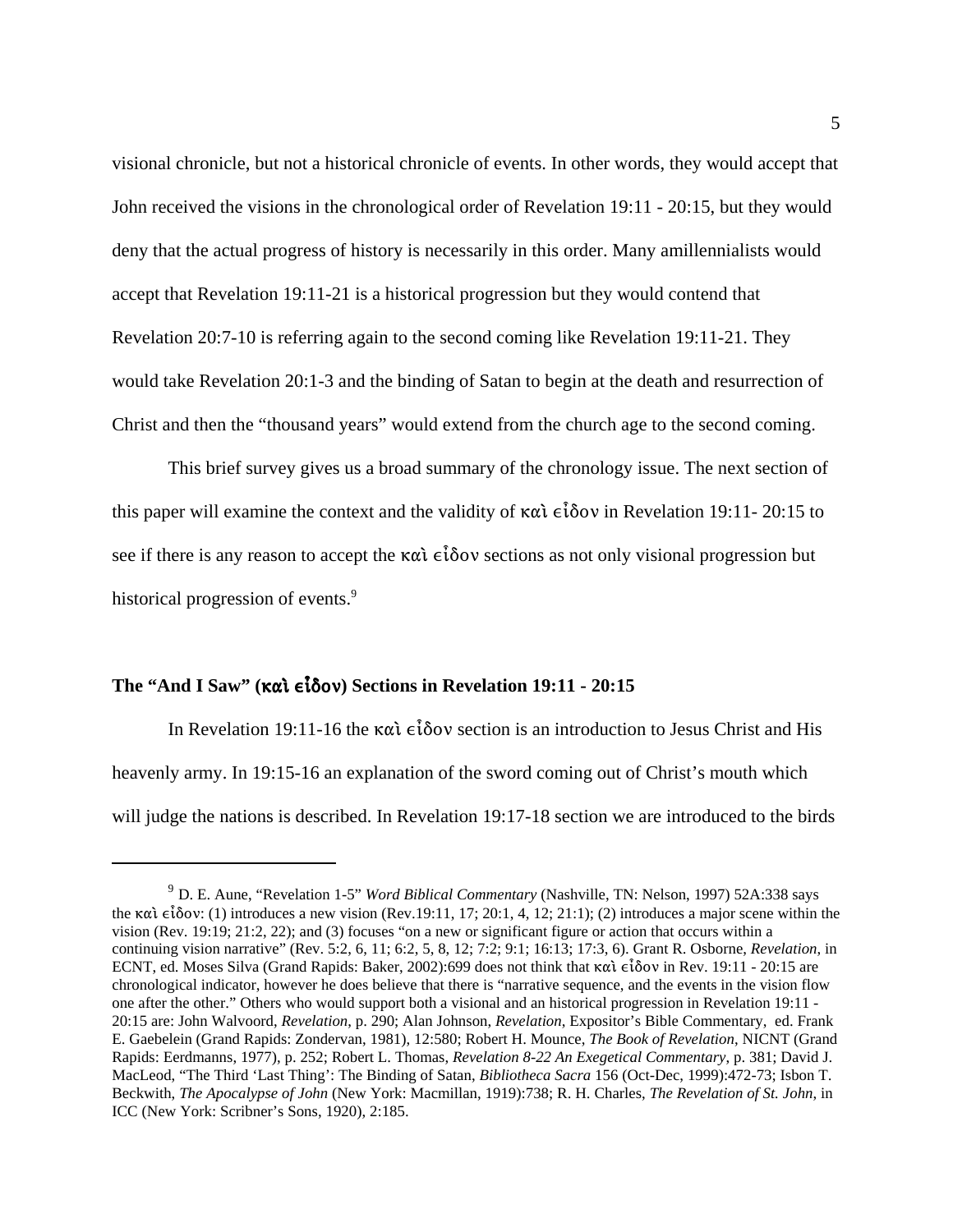of the mid heaven and their role in the judgment. In verse 17 an angel calls forth the birds to assemble for supper of the great slaughter and judgment of the enemies of God. The description of verse 18 explains further the make-up of the "nations" in the previous section (v. 15). The summoning of the birds in combination with the detailed description of the flesh they will eat (v. 18) explains the fierce wrath of God stated in 19:15. These combinations of events demonstrate historical and visional progression in the first two sections (vv. 11-16 and vv. 17-18). This helps to see that there is progression from each section that begins with "and I saw."

Revelation 19:19-21 introduces the third sections where the beast and the false prophet are judged. There are five points we need to consider: (1) The kings of the earth and their armies are referred to in the previous section (vv.17-18) which demonstrates a progressive chronology. (2) The latter half of verse 19 describes the war against the Lord who was sitting on the horse and against His army which connects us back with 19:11-16. (3) The author in verse 20 makes a description of the beast and the false prophet which refers back to their activity Revelation 13. (4) Revelation 19:21 again demonstrates a progression in this section by referring to the "sword" which came out of the mouth of the Lord. Thus, in verse 15 the author describes the Lord and the sword which comes out of his mouth and then in verse 21 the author reports that the sword is used to kill the enemies of God. (5) The last part of verse 21 also demonstrates historical and visional progressive chronology. Notice in verses 17-18 that the birds are summoned to the supper of the flesh of mankind and in verse 21 it describes the birds actually eating the flesh of mankind.

Therefore, the major theme of Revelation 19:11-21 is the coming of the Lord and the judgment upon the beast, his army of followers and the false prophet. The fourth section (20:1-3)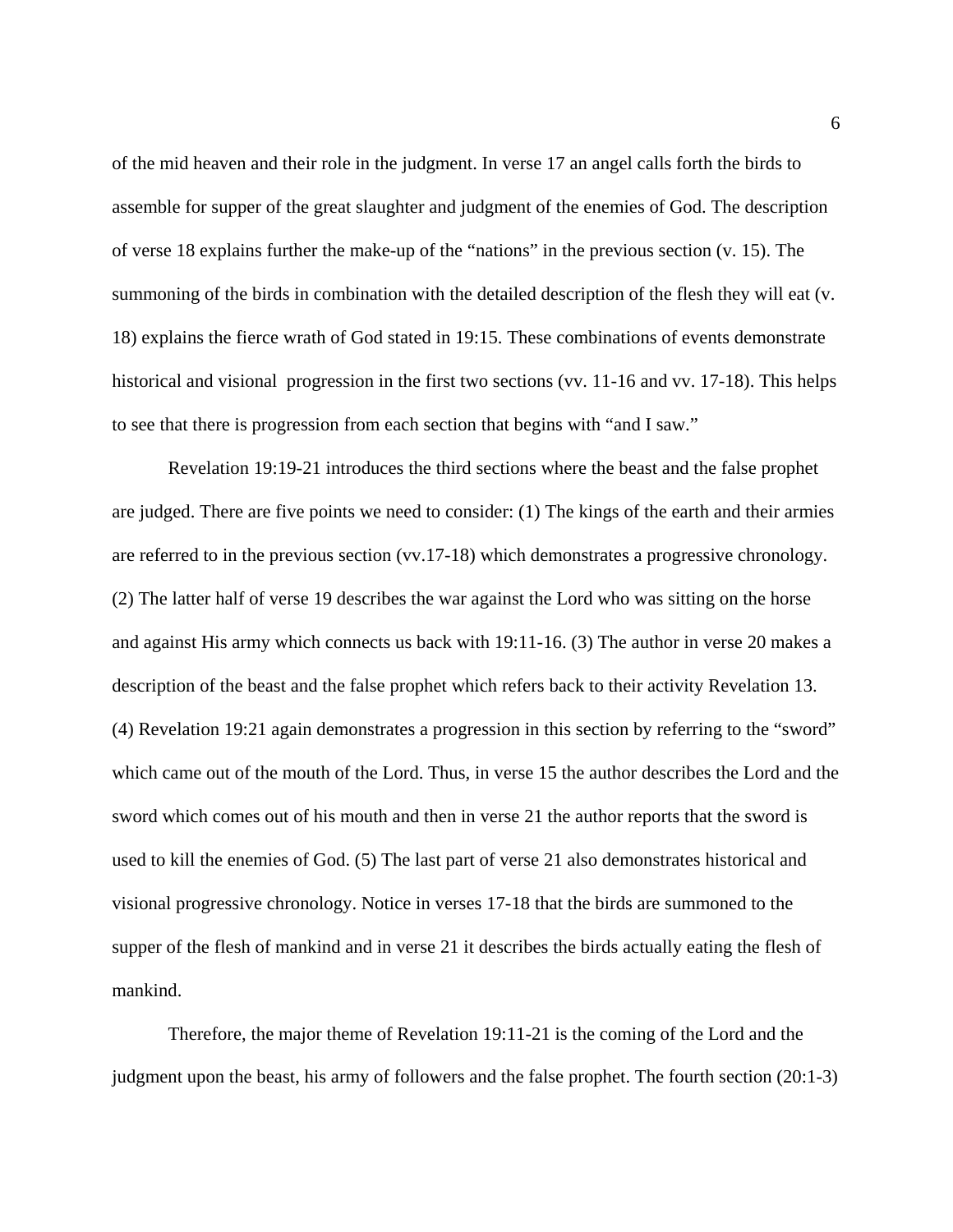deals with the last person of the unholy threesome. Notice the close ties that the beast has with Satan. Satan is first introduced and some of his activities cataloged in Revelation 12. Then in Revelation 13:4 it says, "and they worshiped the dragon, because he gave his authority to the beast; and they worshiped the beast, saying, 'Who is like the beast, and who is able to wage war with him?'" This connection is also brought out in Revelation 20:10 when Satan is thrown into the lake of fire just like the beast and the false prophet. In Revelation 20:1-3 section Satan is confined in prison at the beginning of the thousand years. He will not be able to deceive the nations until after the thousand years. It is then that he will be released for "a short time" (v.3).

The fifth  $\kappa \alpha i \in \hat{\delta}$  ov section (20:4-6) concentrates on those who sat on the thrones and the martyrs who "came to life and reigned with Christ for a thousand years." The thousand years tie Revelation 20:1-10 together in a historical progression (20:2, 3, 4, 5, 6, 7). The martyred saints (v. 4) who did not worship the beast or take his mark came to life in the first resurrection which is at the beginning of the thousand years. The mark of the beast and the doom of the beast is mentioned in Revelation 19:20 which is associated with the time period of the second coming of Christ. This demonstrates that the event progresses from the judgment of the beast and the false prophet at the second coming of Christ to the resurrection of the martyred saints who were contemporary in time with the beast and his mark.<sup>10</sup> These martyrs were resurrected at the beginning of the thousand years for they must reign with Christ the entire thousand years (20:4- 5). Furthermore, the author not only uses a thousand years in his vision but also in his beatitude (20:6). It is important to notice that the author changes from the aorist tense "reigned with Christ for a thousand years" in verse 4 to a future tense of "will reign" with Christ for a thousand years

 $10$  This will be developed later in the paper.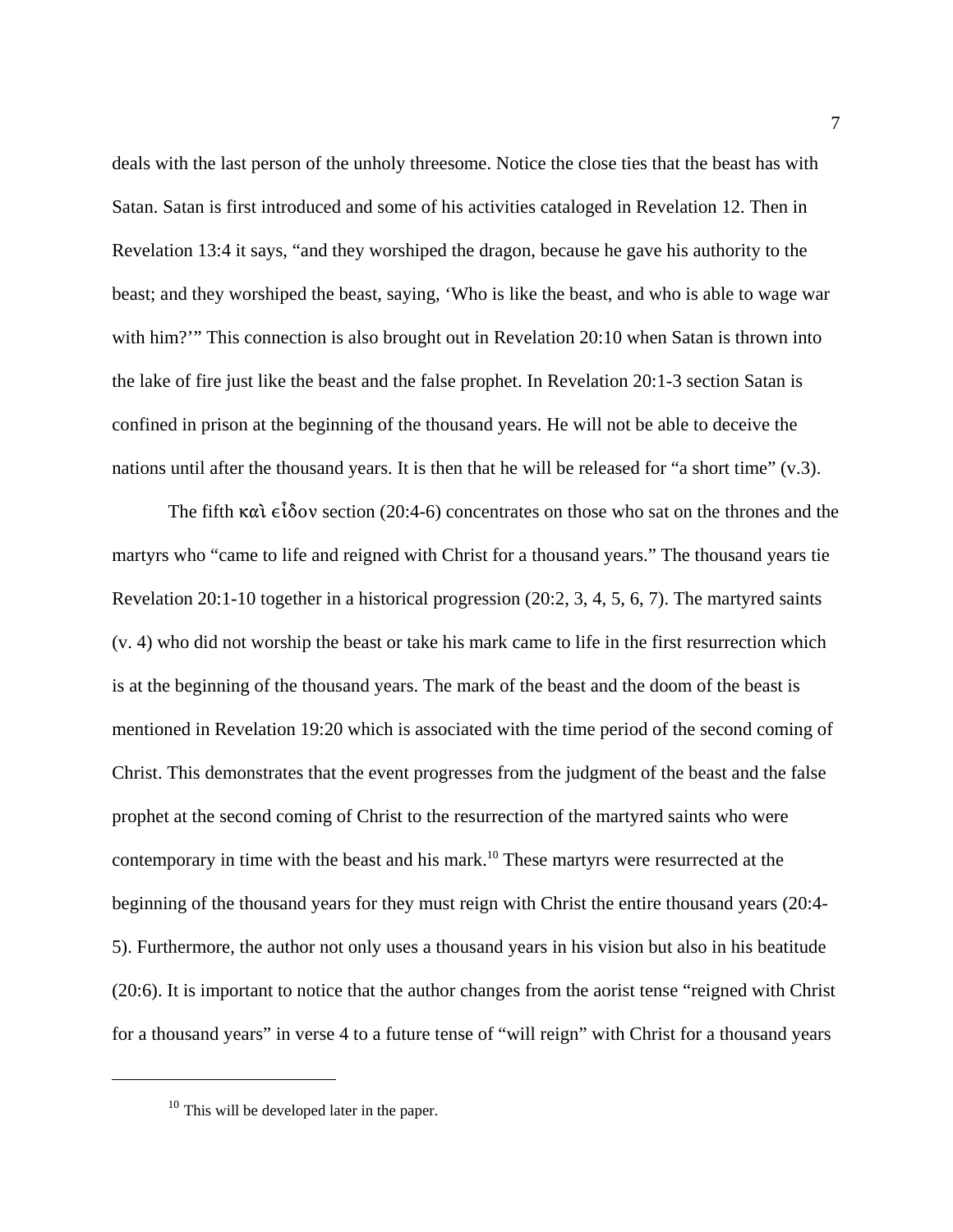in verse 6. This again demonstrates that Revelation 20:4-6 is future from the author's perspective. The future "reign" (20:6) corresponds with the beginning of the thousand-year reign. It is difficult to see how the thousand years could begin at the death and resurrection of Christ as many amillennialists propose.

The sixth section (20:7-10) changes the introductory phrase  $\kappa \alpha \hat{i} \hat{\epsilon} \delta \hat{o} \nu$  and gives a time indicator by using the phrase "when the thousand years are completed." Revelation 20:7 connects back with 20:3 which says, "until the thousand years were completed" as well as the phrase "after these things he must be released for a short time." Notice the theme of Satan's deception on the nations. The deceiving of the nations is predicted in 20:3 yet this deception will be prevented because of Satan's imprisonment. Furthermore, in 20:8-10 Satan's deception on the nations and the final battle and his defeat is predicted. The time of Satan's defeat (20:8-10) is a thousand years after 20:4-6 (which we established as the time of the second coming of Christ). Furthermore, progress in time is seen from Revelation 19:20 - 20:10 by the tying together the beast and false prophet's doom with the doom of Satan. The doom of the beast and the false prophet happens at the second coming of Christ in Revelation 19:20. Revelation 20:1-3 indicates the imprisoning of Satan for a thousand years and then "after these things" he is released for "a short time" (20:3). This imprisonment is at the beginning of the thousand years (20:2-3). Revelation 19:20 and 20:4-5 use the mark of the beast and the worship of the beast to indicate that these two events happen at the same period of time–the second coming of Christ (19:20) and the beginning of the thousand years (20:4-5). Then after the thousand years we see the events of 20:7-10. The climax comes with 20:10, which ties the whole section of Revelation 19:20 - 20:10 together by mentioning the place of doom where the beast and false prophet have been thrown a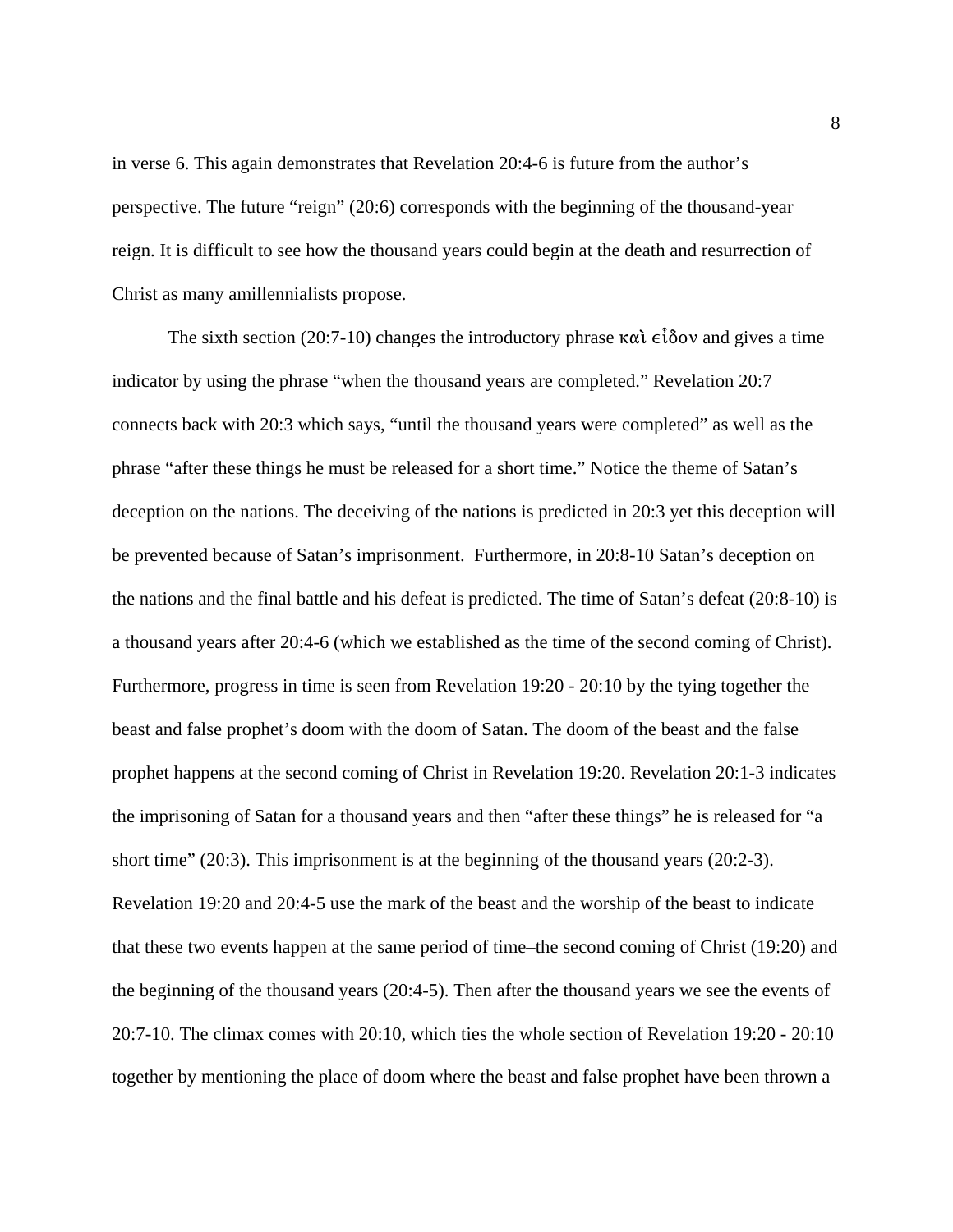thousand years earlier.

R. Fowler White agrees that "there is historical as well as visional (revelatory) progress between the visions of 19:11-21."<sup>11</sup> White and others refuse to believe that  $\kappa \alpha \hat{i} \epsilon \hat{i} \delta \sigma v$  (*kai*  $e$ *idon*) is an indicator of historical progress<sup>12</sup>. He argues "when we consider the question of historical progress between 19:11-21 and 20:1-3, the presence of the words *kai eidon* in 20:1 is not relevant. The only relevant point is the content of the visions."<sup>13</sup>. However, the arguments stated above have established a historical and visional progression in the  $\kappa \alpha \hat{i} \delta \delta \hat{o} v$  sections of 19:11-16, 19:17-18, 19:19-21 (which White agrees) and in sections 20:1-3, 4-6, 7-10 (καὶ ὅταν, *kai hotan*). Why would one not think that 20:1-3 ( $\kappa \alpha \hat{i} \epsilon \hat{j} \delta \sigma v$ ) section is also a historical and visional progression with 19:11-21, especially since the judgment of the ungodly threesome (the beast, false prophet and Satan) helps tie the context together?<sup>14</sup>

# **Daniel Seven**

The latter part of Revelation19 and the first part of Revelation20 seems to parallel the

<sup>13</sup> White, "Making Sense of Rev 20:1-10? Harold Hoehner Versus Recapitulation," p. 540.

<sup>14</sup> William J. Webb, "Revelation 20: Exegetical Considerations," *Baptist Review of Theology*, 4 (Fall 1994):15-16. He also argues in footnote #37 that "one might also note that the beast and false prophet in 20:10 have *already* been thrown into the lake of fire some time before Satan is thrown into the same location. Granted, the duration of the 'time lapse' is not specified. It may have been moments or it may have been a lengthy interval. However, if Rev 20:7-10 is the same battle as the parousia battle of chapter 19 and all three players in the triad get captured in the same battle (as amillennialists suggest), one might ask why John does not simply have all three players thrown into the lake of fire at the same time. . . From a (straight) recapitulation perspective one would expect in Rev 20:10 to read something like, 'After the battle of Gog and Magog, Satan was thrown into the lake of fire *along with* the beast and false prophet.'" (Ibid., pp. 15-16)

<sup>11</sup> R. Fowler White, "Making Sense of Rev 20:1-10? Harold Hoehner Versus Recapitulation," *Journal of the Evangelical Theological Society* 37 (December 1994):540.

<sup>12</sup> Paul A. Rainbow, "Millennium as Metaphor in John's Apocalypse," *Westminister Theological Journal*, 58 (Fall 1996):211, n. 8 argues for progressive chronology in Revelation 19:11 - 20:15 (*contra* White), however he still holds to an amillennial position from these texts.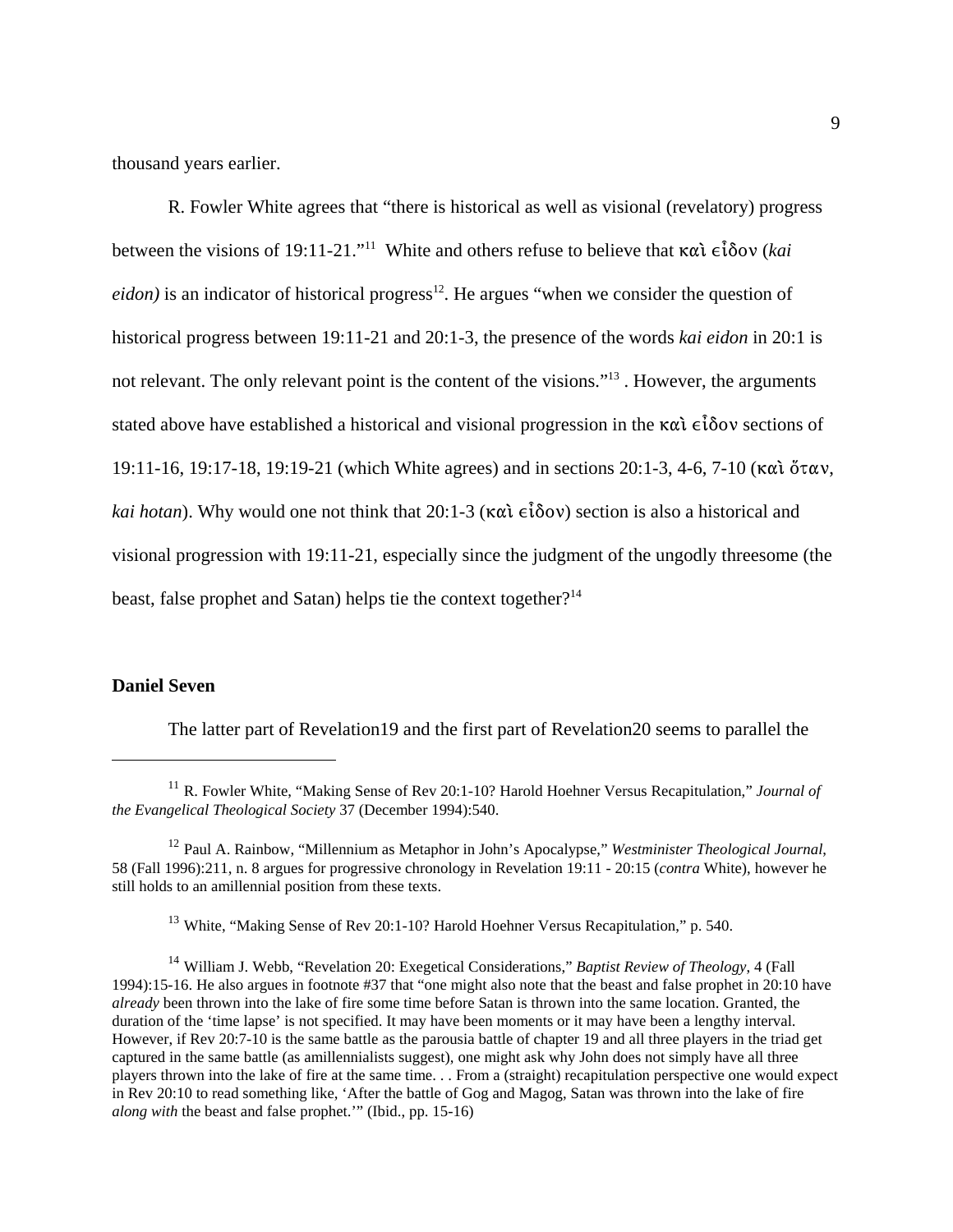events of Daniel 7. As one compares these two parallel texts, it seems to support the position that

Revelation 19 through Revelation 20 is a chronological progression and not a recapitulation.

Jack Deere says it this way:

The little horn of Daniel 7 parallels the beast of Revelation 13:1-8. Both the little horn of Daniel and the beast of Revelation are said to have a worldwide empire (Dan.7:7, 23; Rev.13:8). Both have victory over the saints for "a time and times and half a time" (Dan.7:25; Rev.12:14). Both are destroyed by the Messiah at His second advent (Dan.7:11, 26; Rev.19:20). Both affirm that immediately following the destruction of the world ruler the kingdom is given to the saints (Dan.7:22, 27; Rev.20:4-6). Thus it is apparent that a least up to the reign of the saints Revelation 19:11-20:6 is following the same pattern as Daniel 7. Since the world ruler is yet future, the millennial reign must also be future for the saints do not reign or receive their kingdom until after his destruction. Thus on the basis of Daniel 7 it is more natural to read Revelation 20:4-6 as part of a chronological progression in its larger context  $(19:11-20:15)$  than as a recapitulation.<sup>15</sup>

# **The Worship of the Beast and the Mark of the Beast As an Indicator of Time**

White says, "To appreciate the bearing of 15:1 on the interpretation of 19:11 - 20:10, we need to remember that Christ's wrath against the Armageddon rebels in 19:19-21 concludes the plot line that was dropped in 16:16 and thus must (more or less) coincide with the last plague of God's wrath in 16:17-21. This coincidence of 19:19-21 with 16:17-21 means that Christ's wrath in 19:11-21 falls within the time frame which 15:1 established for the completion of God's wrath."<sup>16</sup>

<sup>15</sup> Jack S. Deere, "Premillennialism in Revelation 20:4-6," *Bibliotheca Sacra* 135 (Jan.-Mar., 1978): 60-61.

<sup>16</sup> R. Fowler White, "Reexamining the Evidence for Recapitulation in Rev 20:1-10," *Westminster Theological Journal* 51 (1989): 331; see also White, "Making Sense of Rev 20:1-10?," pp. 547-48. White sees an inconsistency in premillennialist who see God's wrath at the end of the millennium (20:8-9), when Revelation 15:1 indicates the seventh bowl finishes the wrath of God. Therefore, White uses this argument as one of his arguments for the recapitulation of Revelation 19:11-21 in 20:7-10. However, he does recognize that this is not an absolute statement on the wrath of God because he confines the wrath of God in 15:1 to the "divine retribution in history" for God's wrath "continues interminably in eternity" ("Reexamining the Evidence for Recapitulation in Rev 20:1-10," p. 330, n. 21). The writer would agree that God's wrath continues into eternity, however, why couldn't Rev. 15:1 be referring to the wrath that will end the three septet judgments? Ladd writes, "Now this series comes to its climax;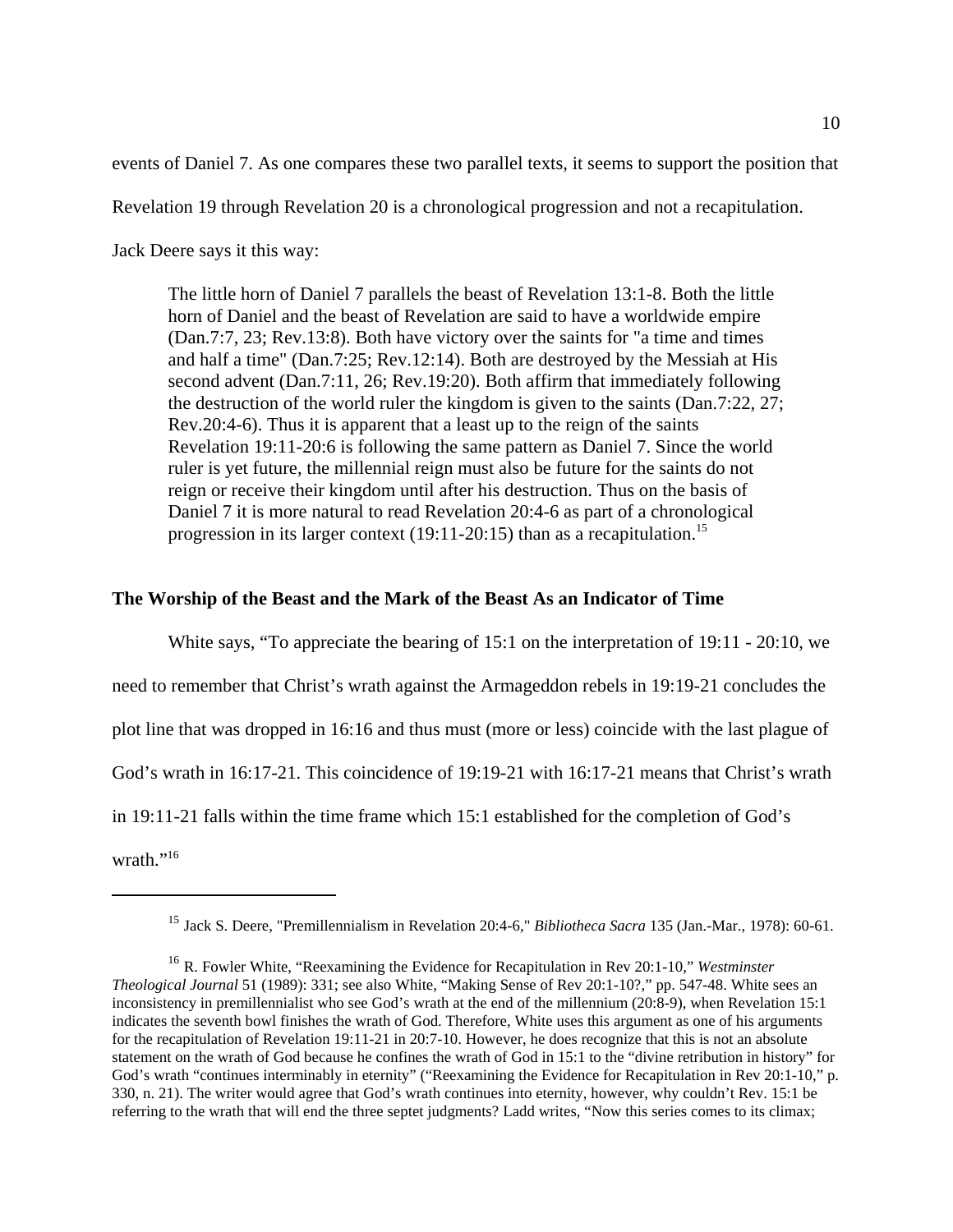The last bowl plague not only falls under this general time period of Revelation 19:11-21, but also all seven bowl plagues fall under this general time period–near the end of the Tribulation period. This time period is brought out by following the theme of the worship of the beast and the false prophet or the worship of the image of the beast and the theme of the mark of the beast (Revelation 13:4-18; 14:9-11; 15:2; 16:2, 10-11; 19:20; 20:4). First of all in Revelation 20:4, the martyrs did not worship the beast or his image and did not receive the mark upon their forehead or upon their hand and they "came to life and reigned with Christ for a thousand years." This reigning for a "thousand years" parallels the time of Satan's imprisonment in Revelation 20:2-3 for Satan is also bound for a "thousand years." However one interprets the "thousand years,"<sup>17</sup> Satan is bound at the beginning of the "thousand years" and these saints who were martyred and did not worship the beast "came to life and reigned with Christ" at the beginning of

with the visitation of the bowl plagues, God will have fully poured out his wrath in the particular context of the plagues which anticipate the final judgment. These words cannot be interpreted to mean that the plagues exhaust the totality of God's wrath"(*A Commentary on the Revelation of John*, (Grand Rapids: Eerdmans, 1972):204). Therefore, Rev. 15:1 does not preclude God's judgment at the end [f the millennium in Rev. 20:7-1], p. 204. See also Friedrich Düsterdieck, *Critical and Exegetical Handbook to the Revelation of John*, in Meyer's Commentary, Trans. & ed. Henry E. Jacobs (Winoa Lake, IN: Alpha Pub., 1980 reprint), p. 408; Alan Johnson, *Revelation,* 12:546; Henry Alford, *The Greek Testament* (Chicago: Moody Press, 1958 reprint), 4:693; Mounce, *The Book of Revelation*, p. 285, n.1; Walvoord, *The Revelation of Jesus Christ,* p. 226; Osborne, *Revelation*, p. 561, n. 2. Thomas, *Revelation 8-22 An Exegetical Commentary*, pp. 567-85 argues that the seventh bowl begins in Revelation 16:17 and ends 22:5.

<sup>&</sup>lt;sup>17</sup> Daniel Wallace, *Beyond the Basics: An Exegetical Syntax of the New Testament* (Grand Rapids: Zondervan, 1996), pp. 202-03 explains the difference between the genitive, dative and accusative of time. "One way to remember the distinctions between the cases used for time is to remember the root idea of each case. However, under the five-case system this may prove a bit confusing. Therefore, for the cases used for time, it may be helpful to think in terms of the *eight*-case system. The root idea of the *genitive* is *kind*. Thus the genitive of time expresses the *kind* of time or time within which. The root idea of the *locative* (not dat.) is *position*, expressing *point* in time. The root idea for the *accusative* is *extent*. Thus the accusative of time expresses the *extent* of time." In Revelation 20 there are six occurrences where1000 years is used. Three are nominative (20:3,5,7) and three are accusative (20:2,4,6). The accusative of time fits well with the premillennialist view for the entire group will reign with Christ the entire thousand years. However, the amillennialist (recapitulation view) have martyred saints entering the reign of Christ through out the millennium which does not fit the text. Charles E. Powell, "Progression Versus Recapitulation in Revelation 20:1-6: Some Overlooked Arguments" (www.bible.org/page.asp?page\_id=2481, August 2000), p. 8 says if the amillennialist is correct then "the genitive of time would be more suitable. All other occurrences of groups of plural subjects with the accusative of extent of time in the NT have the entire group beginning and ending the period of time together (cf. Matt 20:6; 28:20; John 2:12; 11:6; Acts 21:7; Rev 2:10; 9:10)."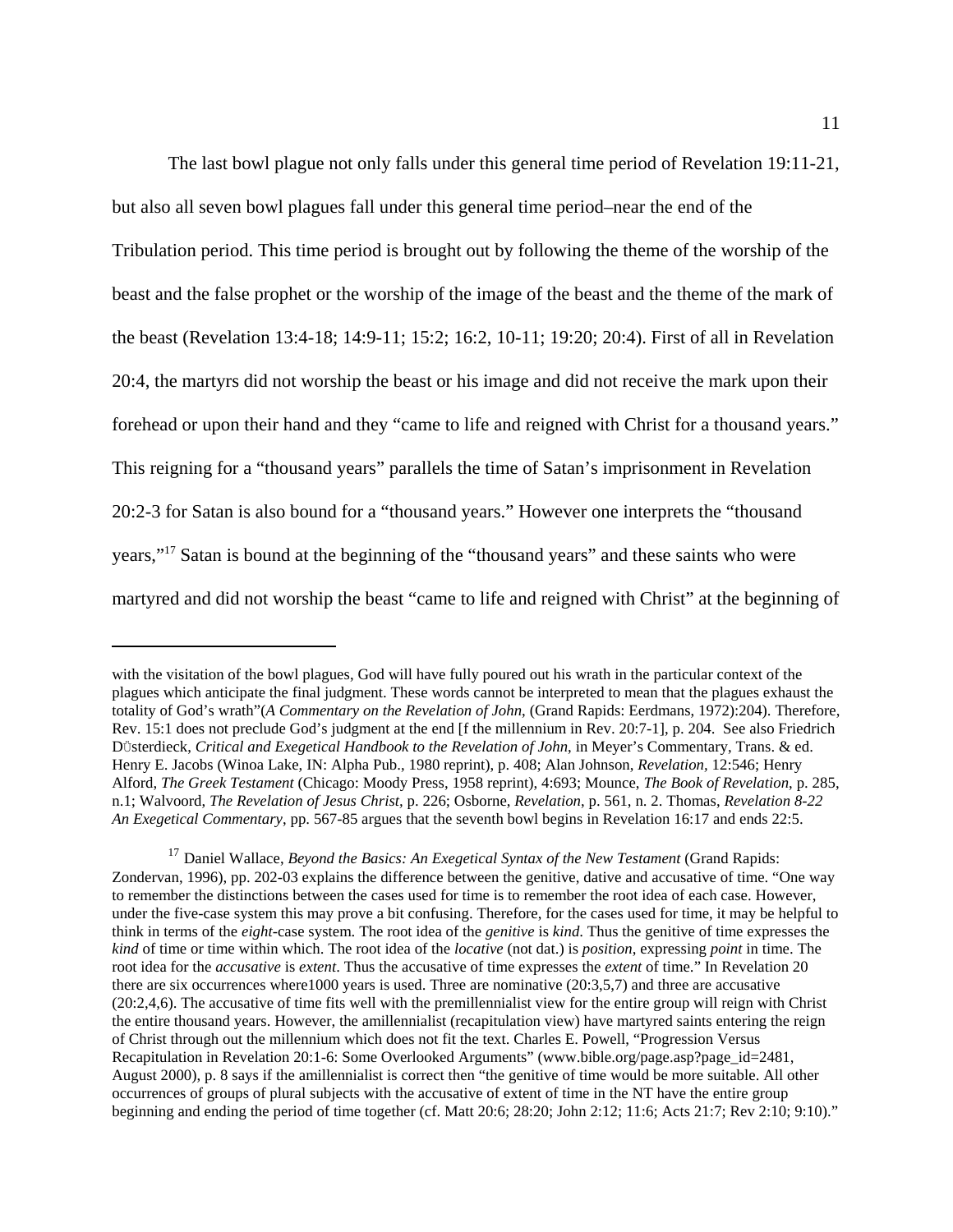the "thousand years." Most amillennialists declare that the beginning of the thousand years in Revelation 20:1-6 is the death and resurrection of Jesus Christ at his first coming (some may include part of His ministry). If this is true, then the martyrdom of these saints and their refusal to worship and take the mark of the beast must have occurred before the death and resurrection of Christ. If they lived and died after the death and resurrection of Christ (which is the beginning of the "thousand years" for the amillennialist) then they would not be able to reign with Christ the full period of time like Revelation  $20:4$  declares.<sup>18</sup>

Secondly, most amillennialists place Revelation 19:19-21 during the period of the second coming of Christ. It is interesting that the author of Revelation mentions the worship of the beast and his mark at Christ's second coming judgment (19:20). Does the author do this because these two beasts and their deception upon mankind are continuing until they are judged in Revelation 19:20? I believe so. If so, Revelation 20:4 which mentions the active deception of the worship of the beast and his mark is also in the time period of the second coming. This would demand that the "thousand years" must come after the second coming of Christ. Let's try to develop this argument.

The writer believes the whole period of Daniel  $70<sup>th</sup>$  week (Revelation 6-19) is a period of God's wrath, but His wrath increases with intensity as the seal, trumpet and bowl judgments are brought forth. God's intense wrath is associated with all seven bowl plagues (15:1, 7; 16:1). Notice how the theme of the worship of the beast and his mark are connected with the seven

 $18$  Harold Hoehner, "Evidence from Revelation 20," p. 251 also adds this argument: "If we accept a literal 1,000-year reign of Christ, then it would mean that after that period Satan is for a short time released and deceives the nations as seen in Revelation 20:7-9 and afterward is cast into the lake of fire. But if one thinks that the 1000-year reign of Christ refers to the present church age and that Satan is bound until Christ's second advent, at which time the new heaven and earth are ushered in, when will Satan be released for a short time? Those who hold to a nonliteral 1,000 years tend to be vague on this issue."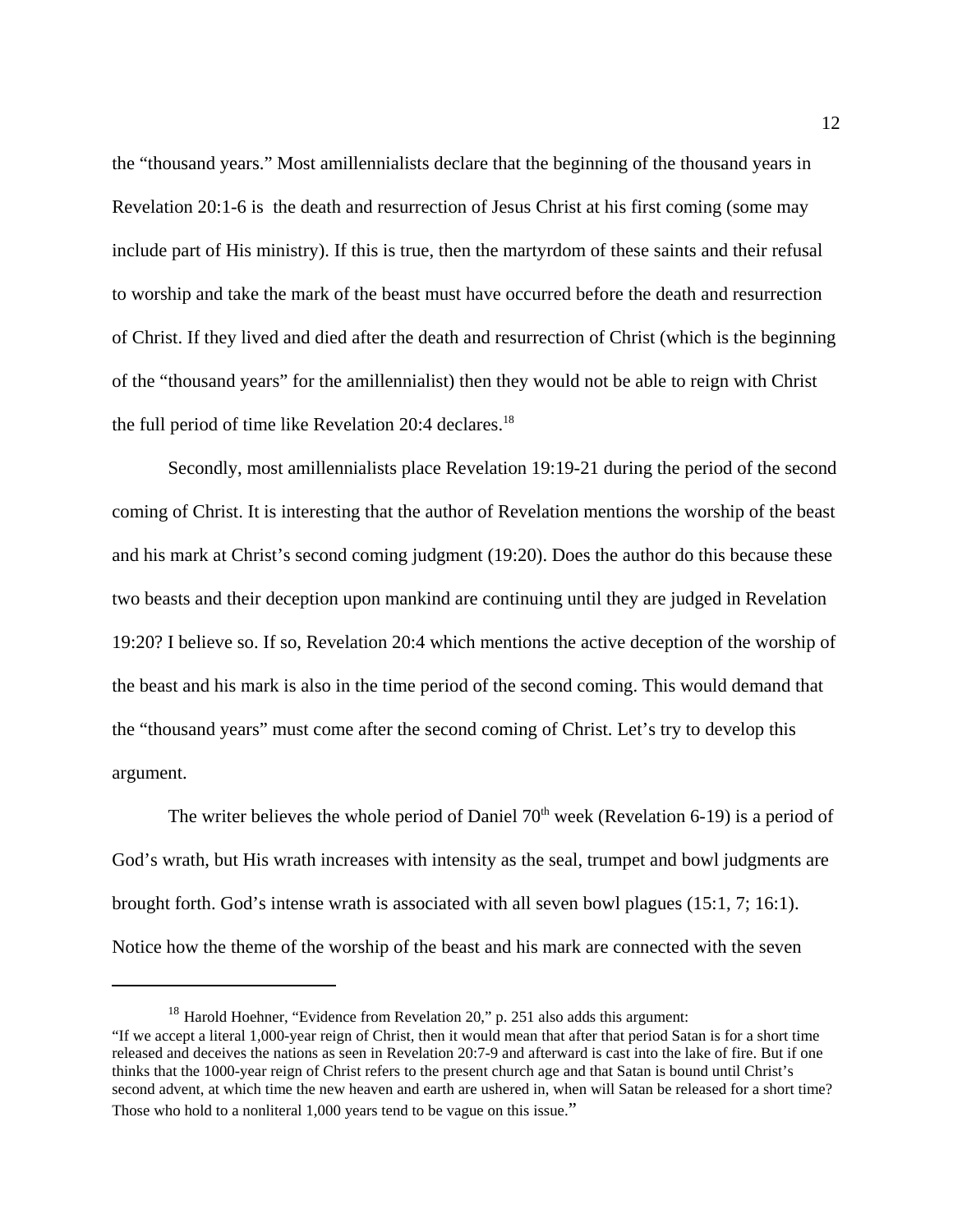bowls of God's wrath in Revelation 14:9-11. It reads, "And another angel, a third one, followed them, saying with a loud voice, 'If anyone worships the beast and his image, and receives a mark on his forehead or upon his hand, he also will drink of the wine of the wrath of God, which is mixed in full strength in the cup of His anger, and he will be tormented with fire and brimstone in the presence of the holy angels and in the presence of the Lamb. And the smoke of their torment goes up forever and ever; and they have no rest day and night, those who worship the beast and his image, and whoever receives the mark of his name.'" These verses warn the earth dwellers who worship the beast that the full strength of God's wrath is about to come on them and the eternal consequence with it. This full-strength wrath points to the seven bowl judgments. In the introduction to the bowl judgments in Revelation 15 the mark of the beast and his image is mentioned. However, this time it is used in a positive sense to describe those who did not submit to the beast. They are pictured "standing on the sea of glass holding harps of God." Notice bowl one (16:2) and bowl five (16:10-11) specifically state that the "loathsome and malignant sores" are upon "men who had the mark of the beast and who worship the image" (v. 2) and then in verses 10-11 the pain of the sores is mentioned when God pours out His darkness on the kingdom of the beast. These sores and pain are the continuation of the pain inflicted in verse two. This observation points out that the first five bowl judgments are in the same time period. Bowl six (16:12-16) is the satanic preparation for the battle of Har-Magedon. How did these nations decide to come to war? Revelation 16:13-14 indicate that the demonic spirits were sent out by the unholy threesome (dragon, beast and false prophet) to perform signs to deceive the kings of the whole earth to obey the unholy three and gather them for war. We are not told what signs the demons will perform, but we have already been told how the threesome deceived the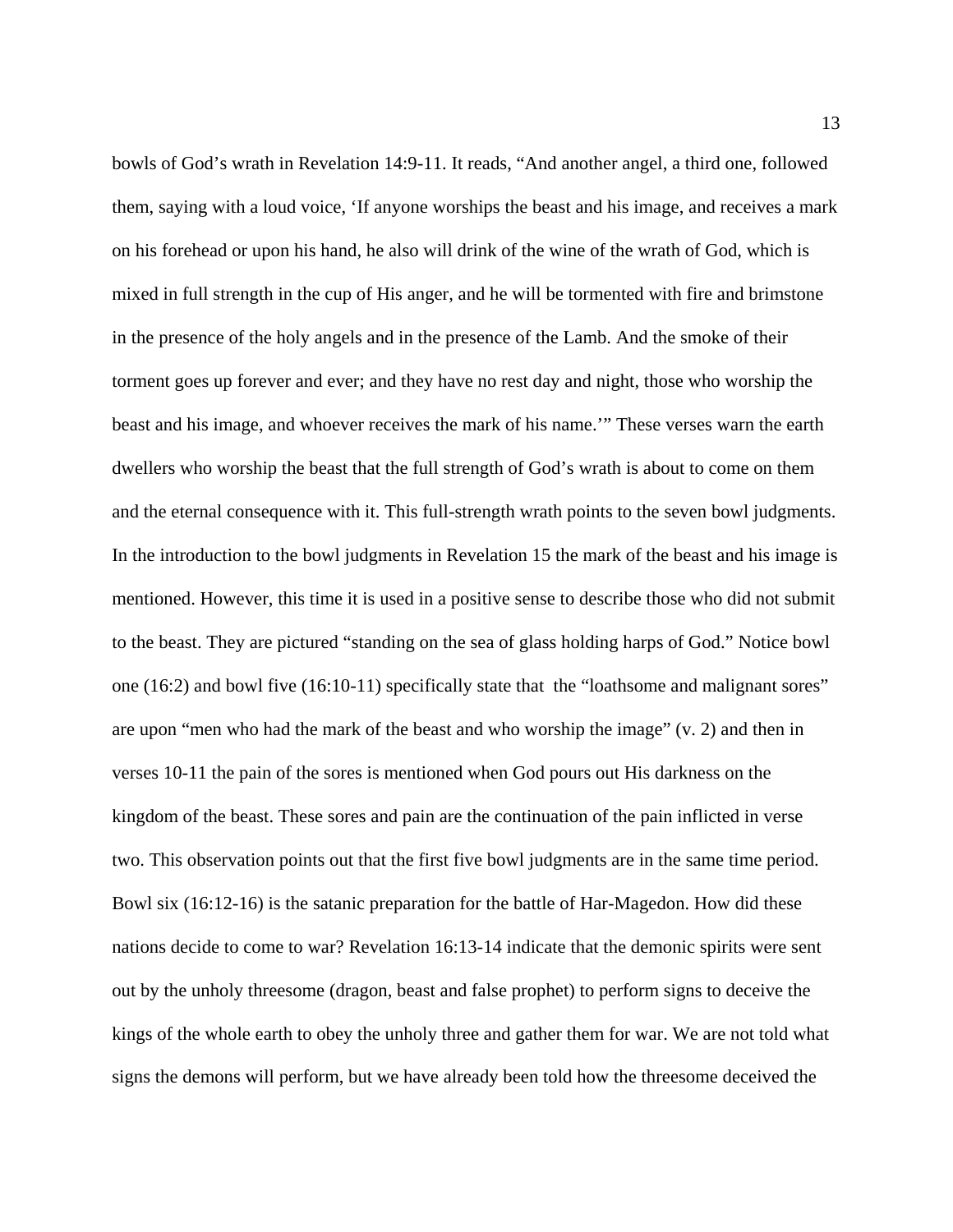nations in Revelation 13:13-18. It states in Revelation 13:13 that the false prophet uses "great signs" and "causes all, the small and the great, and the rich and the poor, and the free men and the slaves, to be given a mark on their right hand, or on their forehead." It is through these signs and the mark of the beast that the unholy three receive worship and allegiance from the kings of the whole earth as well as individual people. It seems plausible that these kings will receive the mark of the beast and follow him into war (cp. Rev. 13:7-8). Finally, bowl seven (16:17-21) coincides generally to the same time period with Revelation 19:19-21 which is the war of Christ against the nations of the earth at His second coming.

Now since all seven bowl judgments are in the same general time period which leads to the second coming of Christ and since Revelation 19:17-21 is describing the judgment of the second coming of Christ and coincides closely with Revelation 16:12-21 (the last two bowl judgments), then Revelation 19:20 is referring to the deception which occurred at the time period of the second coming of Christ. In other words, the worship of the beast (and sometimes the false prophet and the dragon) and the mark of the beast can be plotted from Revelation 13-16 and 19- 20 and can be connected with the immediate events leading to the second coming (Revelation 16), the second coming judgment (Rev. 19:20), and the "first resurrection" of the saints after the second coming (Rev. 20:4-5). Secondly, and most importantly, Revelation 20:4-5 uses the mark of the beast and the worship of the beast which indicates that the events of Revelation 20:4-5 happened at the same general period of time. We have demonstrated above that the mark of the beast and the worship of the beast at least continues through the last two bowl judgments and the second coming of Christ. This indicates that the events of Revelation 20:4 will happen after the second coming of Christ and the martyrs will reign with Christ a "thousand years" after the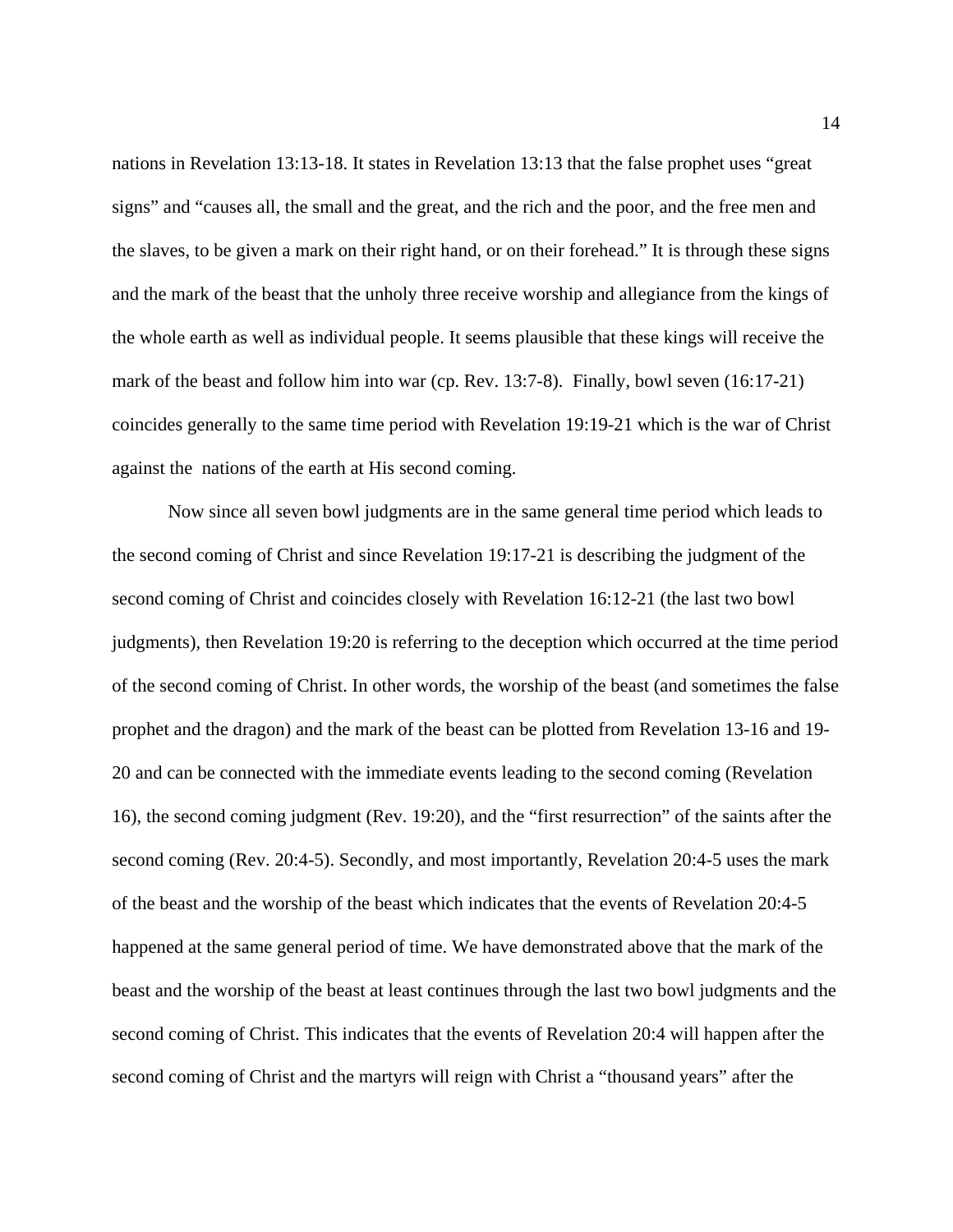second return of Christ. We concluded this because Revelation 20:4 says, these martyrs will "live and reign with Christ for a thousand years." Therefore, the recapitulation of the amillennialist in Revelation 20:1-6 has great difficulty in establishing their view while the premillennial view that the thousand years begin after the second coming of Christ is strengthened.

#### **Summary**

 We see progressive, chronological events within the visions, in addition to being successive progress within the visions. This progress is seen through the judgment of God upon the ungodly leadership set up by Satan. The chronological progression in Revelation 19:17-18 and in the following event of 19:19-21 are demonstrations of this. In the former, the birds are called together for the feast and in the latter, they actually eat. Next, the book of Revelation presents the unholy threesome in the following characters: The false prophet, the Antichrist (beast) and Satan. At the end of Revelation 19 two out of the three persons (the beast and the false prophet) were judged. But nothing is said about the third person (Satan). It would be natural to see a continuation of the chronological progression in Revelation 20 with the judgment of Satan. Finally, Revelation 20:7-10 also shows progression in chronological succession. Satan is said to be cast into the lake of fire in Revelation 20:10, rather than in 19:20, where it would be natural for him to be mentioned if the unholy threesome is judged at the same time. The fact that Revelation 20:10 assumes that the false prophet and the beast are already judged and are already in the lake of fire, is a strong argument for a chronological understanding of the visions.

In review, we have seen the following progressive chronology: (1) In Revelation 19:19-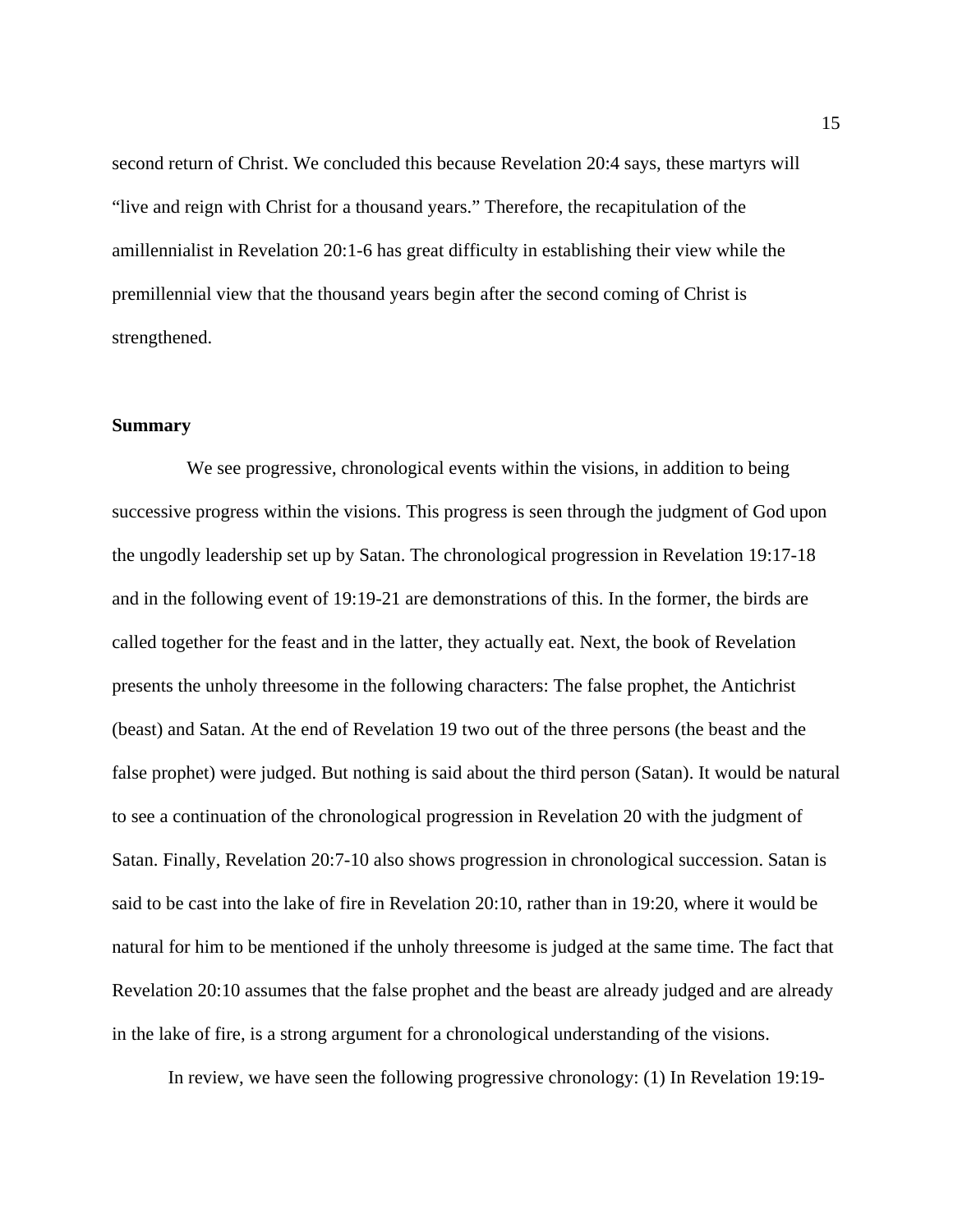21 two persons of the unholy threesome are thrown into the lake of fire. (2) Tracing the theme of the worship of the beast and the mark of the beast in Revelation 13-16, one finds this theme culminating in the second coming judgment in 19:20 and therefore, connected with the general time period of the judgment leading to the second coming of Christ. This theme is also seen in 20:4 and places the time period shortly after the second coming of Christ where the resurrection of the saints begins the thousand-year reign of Christ. (3) In Revelation 20:1-3 Satan is bound for a thousand years, but will be released. (4) In Revelation 20:7 the thousand years end and Satan is released "for a short time" (v. 3). Notice the text uses the temporal word "**when** the thousand years are completed . . . " to indicate progression of time. (5) In Revelation 20:10 Satan is thrown into the lake of fire where the beast and the false prophet are.

We also must add that the future tense "will reign" in verse 6 which interprets verses 4-5 as future events from the church age supports a successive chronology.<sup>19</sup> Therefore, we concluded that the context of Revelation 19-20 strongly supports a premillennial interpretation.

#### **THE BINDING OF SATAN (Revelation 20:1-3)**

Those who don't hold to a future millennial kingdom normally try to prove that Satan is bound in this present age. They would say that Satan was bound by the death of Christ on the cross. Such passages like Mark 3:24-27 (Matthew 12:22-29) are used for support. It is not that Satan is bound totally, but he is bound so that he will not deceive the nations. In other words, Satan will not be able to thwart the efforts of missionary endeavors. Many who hold to this position stress the point that Satan is bound in reference to the nations, but he is not bound to the

<sup>&</sup>lt;sup>19</sup> More will be said about this below.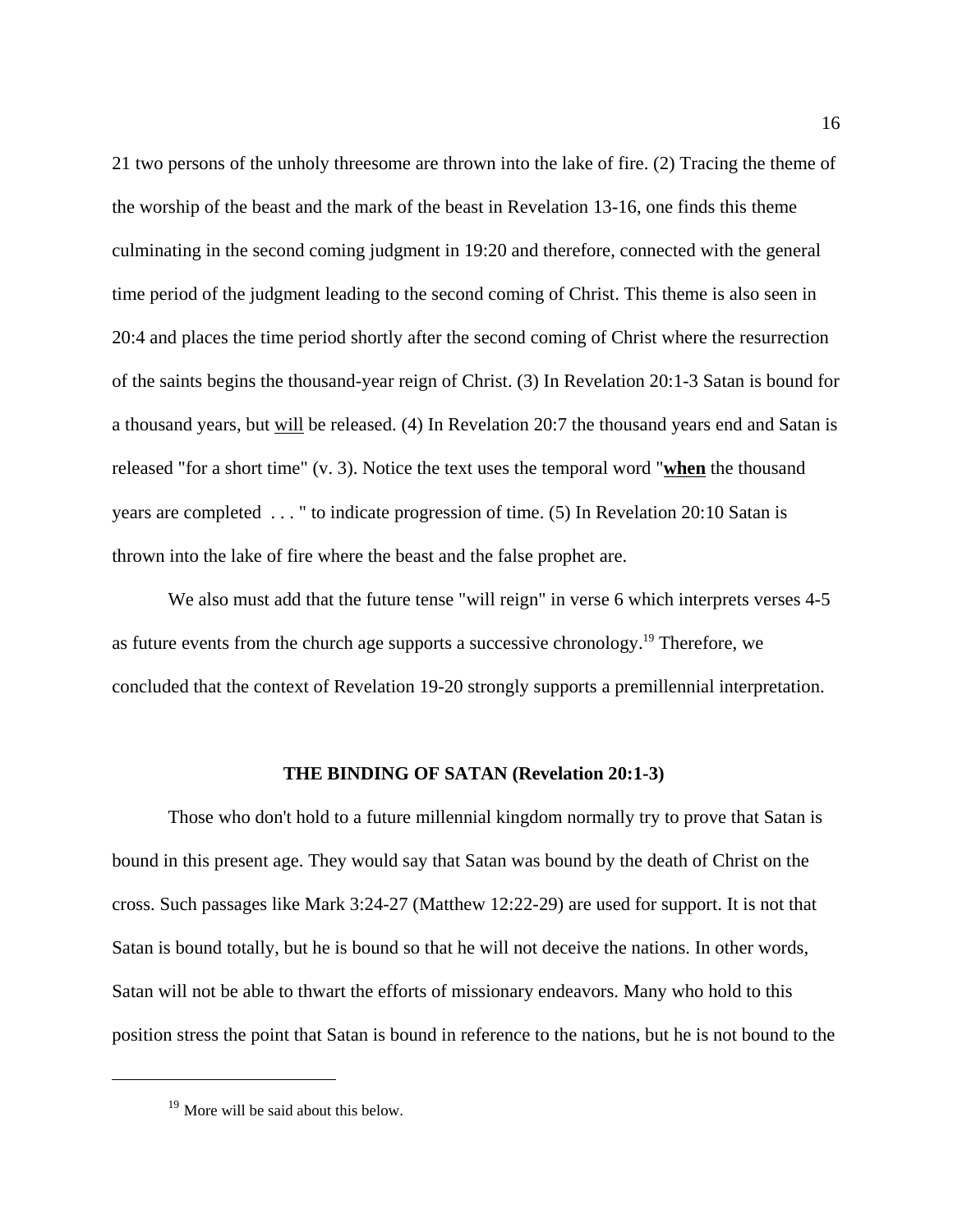individual person. Hoekema summarizes this view when he says, "we conclude, then, that the binding of Satan during the gospel age means that, first, he cannot prevent the spread of the gospel, and second, he cannot gather all the enemies of Christ together to attack the church."<sup>20</sup>

Yet, this view of Satan's binding has several problems which are contrary to it. First, the vision in Revelation 20:1-3 takes elaborate measures to show the confinement of Satan which do not fit the partial binding view. The angel<sup>21</sup> has "a great chain" and "the key"<sup>22</sup> which seems to project the picture that the angel will bind Satan with a great chain and lock him in the "abyss."<sup>23</sup> Hell, Hades and the abyss are not the same place. There is some debate about the contents of Hades before the death and resurrection of Jesus Christ. However, after Christ's resurrection Hades is the place where all the unbelieving souls are kept until the Great White Throne Judgment in Revelation 20:11-15.<sup>24</sup> Hell or Gehenna is also called the "lake of fire" or "the second death." These terms refer to the final punishment for all the unbelievers (Rev. 20:11-15). The word abyss is sometime translated "bottomless pit" and has two basic usages in the New Testament. Its predominant use describes the underworld as the "place of imprisonment for disobedient spirits" (Lk. 8:31; Rev. 9:1, 2, 11; 11:7; 17:8; 20:1, 3) and the second use describes

<sup>20</sup> Hoekema, *The Bible And The Future*, p.228.

<sup>&</sup>lt;sup>21</sup> Thomas, *Revelation 8-22*, p. 405 gives the following possibilities of the identification of the angel: "Christ, the Holy Spirit, the twelve apostles, one of the popes and Constantine the Great." I would agree with Thomas that the "angel" is an angelic being who is commissioned by God to do this task.

<sup>&</sup>lt;sup>22</sup> There are four keys mentioned in Revelation:"the key of David" (3:7), "keys of Death and Hades" (1:18), "key to the shaft of the abyss" (9:1) and "the key" (20:1). The last three seem to refer to the authority and control which God has given to who every holds the key(s) (Osborne, *Revelation*, p. 699).

<sup>&</sup>lt;sup>23</sup> The word  $\alpha\beta\upsilon\sigma\upsilon\varsigma$  (abyss) is used in the following verses in the New Testament: Lk. 8:31; Rom. 10:7; Rev. 9:1, 2, 11; 11:7; 17:8; 20:1, 3.

<sup>&</sup>lt;sup>24</sup> MacLeod, "The Third, 'Last Thing': The Binding of Satan (Rev. 20:1-3), pp. 474-75 gives a good summary of these terms.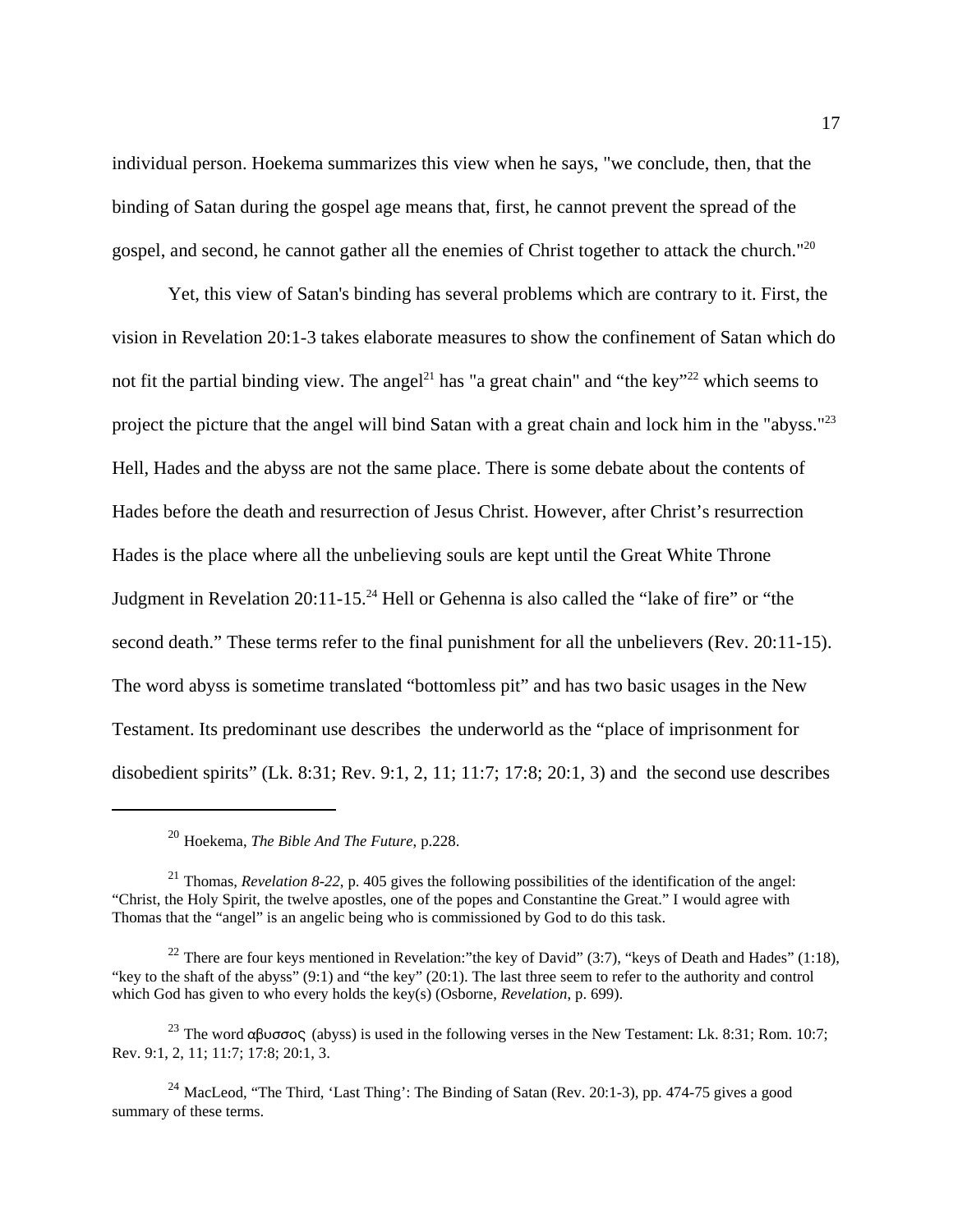the "realm of the dead" (Rom. 10:7).<sup>25</sup> The abyss is the place where disobedient angels or demons do not want to go (Lk. 8:31), the source from where the beast (Rev. 11:7; 17:8) comes, the confinement of the terrible demonic creatures which are loosed to plague the earth (Rev. 9:1, 2, 11), and the location where Satan will be imprisoned (Rev. 20:1,3). The closest parallel to Revelation 20:1-3 is Revelation 9:1-12. Both texts have an angel who has a key to the abyss. In Revelation 9 the abyss confines the creatures from any contact on earth until the abyss is opened; while in Revelation 20 the angel uses the key to open the abyss to confine Satan from influence on the earth for a thousand years.<sup>26</sup>

Notice also the elaborate words which John uses to secure Satan in the abyss: "shut it and seal it over him." The vision seems to fit more the idea of a complete cessation of Satan's work on earth. Powell is correct when he declares:

This is the most extensive description of imprisonment anywhere in the NT. If the other references to the imprisonment imagery refer to absolute confinement, then this passage must also. There seems to be no other reason for the extensiveness of the imagery. John went to great lengths to make clear that Satan is to be cut off

<sup>&</sup>lt;sup>25</sup> J. Jeremias, "αβυσσος" in *Theological Dictionary of the New Testament*, ed. Gerhard Kittel, trans. and ed. Geoffrey W. Bromiley (Grand Rapids: Eerdmans, 1964), 1:9-10.

<sup>&</sup>lt;sup>26</sup> Charles E. Powell, "Progression Versus Recapitulation in Revelation 20:1-6: Some Overlooked Arguments," pp. 10-11, n. 20 argues the following: "Beale, *The Book of Revelation*, 984 sees the abyss as a synonym for 'death and Hades.' However, it seems that they are distinct. Only the demonic are related to the abyss in Revelation. Death and Hades seem mostly related to humanity. In Rev 6:8 death and Hades are personalized and represent the judgment of death upon humanity, death is the experience and Hades is the destination. Death and Hades are again used figuratively in 20:13-14 for those who dwell in Hades and have experienced death as judgment. In the NT, Hades always appears to be the place of the unbelieving dead (Matt. 11:23; 16:18; 10:15; Luke 16:23; 2:27; Acts 2:31; Rev. 1:18; Rev. 6:8; 20:13,14), and is a realm from which they cannot escape. Beale, 987, also argues that 'the abyss is one of the various metaphors representing the spiritual sphere in which the devil and his accomplices operate' and this sphere 'represents a spiritual dimension existing alongside of and in the midst of the earthly.' However, this does violence to the imprisonment imagery of both 9:1-11 and 20:1-3. In every reference to the abyss, the being or beings which are contained in it must emerge from it in order to interact with the human realm. This suggests that the sphere of the abyss, like the realm of the dead, is separate from the realm of living humanity, and those who dwell in the abyss have no contact with those outside that sphere. This may explain why the demons of Luke 8:31 pleaded with Jesus not to send them to the abyss. It is a place of judgment with no contact with the sphere of humanity."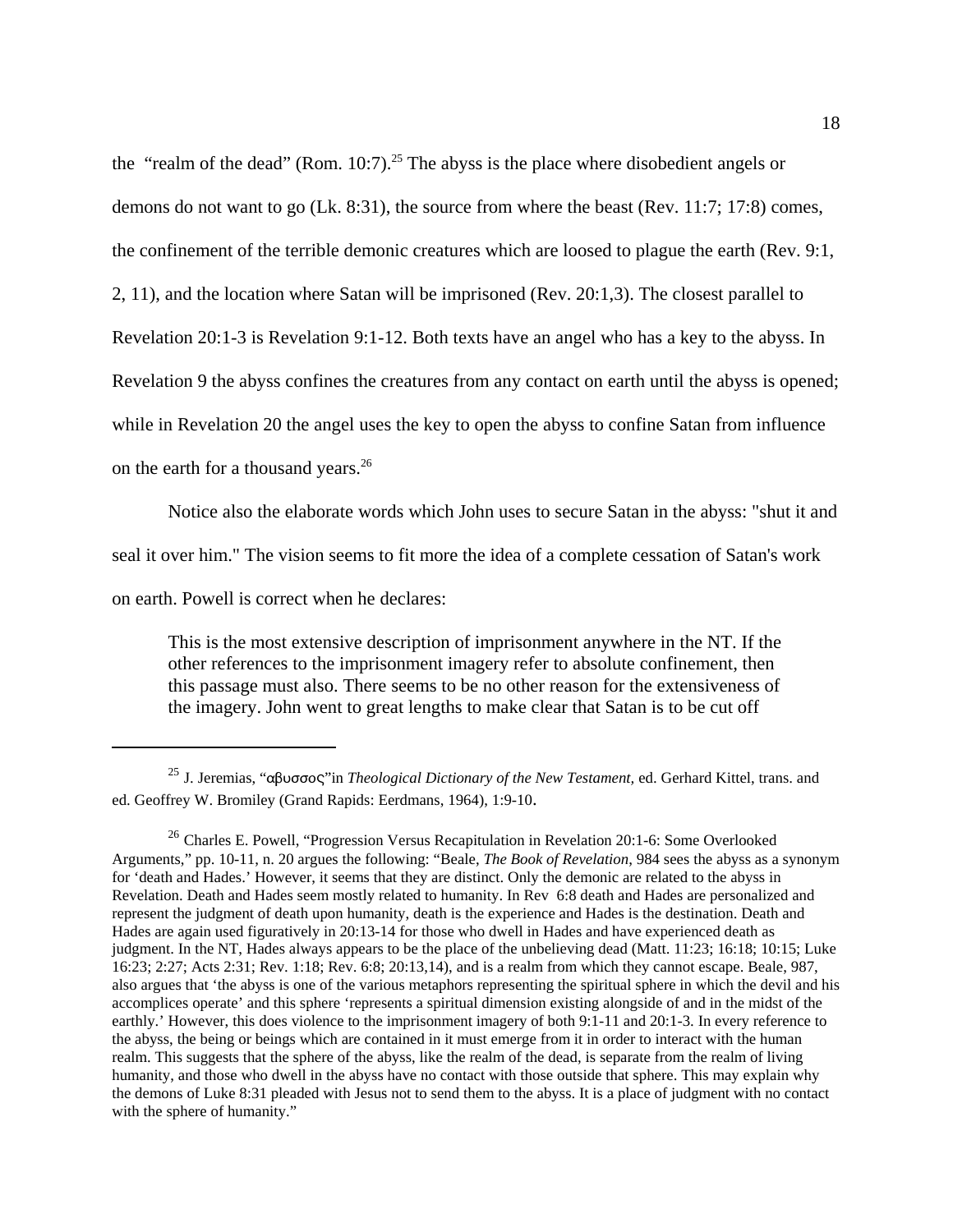from the realm of humanity for [sic] 1000 years. In all the above cases where imprisonment, and not simply conquest, are involved, the imagery should be taken in a straightforward manner and is comparable to the effects of imprisonment in the human world in AD first century. Humans who are imprisoned, especially those in solitary confinement, have little or no contact with the outside world. Satan also will have no contact with the world outside of the abyss when he is imprisoned. $27$ 

Secondly, if we examine Mark 3 and Matthew 12 we discover that the context of binding

is different from Revelation 20. The parallels are not the same. Powell is correct when he argues:

The binding imagery used is in a parable about a thief plundering a house. The binding is neither meant to be completely restrictive, nor permanent. In this case, the context does limit the extent of the binding, but not through the use of purpose statement. Instead the activity of Jesus is clearly revealed, and the consequences for Satan are delineated. The parallel in Luke 11:22 demonstrates that the binding is not an image of imprisonment, but of conquest. The details of Rev 20:1-3 are quite different. It is part of a visionary sequence in which the imprisonment of Satan has an impact on the other elements of the sequence. In Rev 20:1-3 an angel imprisons Satan and he is prevented from deceiving the world. In Matt 12:29 and the parallels, Christ himself binds Satan, and Satan is helpless from keeping Christ from exercising His authority over the demons. The two passages have more differences than they do similarities.<sup>28</sup>

Thirdly, there are several passages in the New Testament which indicate that Satan's

<sup>&</sup>lt;sup>27</sup> Powell, "Progression Versus Recapitulation in Revelation 20:1-6," p. 4. Powell also states that "Beale, 990, argues that the concept of the 'abyss' in Revelation is non-absolute. He notes that in 6:8 'Hades' exercises its influence over the people of the earth. However, he mistakenly assumes that the realm of the dead (Hades) and the Satanic realm are the same. While Satan has the power of death, he does not have power over the dead. He cannot raise the dead, nor release the dead from Hades. In fact, it is only when the key is given him that he can release the demons in Rev 9:1-11 or, presumably, the beast in 11:7. In Rev 6:8, Death and Hades are personalized for the judgment of death that is executed on the earth. While Satan and his minions are certainly involved in this judgment, the inhabitants of Hades are not coming forth to execute it. The shutting up of the pit is metaphorical for an absolute removal of influence, rather than a limited curtailment of influence, but this does not rule out the probability that it is a sphere of the spiritual world which prevents access to the physical world" (Ibid., p. 12, n. 30).

<sup>28</sup> Powell, "Progression Versus Recapitulation in Revelation 20:1-6," p. 3. Beale, *The Book of Revelation*, p. 985 argues that the "context and not the metaphor by itself, must determine what degree of restriction is intended." He does not believe that the binding of Satan in Revelation 20:1-3 is absolute. Powell responds by saying, "While this is true per se, a purpose statement can only state why an action of imprisonment is taken, not the degree of restriction intended. . . The purpose statement does not determine the degree of restriction at all; it is determined by the language used for the restriction" ("Progression Versus Recapitulation in Revelation 20:1-6," p. 2). Powell demonstrates his point on pages 2-4 and concludes that Satan's imprisonment is absolute for one thousand years.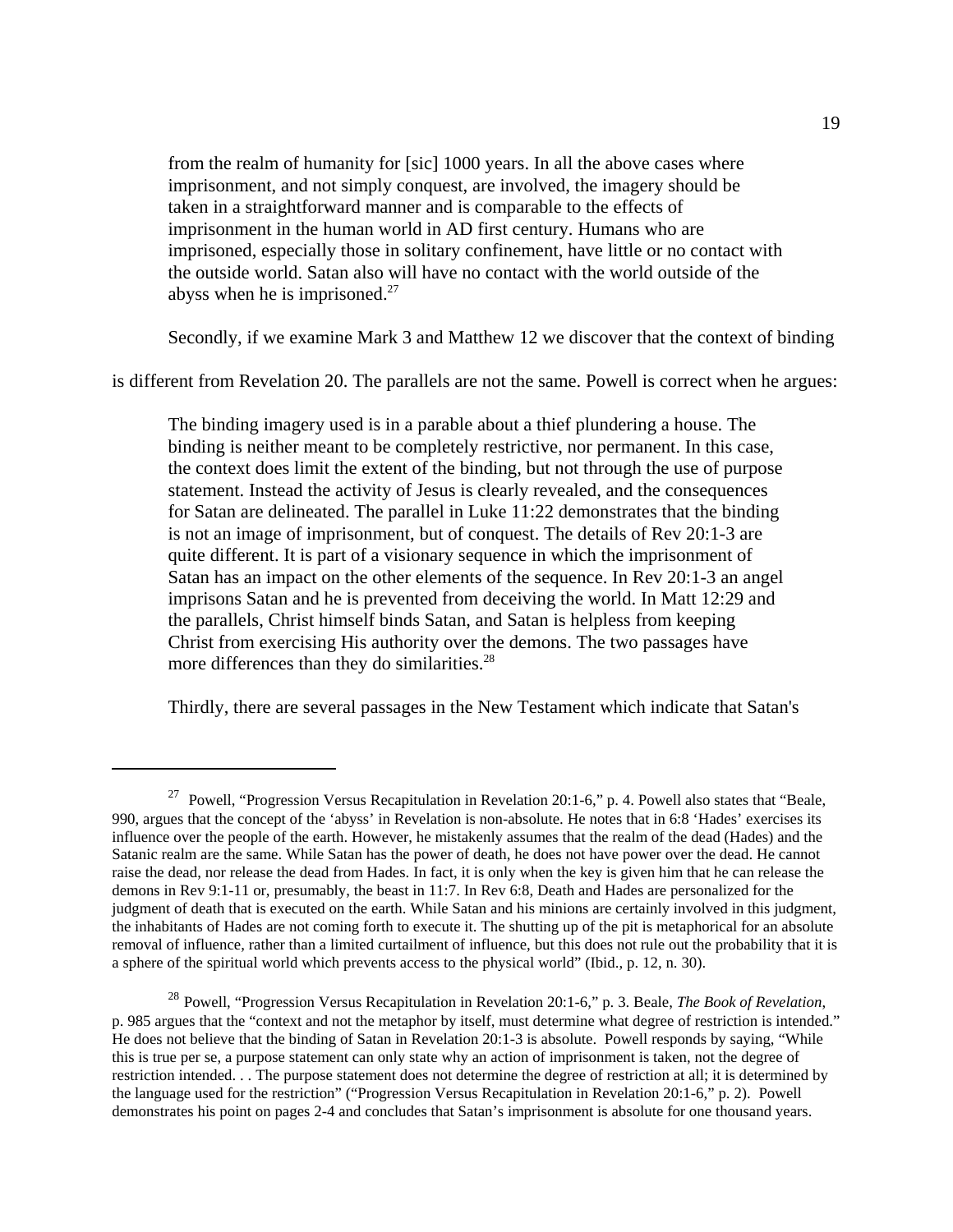activity is not even partially bound. First John 5:19 says "the whole world lies in the power of the evil one." First Peter 5:8 proclaims the freedom of Satan by saying, "Your adversary, the devil, prowls about like a roaring lion seeking someone to devour." Then in 2 Corinthians 4:3-4 Paul tells us how Satan blinds the minds of men to the truth of the gospel, "And even if our gospel is veiled, it is veiled to those who are perishing, in whose case the god of this world has blinded the minds of the unbelieving, that they might not see the light of the gospel...."<sup>29</sup> Someone may say that these verses only apply to the activity of Satan who deceives individuals. But what is involved in deceiving nations if it is not the deception of individuals on a mass level? History itself does not indicate that Satan is bound so that he is unable to deceive the nations. One only has to look at the 20th century activity of Nazi Germany, Red China and Russia. G. C. Berkouwer is one amillennialist who does not believe that Satan is bound in this present age. He says:

The language Revelation uses here [20:2-3] is forceful and radical . . . Those who interpret the millennium as already realized in the history of the church try to locate this binding in history. Naturally, such an effort is forced to find evidence for a radical elimination of Satan's power in that 'realized millennium'. . . . The necessary relativizing of John's description of Satan's bondage (remember that Revelation 20 speaks of a *shut* and *sealed* pit) is then explained by the claim that, although Satan is said to deceive the nations no more (vs. 3), this does not exclude satanic activity in Christendom or individual persons. I think it is pertinent to ask whether this sort of interpretation really does justice to the radical proportions of the binding of Satan–that he will not be freed from imprisonment for a thousand years. $30$ 

Fourthly, if the binding of Satan is the result of the finished work of Christ on the cross

then can this deception be done after the thousand years? The answer to this question must be

<sup>&</sup>lt;sup>29</sup> Other verses may be added such as Acts 5:3; 26:18; 1 Cor. 7:5; 2 Cor. 2:11; 11:14-15; Eph. 2:2; 2 Tim. 2:26, etc.

<sup>30</sup> G. C. Berkouwer, *Studies in Dogmatics: The Return of Christ* (Grand Rapids: Eerdmans, 1972), p. 305.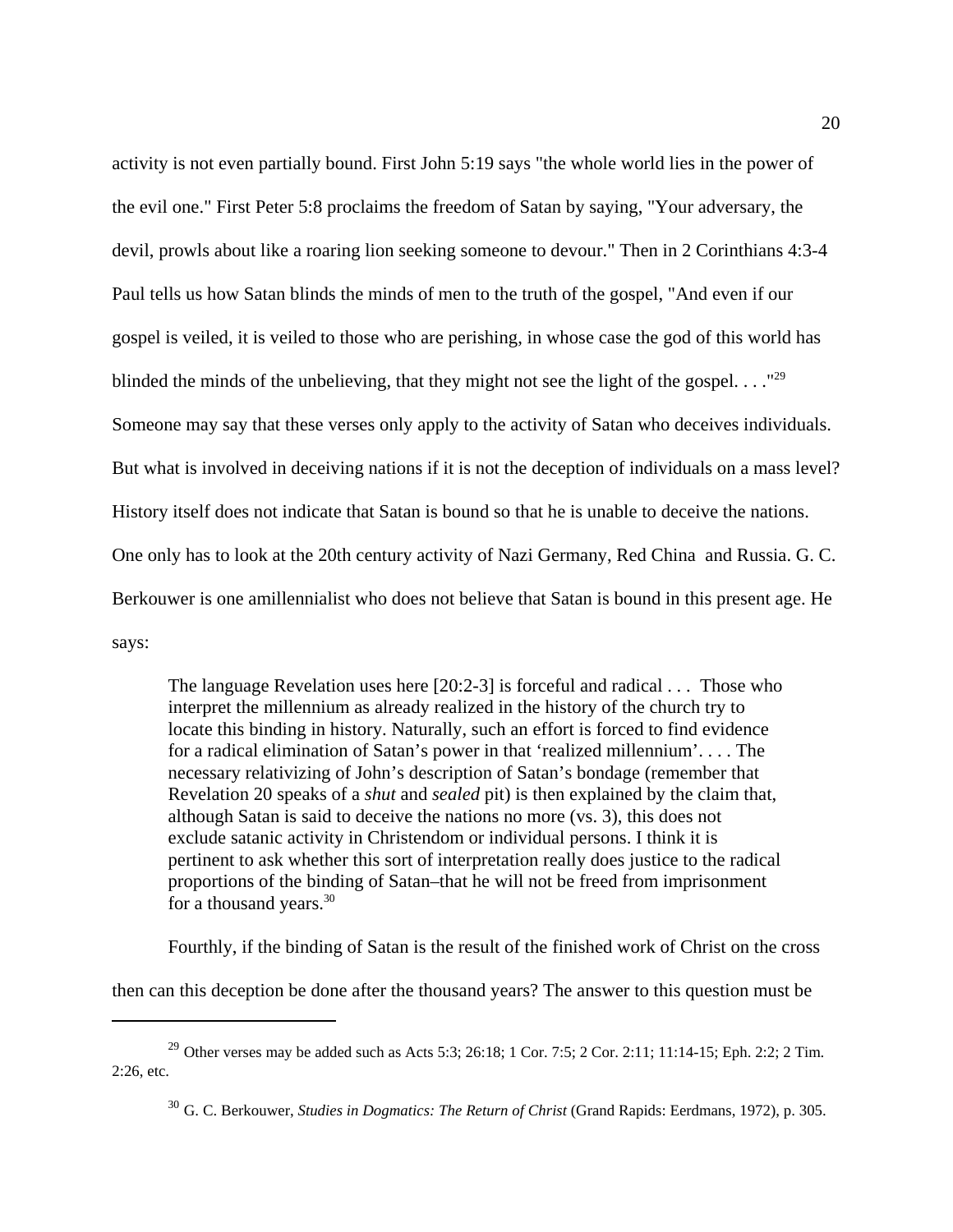yes for Revelation 20:3 and 7-8 declare that after the thousand years are completed Satan goes out to deceive the nations again. Then how can Christ die and bind Satan from deceiving the nations with his finished work on the cross, but in Revelation 20:7-8 there is time when Satan will not be bound and can deceive the nations? We have a conflict here. The same finished work of Christ turns out to be the unfinished work in the future because Satan does in the future what he cannot do now because of Christ's work on the cross.<sup>31</sup>

There are those who believe the binding of Satan is only a general binding where he cannot thwart the spreading of the gospel to the nations. They believe the precise thrust of Revelation 20:1-3 is to prevent Satan from inciting the eschatological "war to end all wars," by deceiving the nations "to gather them together for the war" (20:8). Satan wants to rush God into judgment to some how destroy his plan, but God has bound him and will not let him do it until the appointed time. $32$ 

The problem with this view is what kept Satan from initiating the final battle before the cross? If when he is unbound in the future he will incite this final war, what kept him from doing it before the cross? If we say God prevented him from doing it then what is the difference between God's prevention of the final war of all times before the cross and the so-called binding during this age? In Revelation 20:3 it says that this binding prevents Satan from deceiving the nations "any longer."33 Therefore, Satan must have deceived the nations before this time. Before

<sup>31</sup> S. Lewis Johnson, Jr., Believers Chapel Tapes of Dallas, Tx.: "Divine Purpose series," tape #16.

<sup>32</sup> David Chilton, *The Days of Vengeance* (Fort Worth: Dominion Press, 1988)), pp.500-506; Beale, *The Book of Revelation*, pp. 984-89.

 $33$  As we have argued above the language in Revelation 20:1-2 indicates a binding which does not refer to decrease in attempts or failure in attempts, but *prevention* from any attempt to deceive the nations while the purpose clause ἵνα μὴ πλανήση in Revelation 20:3 conveys the failure in Satan's deception. See also Richard A. Ostella,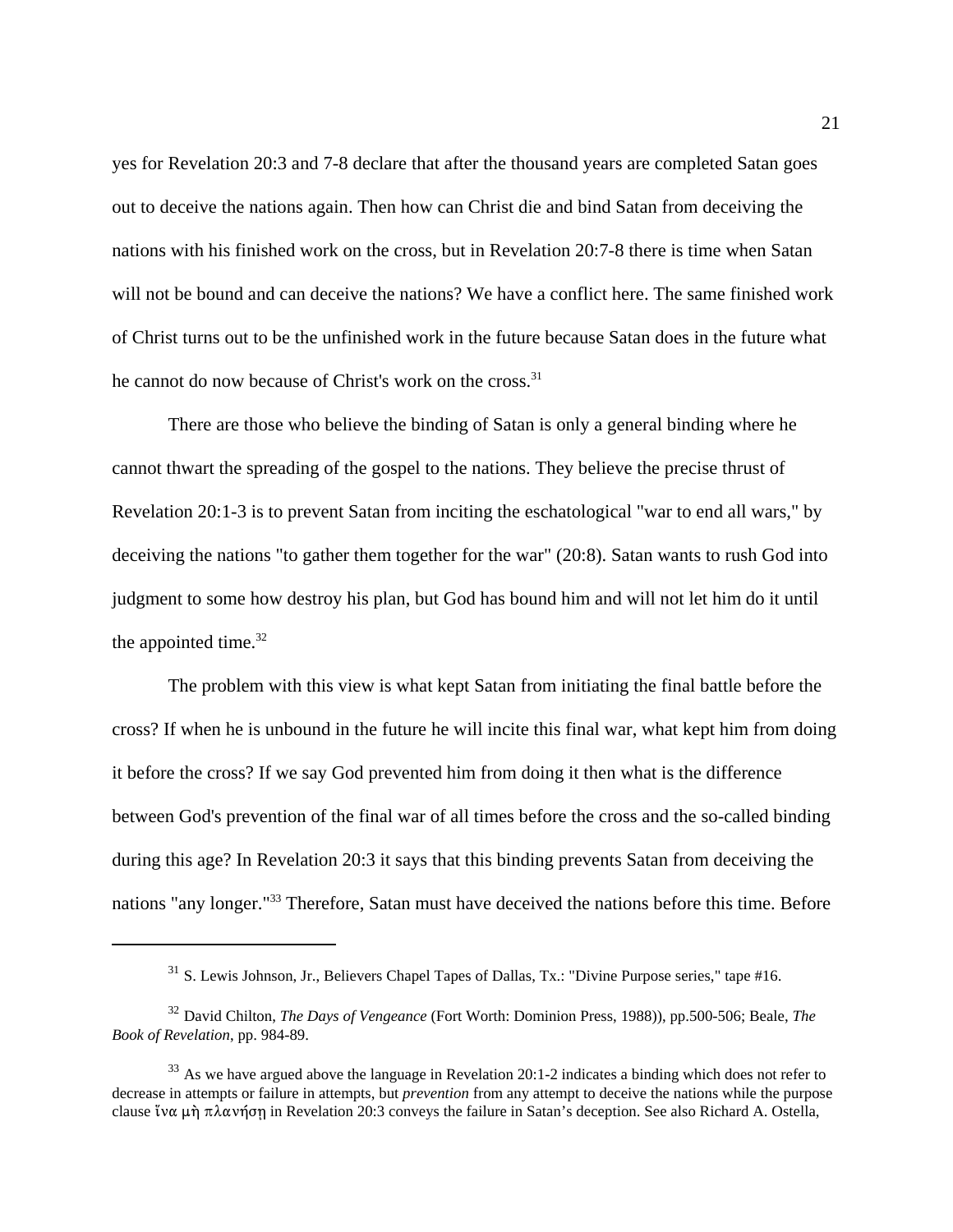the cross we see world wars and after the cross we see world wars. If the binding deals with wars then there is no difference here? We would agree that Satan is prevented by God to muster the final war of all times until God so directs, but the deception which Satan does must happen before the binding and after the binding according to Revelation 20:3 and 7-8. Yet, if this involves war then the age we live in is no different from the age before the cross. Matter of fact, in the 20th century we have had two world wars. We conclude that this understanding of the binding of Satan does not do justice to the text or to history.

White believes the premillennial chronological approach to Revelation 19:11 - 20:1-3 has a problem. Why would God want to protect the nations from Satan's deception (20:3) when God has allowed both the deception and destruction of all the nations in Revelation 19:19-21? <sup>34</sup> First of all, the progressive chronological sequence of Revelation 19:11 - 20:3 has already been addressed above in this article. Secondly, not everyone in all the nations is destroyed in the battle of Revelation 19:15-21. Only the unbelievers will be he destroyed at this battle but not the saints.<sup>35</sup> According to Revelation 12:5 and 19:15 Christ will rule the nations in the future. In the future new heavens and earth the nations will exist according to Revelation 21:24, 26; 22:2. This

<sup>&</sup>quot;The Significance of Deception in Revelation 20:3," *Westminster Theological Journal* 37 (Winter 1975): 236-38; Powell, "Progression Versus Recapitulation in Revelation 20:1-6," pp. 6-7; and Jeffrey L. Townsend, "Is the Present Age the Millennium?" *Bibliotheca Sacra* ? (July-September 1983): 217.

<sup>&</sup>lt;sup>34</sup> White, "Reexaming the Evidence for Recapitulation in Rev 20:1-10," p. 321.

 $35$  There are other views concerning the identity of the nations in Revelation 20:3: (1) They are the beast and his demonic armies (Johnson, *Revelation*, 12:587); (2) Not all the people joined in the battle of Revelation 19:19-21 and later join Satan when he is loosed at the end of the millennium (Johnson, *Revelation*, 12:587; George Ladd, *A Commentary on the Revelation of John* (Grand Rapids: Eerdmans, 1972):262-63; Mounce, *The Book of Revelation*, p. 353; Osborne, *Revelation*, p. 702); (3) This is an example of the conflicting ideas found in the book of Revelation (Beckwith, *The Apocalypse of John,* pp. 722,739); and (4) They are the rest of the death who are raised and judged in Revelation 20:11–15 (J. Webb Mealy, *After the Thousand Years: Resurrection and Judgment in Revelation 20* (Sheffield: Sheffield Academic Press, 1992), pp. 140-42).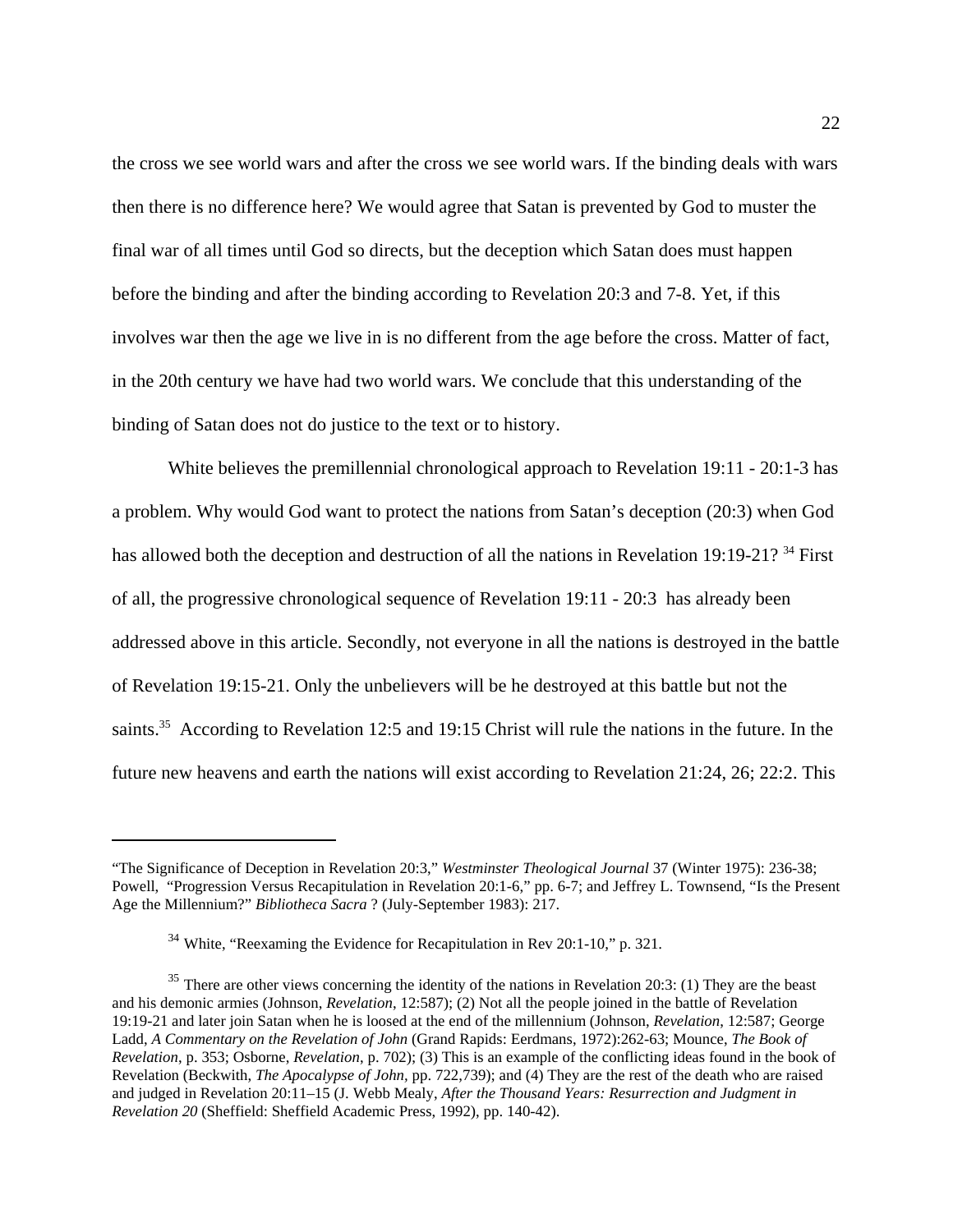is consistent with the Old Testament which indicates that the nations will come and worship the Lord (Psalm 86:9; Isaiah 2:2; 66:19-20; Jeremiah 3:17; Micah 4:1-5; Zechariah 8:20-23; 14:16- 19).<sup>36</sup> Therefore, Christ at his second advent will destroy all those who follow the beast (Revelation 13:7-8, 15-17; 16:13-14; 19:17-21) but the saints will not take the mark of the beast and thus many will be martyred (Revelation 7:9,13-17; 14:12-13). Some of the saints will survive the Tribulation and will enter the millennium while others will be resurrected to enter the millennium (Matthew 24:38-44; 25:31-46; Luke 17:22-37; Revelation 20:4). Thirdly, those saints who make it through the Tribulation will reconstitute the nations (Revelation 12:13-17; Zechariah  $14:16-21$ .<sup>37</sup> Powell argues that "the protection from the nations from Satan's deception is viewed as a whole, not at the beginning of the 1000-year period. With this in view, it is best to see  $\tau \alpha \notin \theta \nu \eta$  [the nations] as entities in and of themselves, and not in terms of unbelievers versus believers. Indeed, unbelievers were victims of Satan's deception in 16:1-16 and 19:20, and will be in 20:7-10, but this has an effect on the nations as a whole. It is this effect that the nations are protected from during the Millennium."<sup>38</sup>

In summary, we conclude that the binding of Satan refers to his activity of deception

<sup>36</sup> Hoehner, "Evidence from Revelation 20," p. 252.

<sup>37</sup> Ibid.; Thomas, *Revelation 8-22*, p. 411; Webb, "Revelation 20: Exegetical Considerations," p. 14.

<sup>38</sup> Powell, "Progression Versus Recapitulation in Revelation 20:1-6," pp. 5-6. Arndt, William, Frederick W. Danker, and Walter Bauer, *A Greek-English Lexicon of the New Testament and Other Early Christian Literature*, 3rd ed. (Chicago: University of Chicago Press, 2000), p. 276. give their first meaning to the  $\check{\epsilon} \theta$ voc as "a body of persons united by kinship, culture, and common traditions, *nation, people*." This fits Powell's mean of *ἔ*θνος. The word nation ( $\check{\epsilon} \theta$ voc) is not used in John's epistles and only used five times in the Gospel of John. Yet, each of these verses refer to the nation of Israel (John 11:48,50,51,52; 18:35 - being singular). However, it is used 23 times in the book of Revelation. Seven of these references are in the context of a phrase like "every tribe and tongue and people and nation" or "the peoples and tribes and tongues and nations" (Rev. 5:9; 7:9; 10:11; 11:9; 13:7; 14:6; 17:15). It seems that BDAG's use of  $\check{\epsilon}$ 0 to fits these 23 uses in Revelation. (See also *Theological Dictionary of the New Testament*, 2:369. The context may allow one to be more specific.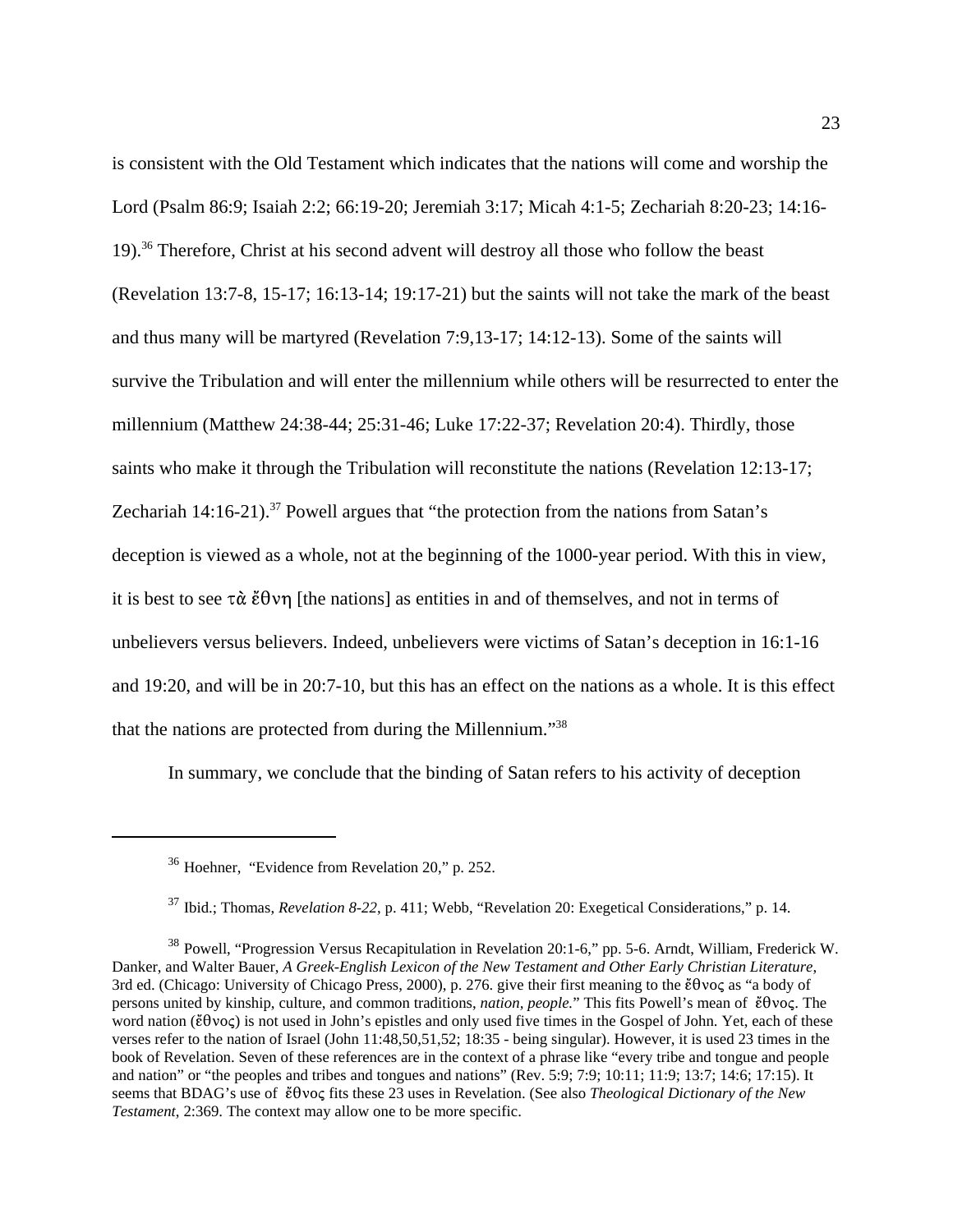upon all mankind who follows the beast and Satan. The binding of Satan is not connected to the cross in the sense that the binding is taking place in our age. It refers to a future incarceration of Satan after the second coming of Christ lasting a thousand years while the overcomers reign on the earth.

# **RESURRECTION: THE SAINTS COME ALIVE AND REIGN FOR A THOUSAND YEARS (20:4-6)**

#### **Who Are They Who Reign With Christ?**

Revelation 20:4 begins with thrones being set up and those who sat on them were given the authority to judge. We must remember that Daniel 7 is the background of this section. As one reads Daniel 7, it becomes obvious that all the saints of all ages are involved here (cp. Daniel 7:9, 13-14,18, 22, 27). The major debate here is who are those who will sit on the throne? There are four major views on this point. First, some identify the "they" in Revelation 20:4 with Christ, the apostles and some of the saints (Matt. 19:28; Luke 22:30; 1 Cor. 6:2-3).<sup>39</sup> However, the absent of any mentioning of the apostles in the context makes this difficult. Also Christ is the one who gives the right to judge and not the recipient of that authority.<sup>40</sup> Secondly, some propose that the twenty-four elders who represent the church sit upon the thrones.<sup>41</sup> However, the context

<sup>39</sup> A. T. Robertson, *Word Pictures in the New Testament* (Nashville: Broadman Press, 1933), 6:458; H. B. Swete, *The Apocalypse of St. John*, 3<sup>rd</sup> ed. (Grand Rapids: Kregel, 1977 reprint):261; G. R. Beasley-Murray, "The Book of Revelation," rev. ed. in the *New Century Biblical Commentary* (London. Marshal, Morgan and Scott, 1978):293.

<sup>40</sup> Thomas, *Revelation 8-22*, p. 414.

<sup>&</sup>lt;sup>41</sup> Chilton, *, The Days of Vengeance*, pp. 508-09; Walvoord, *Revelation*, 296; DÜsterdieck, *Critical and Exegetical Handbook to the Revelation of John*, pp. 464-65.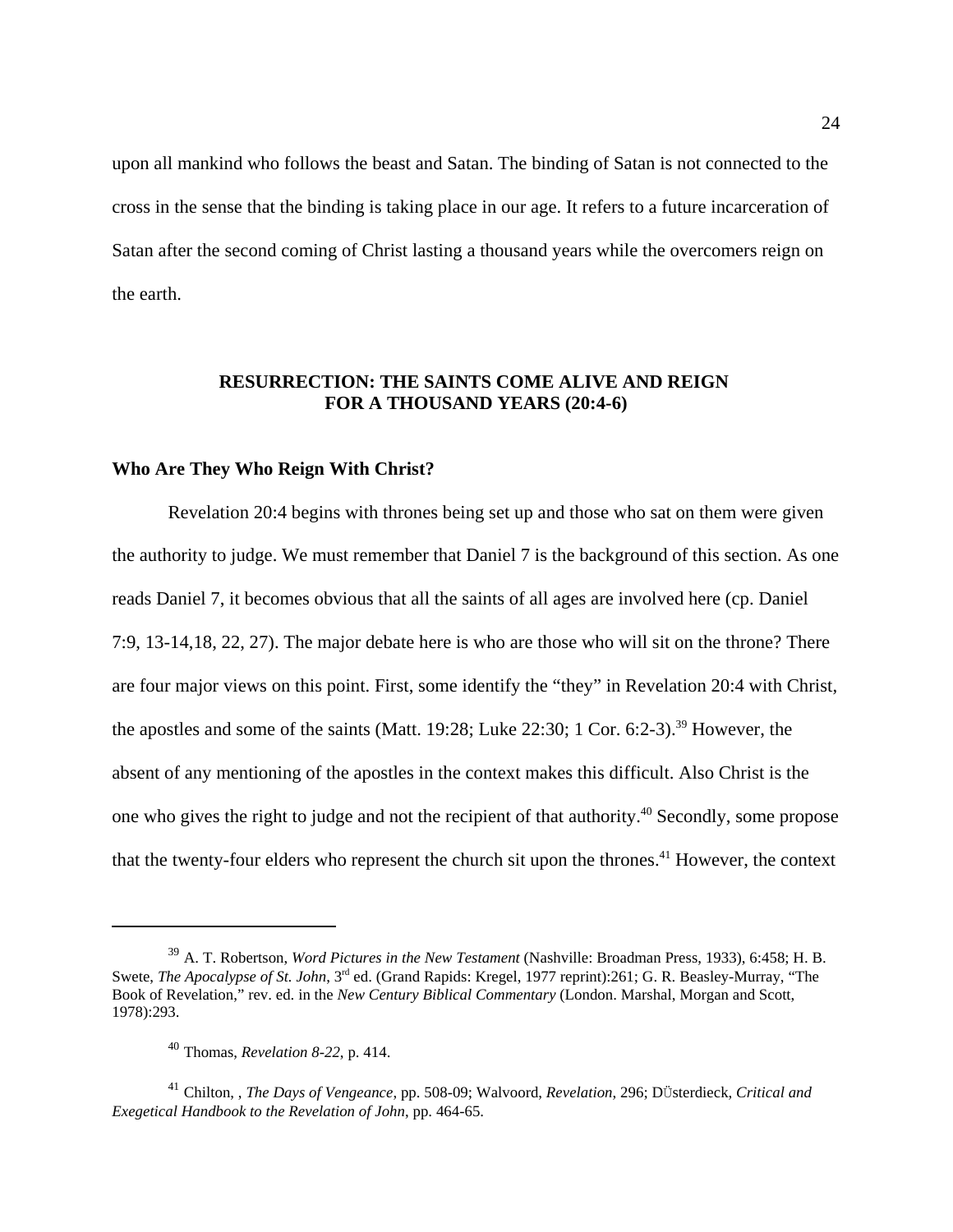does not mention how many thrones are set up nor does it mention the twenty-four elders.<sup>42</sup> There is also the difficulty in taking the twenty-four elders as a representative group where as those who sit on the throne are individuals.<sup>43</sup> Thirdly, some believe that the martyrs in the earlier part of the book are in view.<sup>44</sup> However, why are the martyrs the only ones in view when John elsewhere indicates that every believer will share in Christ's reign (2:26-28; 3:12, 21; 5:10; cf. 1 Corinthians  $6:2-3$ )?<sup>45</sup> The other difficulty with this view is that the resurrection of the martyrs and their reign with Christ is specifically spelled out at the end of the verse 4 which would make the previous part of the verse to be repetitious.<sup>46</sup> The fourth view seems to fit best. It claims that the saints will sit upon the thrones (v. 4a) and the martyrs are in view in verse  $4b-c$ <sup>47</sup> Thomas gives the best exegetical support when he goes back to the armies of Revelation 19:14, 19 as the

<sup>43</sup> David J. MacLeod, "The Fourth 'Last Thing': The Millennial Kingdom of Christ (Rev. 20:4-6)," *Bibliotheca Sacra* 157 (January, 2000): 55, n. 38; Jack S. Deere, "Premillennialism in Revelation 20:4-6," p. 63.

<sup>44</sup> Beckwith, *The Apocalypse of John*, p. 739; Johnson, *Revelation*, 12:582-83 and Mounce, *The Book of Revelation*, p. 355 believe there is a second group mentioned that did not worship the beast (20:4c). Osborne, *Revelation*, p. 705 says, "I believe it is indeed the martyrs who are the focus throughout 20:4 but that all the saints are also intended in the larger context." D. E. Aune, "Revelation 17-22" *Word Biblical Commentary* (Nashville, TN: Nelson, 1997) 52C:1084-85 supports the martyrs position by saying, "The identity of those seated on the thrones is surely connected with the resurrected martyrs who are twice said to reign with Christ . . . according to 3:21, the one who conquers will sit with the exalted Christ on his throne. The narrative order of this pericope is not in proper temporal sequence, for John first sees the thrones and those seated on them, i.e., the souls of the martyrs who had been beheaded and who had experienced the first resurrection, an instance of *hysteron-proteron* (Allo, 285). The disorganized character of this pericope results both from the author's tendency to use the literary device *hysteronproteron, i.e., reversing the logical order of narrative events (a device he frequently uses elsewhere; see Rev 3:3, 17;* 5:5; 6:4; 10:4, 9; 20:4–5; 22:14), and from his tendency to describe *where* an individual or group of people sits before describing them."

<sup>45</sup> Thomas, *Revelation 8-22*, pp. 413-14.

<sup>46</sup> Ibid., p. 413. Charles, *Revelation*, 2:182-83 tries to rearrange the text.

<sup>47</sup> Ladd, *Revelation of John*, p. 263.

<sup>42</sup> William Lee, "The Revelation of St. John The Divine," in *The Bible Commentary*, ed. F. C. Cook (Grand Rapids: Baker, 1981 reprint), 10:794-95.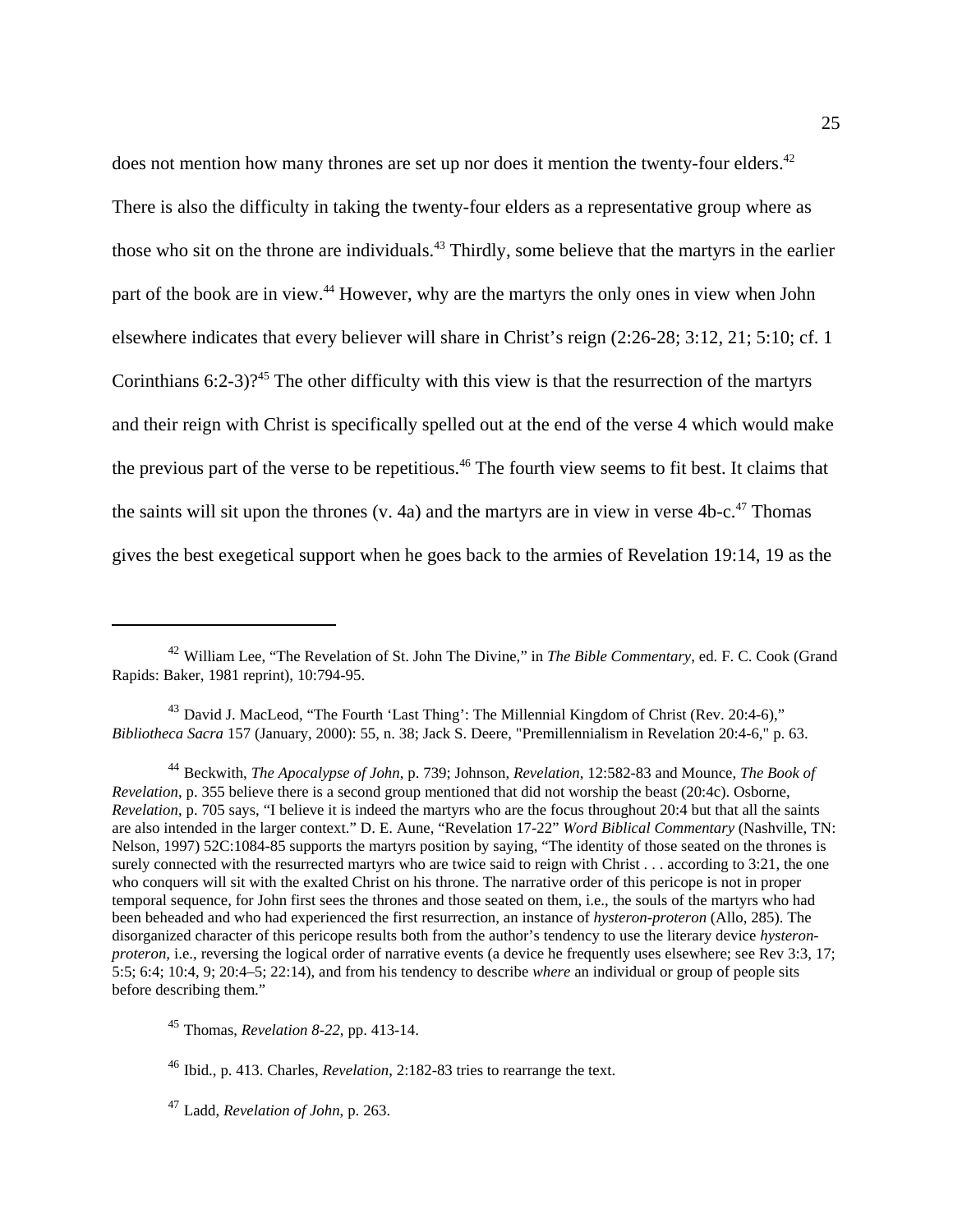antecedent to the "they" in verse 4a.<sup>48</sup> Christ comes on His white horse to conquer the enemies on the earth (19:11-13,19) and the saints in their white clothes and white horses are following Him  $(19:14)$ <sup>49</sup> The inevitable principle that the conqueror takes dominion and rules over the conquered is seen here.<sup>50</sup> The glorified saints are promised to be apart of this rule earlier in Revelation 2:26-28 and 3:21. It seems plausible that this is the same group of people who are the Bride of the Lamb in Revelation 19:7-8.<sup>51</sup> Some would also extend the armies of Christ as the saints of all ages. They would point to Daniel 7:18, 22 and 27 which indicate the Old Testament saints are part of the group. In Matthew 19:28 the twelve apostles are presented as part of the group and 1 Corinthians 6:2-3 would include the church saints (cf. Rev. 2:26-28; 3:21; 5:10).<sup>52</sup> This all seems to fit nicely here, but Revelation 20:4 is not that explicit. There is nothing that seems to contradict this point, but there is nothing that seems to demand it. At least we can say from the context that the saints that make up the armies of the Lord (19:14, 19) and possibly the bride of the Lamb (19:7-8) are those who are sitting on the thrones.

In addition to the thrones and those who sat on them, John mentioned "the souls" of the martyrs who had been faithful witnesses for Jesus Christ and did not worship the beast or take his mark. Some have tried to maintain that there are two groups  $(2^{nd}$  and  $3^{rd}$  group in 20:4) which

<sup>48</sup> Thomas, *Revelation 8-22*, p. 414.

<sup>49</sup> J. A. Seiss, *The Apocalypse* (Grand Rapids: Zondervan, 1976 reprint):457; Thomas, *Revelation 8-22*, p.388. See also Beale, *The Book of Revelation*, pp. 960-61.

<sup>50</sup> Seiss, *The Apocalypse*, pp. 457-58.

<sup>51</sup> Thomas, *Revelation 8-22*, p. 414.

<sup>52</sup> David J. MacLeod, "The Millennial Kingdom of Christ (Rev. 20:4-6)," p. 55; Ladd, *Revelation of John*, pp. 363-64.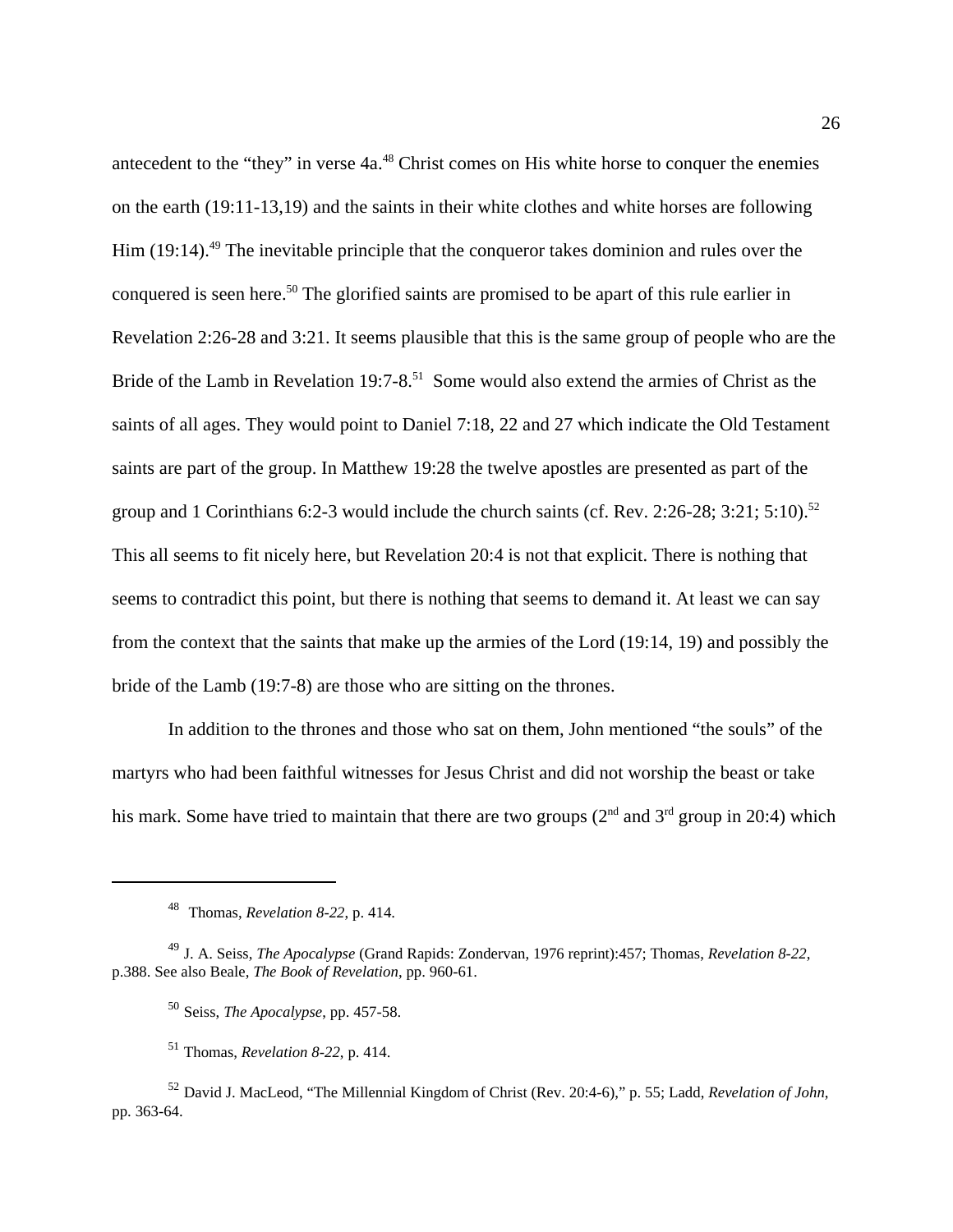are described as "those who had not worshiped the beast or his image, and had not received the mark upon their forehead and upon their hand." The major problem with making a third group of people different from the martyrs (the second group) is, nothing is said about their death. If this third group is considered to be alive and different from the martyrs then it is difficult to see how the verb "they came to live" could apply to the third group.<sup>53</sup> Therefore, it seems that the phrase "and those who" ( $\kappa \alpha i$  o' $\tau \nu \epsilon \zeta$ ) should be translated "that is, those" or "even those" and continue with further description of the martyrs of the second group of people.<sup>54</sup> Or it may be best in the light of Revelation 13:15 to consider the third group is separate from the beheaded saints but still part of the martyrs.<sup>55</sup>

 $54$  The  $\kappa \alpha$  would be explanatory ("that is" or "namely") or ascensive ("even"). Either case gives further information about the same group of people.

<sup>55</sup> Some would find two groups of people in Revelation 20:b-c because the antecedent of  $o\tilde{\tau}$ tve $\varsigma$  ("those who," indefinite relative pronoun, nominative masculine plural) could not refer to  $\tau \alpha \zeta$  when (souls) for it is an accusative feminine plural noun. Therefore,  $o\tilde{\tau}$  is the subject of new group of people. However, there is another way to understand this problem. Consider the following points. There are nine places where  $\ddot{o} \sigma \tau \zeta$  is found in the book of Revelation (1:7,12; 2:24; 9:4; 11:8; 12:13; 17:12; 19:2; 20:4). Seven of the cases explain further the description of the previous point in the verse. However, 20:4 has a  $\kappa \alpha'$  that precedes the indefinite pronoun. There is only three other places in the NT where this construction is found (Mt. 5:41; 23:12; Rev. 1:7). The two Matthew verses do not continue the identity of the previous group (Beale, *The Book of Revelation*, p. 1001). However, these cases in Matthew have the  $\kappa\alpha\zeta$  construction at the beginning of the sentence and not in the middle of the sentence like in Revelation 20:4. The only verse which is the closest parallel to Revelation 20:4 is Revelation 1:7. The indefinite relative pronoun in Rev. 1:7 is a nominative masculine plural and near the middle of the sentence. This construction introduces a group which is a subset of the previous group (Deere, "Premillennialism in Revelation 20:4-6," p. 65; Beale, *The Book of Revelation*, p. 1001). This supports my interpretation. It is also interesting to see that relative pronouns that are not in formal agreement with their antecedent is not uncommon in the book of Revelation. (Deere, "Premillennialism in Revelation 20:4-6," p. 65 gives these examples: 1:15,19,20; 5:6; 11:4,9,11,15; 14:7; 17:3; 19:1) It is the phenomena called *constructio ad sensum*. Wallace, *Greek Grammar Beyond the Basics,* p. 337 concurs by saying, "not infrequently relative pronouns [RP] do not follow the basic rules of agreement. Sometimes the gender of the RP does not match that of the antecedent, usually because of sense agreement superseding syntactical agreement (*constructio ad sensum*)." Wallace goes on to illustrate that this phenomena can involve gender and case (p. 337-39) and this can apply to indefinite relative pronouns (pp. 343-45). This seems to help explain the gender change in Revelation 20:4. The case change of  $\sigma\tilde{\tau}$  to a nominative is because it is the subject of the clause and the change in gender seems to be a *constructio ad sensum*.

<sup>53</sup> Deere, "Premillennialism in Revelation 20:4-6," p. 65; David J. MacLeod, "The Millennial Kingdom of Christ (Rev. 20:4-6)," p. 56, n.45; Ladd, *Revelation of John*, p. 263.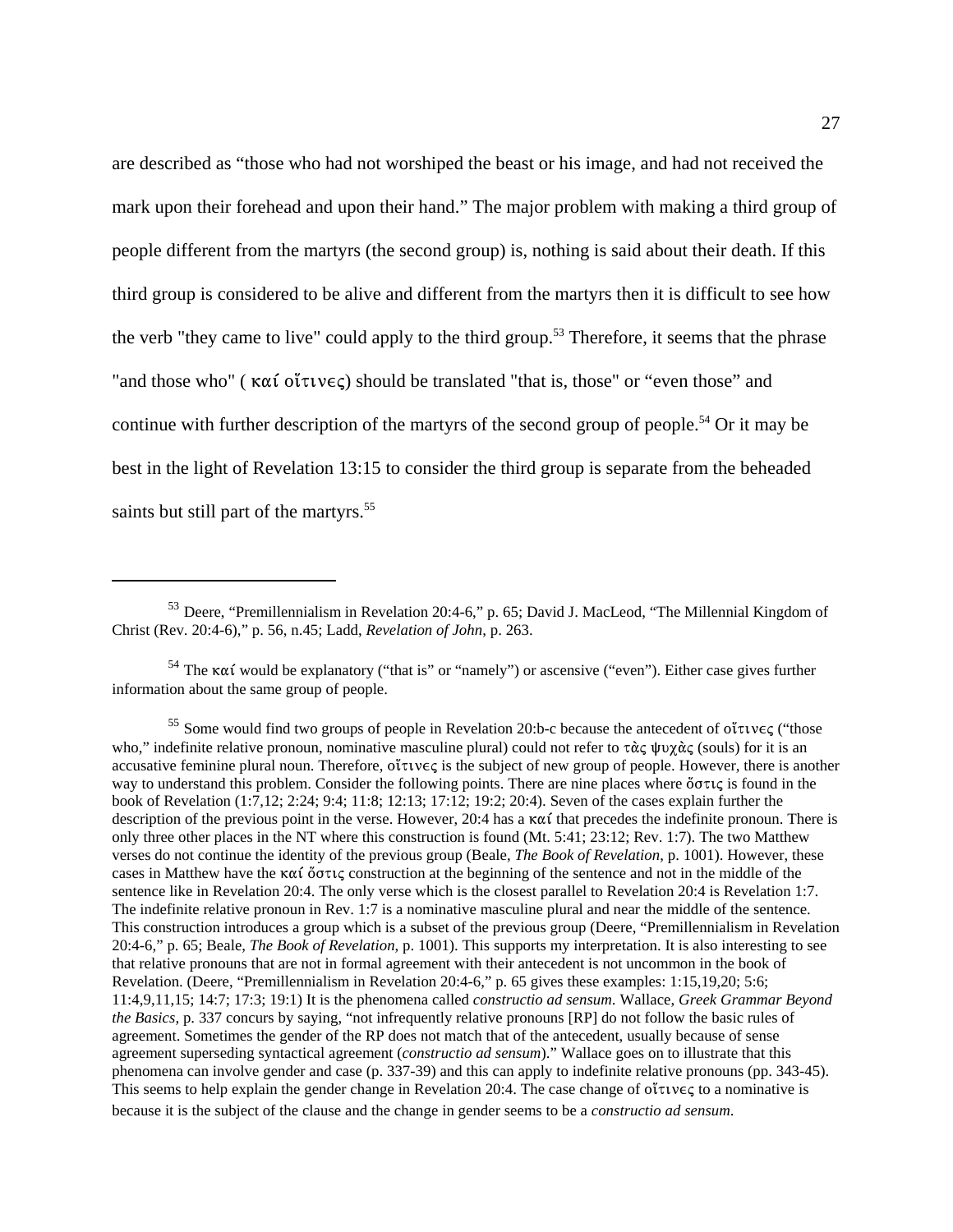There is a debate whether the "the souls" in verse 4 are disembodied souls<sup>56</sup> or

resurrected embodied persons<sup>57</sup>. Many premillennialists interpret the word "souls" as resurrected embodied persons and many amillennialists interpreted it as disembodied souls. Some scholars have pointed out the parallel between Revelation 6:9-11 and Revelation 20:4-6.<sup>58</sup> This is done to support their position that the saints in Revelation 20:4-6 are not bodily resurrected and enter the millennial kingdom, but they have died and their souls have entered the intermediate state in heaven where they are waiting the Lord's return. We must admit that Revelation 6:9-11 refers to intermediate state, but this doesn't mean that both passages are identical. Ramsey Michaels summarizes this argument:

The reference to "the souls of those who were killed for the word of God and for the witness which they had" (6:9) corresponds closely to "the souls of those who were slaughtered for the witness of Jesus and for the word of God" (20:4). Apparently the same group is in view in both instances . . . except that in chapter 6 the number is not yet complete (v.11). This exception, however, is important because it serves as a caution against simply equating the two passages. They are obviously related, but their relation is one of continuity rather than simple identity. There is a progression from 6:9-11 to 20:4-6, so that if the former refers to the intermediate state (as it clearly does), the latter must refer to a subsequent stage in the experience of the martyred saints. This can only be bodily resurrection at the coming of Christ. There is an incompleteness about the situation of the group described in chapter 6. They are waiting and crying out, "How long, O holy and true Master, before you pass judgment and avenge our blood from the dwellers on the earth" (6:10). Although they have died, they are still clearly on this side of the consummation . . . To put it in simplest terms, the prayer of 6:9-11 is answered in 20:4-6 . . . The intermediate state in Revelation is

<sup>56</sup> Swete, *The Apocalypse of St. John*, p. 262; Hendriksen, *More Than Conquerors*, pp. 230-31; James A. Hughes, "Revelation 20:4-6 and the Question of the Millennium," *Westminster Theological Journal* 35 (1973): 289.

<sup>57</sup> Seiss, *Lecture on the Apocalypse*, 459-60; Berkouwer, *Return of Christ*, p. 304; Deere, "Premillennialism in Revelation 20:4-6," p. 66-67.

<sup>58</sup> Webb, "Revelation 20: Exegetical Considerations," pp. 30-32; Beale, *The Book of Revelation*, pp. 998.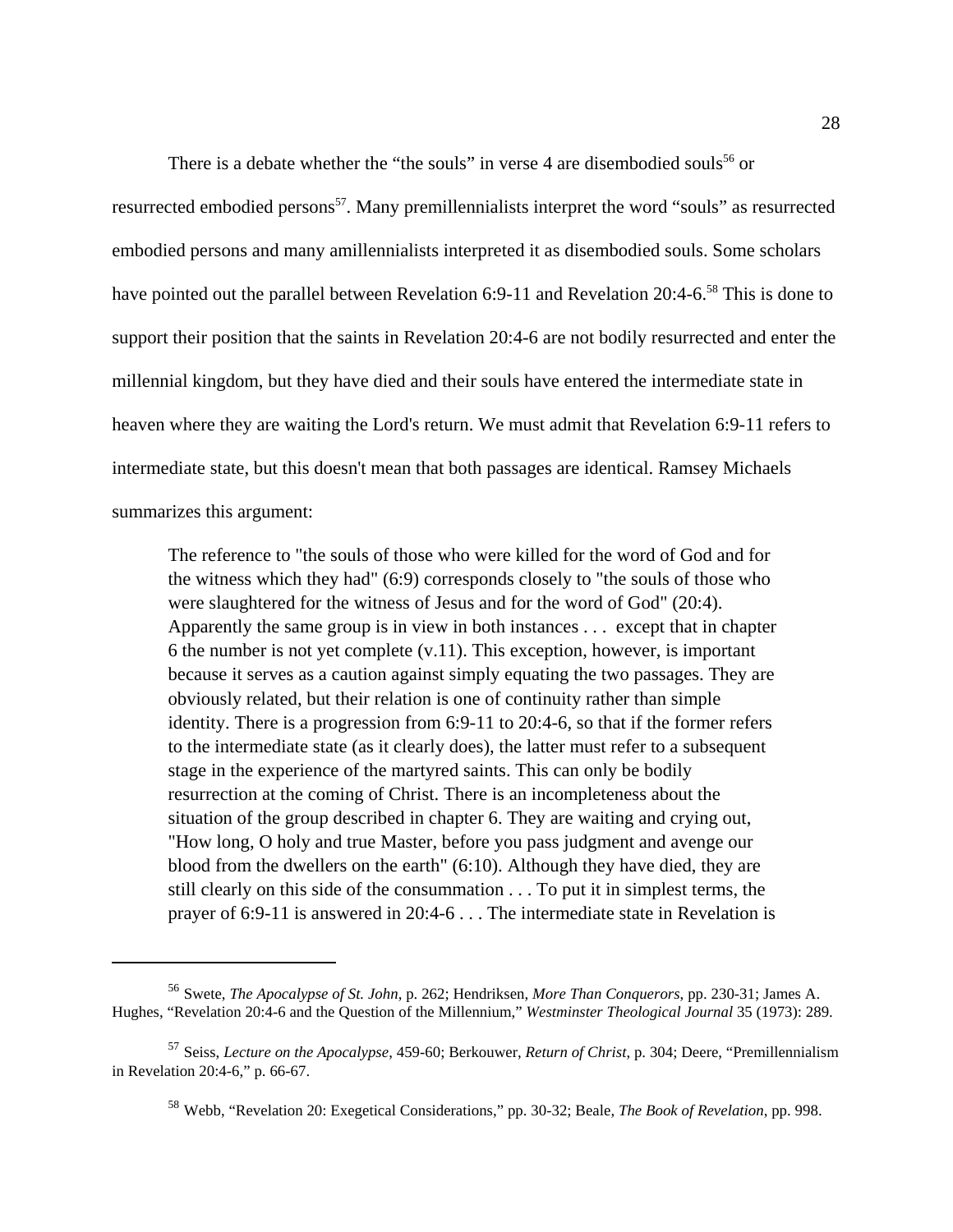thus seen as a state of longing and anticipation, not unlike our physical existence here and now. The prayer "How long?" corresponds exactly to the prayers of the suffering righteous on earth in the Old Testament (e.g., Ps.13:2ff; 79:5; Zech.1:12). Though the saints are given a white robe and told to "rest" (6:11; cf. 14:13), this grace is only a temporary measure. The real answer to their plea is the glory of an actual resurrection, granted at last in 20:4-6.<sup>59</sup>

John in Revelation 20:4 says that the disembodied souls "came to life and reign with Christ for a thousand years." Therefore, the battle ground is whether Revelation 20:4 refers to physical resurrection or not. One piece of the puzzle which will help answer this question is where are these "souls" reigning? Is it in heaven or on earth? Webb has given the following arguments to point to the reigning on the saints to be on the earth:<sup>60</sup> (1) The pericope before and after 20:4-6 takes place on earth. Revelation 20:1-3 indicates that the angel descends from heaven to imprison Satan in the abyss and Revelation 20:7-10 depicts Satan leading a battle on earth against the Lord. (2) Revelation 5:10 promises that the saints are made to be a "kingdom of priests to our God; and they will reign on the earth." Some may try to fulfill this in the new heavens and new earth, however, there is no explicit reference that connects with this period. Furthermore, there are only two passages (Rev. 5:10: 20:6; cf. 1:6) which connects the saints' priesthood with reigning on the earth. This is not to say that the saints do not continue to reign in the new heaven and new earth, but John's focus here is the millennial reign on earth.<sup>61</sup>

It is also important to consider when will the saints reign. Is it now or in the future? The

<sup>61</sup> Ibid. p. 34, n. 87.

<sup>59</sup> J. Ramsey Michaels, "The First Resurrection: A Response," *Westminster Theological Journal* 39 (Fall, 1976):107-108. Webb, "Revelation 20: Exegetical Considerations," pp. 30-32 and MacLeod, "The Fourth 'Last Thing': The Millennial Kingdom of Christ (Rev. 20:4-6)," p. 56, n. 43 agree that the souls in verse 4 are disembodied souls who are then raised from the dead ("they came life") and given resurrection bodies.

<sup>60</sup> Webb, "Revelation 20: Exegetical Considerations," pp. 32-34.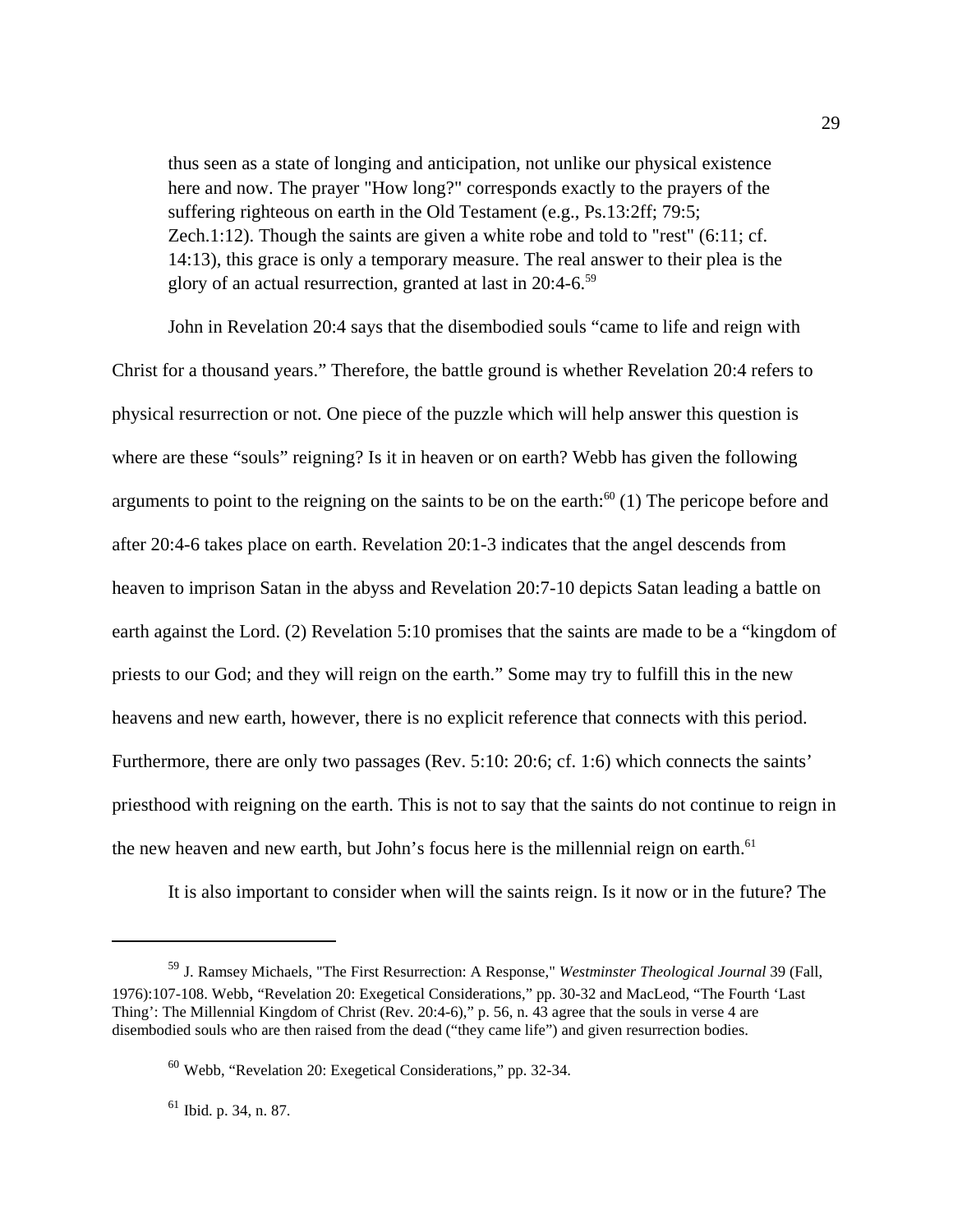writer has argued above that the context favors the time period and events which culminate in the second coming of Christ. The plot of the worship of the beast and the mark of the beast can be traced in Revelation 13-16 and 19-20. Most commentators place Revelation 19:20 in the context of the second coming of Christ.<sup>62</sup> Here the beast and the false prophet are connected with the deception and worship of the beast and his mark and they are thrown into the lake of fire. The same topic is mentioned in Revelation 20:4. In this verse the saints did not worship the beast or receive his mark which places the events of verse 4 in the same time period which leads up to the second coming of Christ. Having these points firmly in place we can investigate the meaning of the phrase, "they came to life and reigned with Christ for a thousand years."

## **Who Are Those Who Will Live?**

In Revelation 20:4-5 we see the important verb which is translated in verse 4 as "they came to life" and in verse 5 as "the rest of the dead did not come to life." What does this mean? Before we answer this question, we need to notice that most of verse 5 functions as a parenthesis and the phrase, "This is the first resurrection" refers to the latter part of verse 4. The following translation may help: "and they came to life and reigned with Christ for a thousand years. (The rest of the dead did not come to life until the thousand years were completed.) This is the first resurrection." Secondly, there has been some debate exactly how to translate the verb "live"( $\zeta \alpha \omega$ ) in verses 4-5. It is probably best to translate it "they came to life" ( $\zeta \gamma \alpha \alpha v$ , an ingressive aorist) in v. 4, but in verse 5 the translation "they lived" ( $\zeta \eta \sigma \alpha v$ , a constative aorist)

<sup>62</sup> Postmillennialist would not accept this position.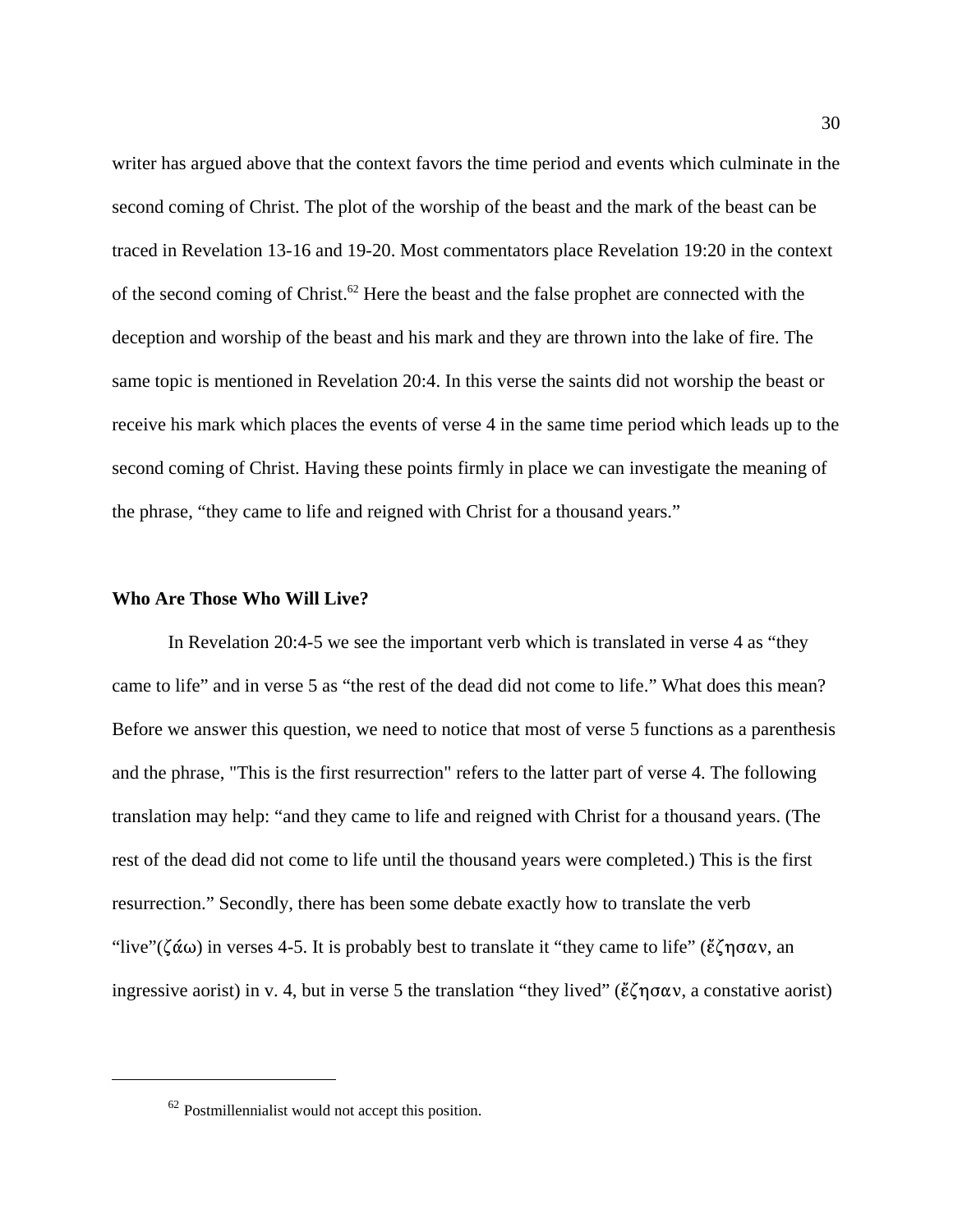is acceptable and does not play a major role in which millennial view one accepts. $63$ 

Then what does it mean that "they came to life?" The word can be use of spiritual life (regeneration) in the NT, but it could not mean this here for the people who are coming alive have already died (cp. v. 4). We find no biblical support of anyone being born again after they are physically died.

Others try to say that it refers to the souls of men who have entered into heaven in the intermediate state prior to physical resurrection. However, the verb  $\zeta \alpha \omega$  is rarely used for a soul living after death that doesn't refer to a bodily resurrection (cp. Lk.20:37ff).<sup>64</sup> In other words, this is a rare use of this word. Secondly, one of the problems with taking these verses as the intermediate state is that John calls this coming to life the first resurrection ( $\dot{\alpha} \nu \dot{\alpha} \sigma \tau \alpha \sigma \iota \zeta$ ) in verse 5. Out of about 41other times the word resurrection is mentioned in the NT only one time does it fail to refer to a bodily resurrection.<sup>65</sup> Therefore, the use of the word "they came to life" in combination with "resurrection" strongly supports a bodily resurrection.<sup>66</sup>

The immediate context strongly supports a physical resurrection as the meaning for "they

<sup>63</sup> Beale, *The Book of Revelation,* p. 1000; Nigel Turner, "Syntax," *A Grammar of New Testament Greek*, by James Hope Moulton, (Edinburgh: Clark, 1963), 3:7; A. T. Robertson, *A Grammar of the Greek New Testament in the Light of Historical Research* (Nashville: Broadman, 1934), p. 833; and Wallace, *Greek Grammar Beyond the Basics*, p. 559 think it is better to take  $\zeta \hat{\alpha} \omega$  as an ingressive in verse 4.

<sup>64</sup> Hoekema, *The Bible In The Future*, p. 233. Beale, *The Book of Revelation,* pp. 1008-10 uses Lk. 20:37- 38 and 1 Pet. 4:6 as examples from the New Testaments. He also mentions several other extra-biblical uses to bolster his position. However,  $\zeta \dot{\alpha} \omega$  is used 31 times in Johannine books and this use is not found unless Rev. 20:4 is the exception. Beale attempts to use Rev. 2:10-11 for support by saying "presumably, and plausibly, the reward of life commences at the point of death, so that the focus in 2:10-11 is on spiritual resurrection, which protects against spiritual death" (p. 1008). The "presumably, and plausibly" demonstrate the weakness of this possible interpretation..

<sup>&</sup>lt;sup>65</sup> This reference is Luke 2:34. One more debated passage which they might claim would be Luke 20:28ff.

<sup>&</sup>lt;sup>66</sup> We may also add that the Greek word translated "they came to life" is used by John with the same Greek tense in Revelation 2:8 as a reference to our Lord's bodily resurrection (cf.1:18). Then in Revelation 13:14 it refers to a physical resuscitation of a mortal wound.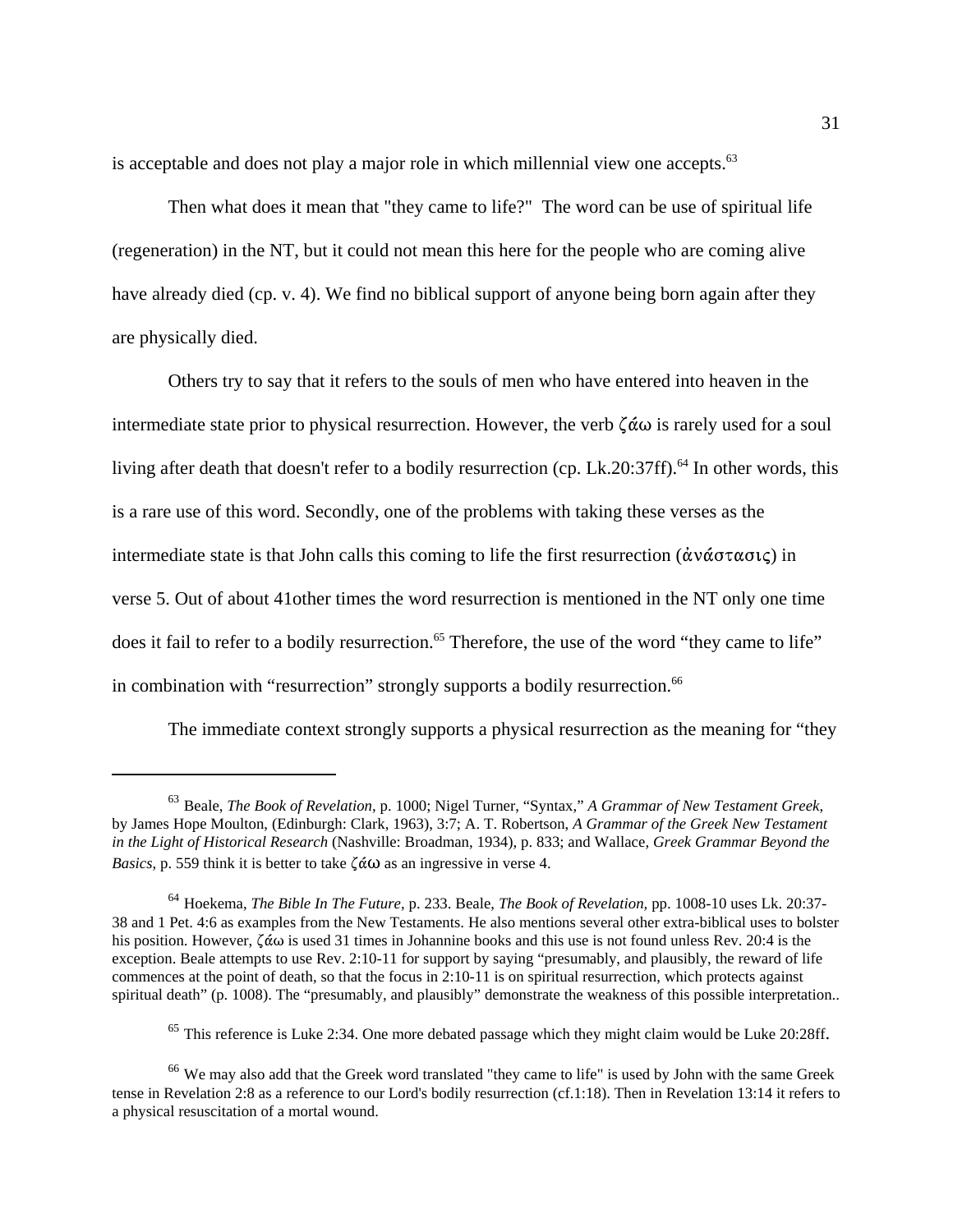came to life" ( $\zeta\zeta\eta\sigma\alpha\nu$ ). The coming alive refers back to the context of the first half of verse 4 where it says the "souls of those who had been beheaded . . . and [even] those who had not worshiped the beast or his image. . . ." Since they lost their lives physically, it seems natural to think that they came alive physically.<sup>67</sup> Yet, a stronger argument is the context indicators from the parallel use of "came to life" in verses 4 and 5. Dean Alford has a classic word on this point:

If, in a passage where *two resurrections* are mentioned, where certain  $\psi \gamma \alpha \iota$  $\mathring{\epsilon}$ ζησαν [souls lived] at the first, and the rest of the νεκρολ  $\mathring{\epsilon}$ ζησαν [dead lived] only at the end of a specified period after that first, --if in such a passage the first resurrection may be understood to mean *spiritual* rising with Christ, while the second means *literal* rising from the grave; --then there is an end of all significance in language, and Scripture is wiped out as a definite testimony to any thing. If the first resurrection is spiritual, then so is the second, which I suppose none will be hardy enough to maintain: but if the second is literal, then so is the first, which in common with the whole primitive Church and many of the best modern expositors, I do maintain, and receive as an article of faith and hope.<sup>68</sup>

It can be concluded that Revelation 20:4 must refer to believers while the verb "did . . . come to life" ( $\mathring{\epsilon}$  $\zeta$  no  $\alpha$ v) in verse 5 must refer to unbelievers. If the  $\mathring{\epsilon}$  $\zeta$  no  $\alpha$ v in both verses refers to a physical resurrection, there is no problem. But if both verses refer to spiritual resurrection then we are confronted with insurmountable problems. This would imply the unbelieving dead of verse 5 would live spiritually in heaven after the thousand years are completed like the martyrs of verse 4. Yet, this would support universal salvation. If you make the first one spiritual resurrection in verse 4 and the last one in verse 5 physical resurrection then Alford's admonishment applies.

Therefore, some who hold an amillennial view contend that the word "until" ( $\ddot{\alpha} \gamma \rho \nu$ ) in

<sup>67</sup> Osborne, *Revelation*, p. 718.

<sup>68</sup> Henry Alford, *The Greek Testament,* 4:732-33. Alford also stresses this point in his "Prolegomena" section volume 4, page 252.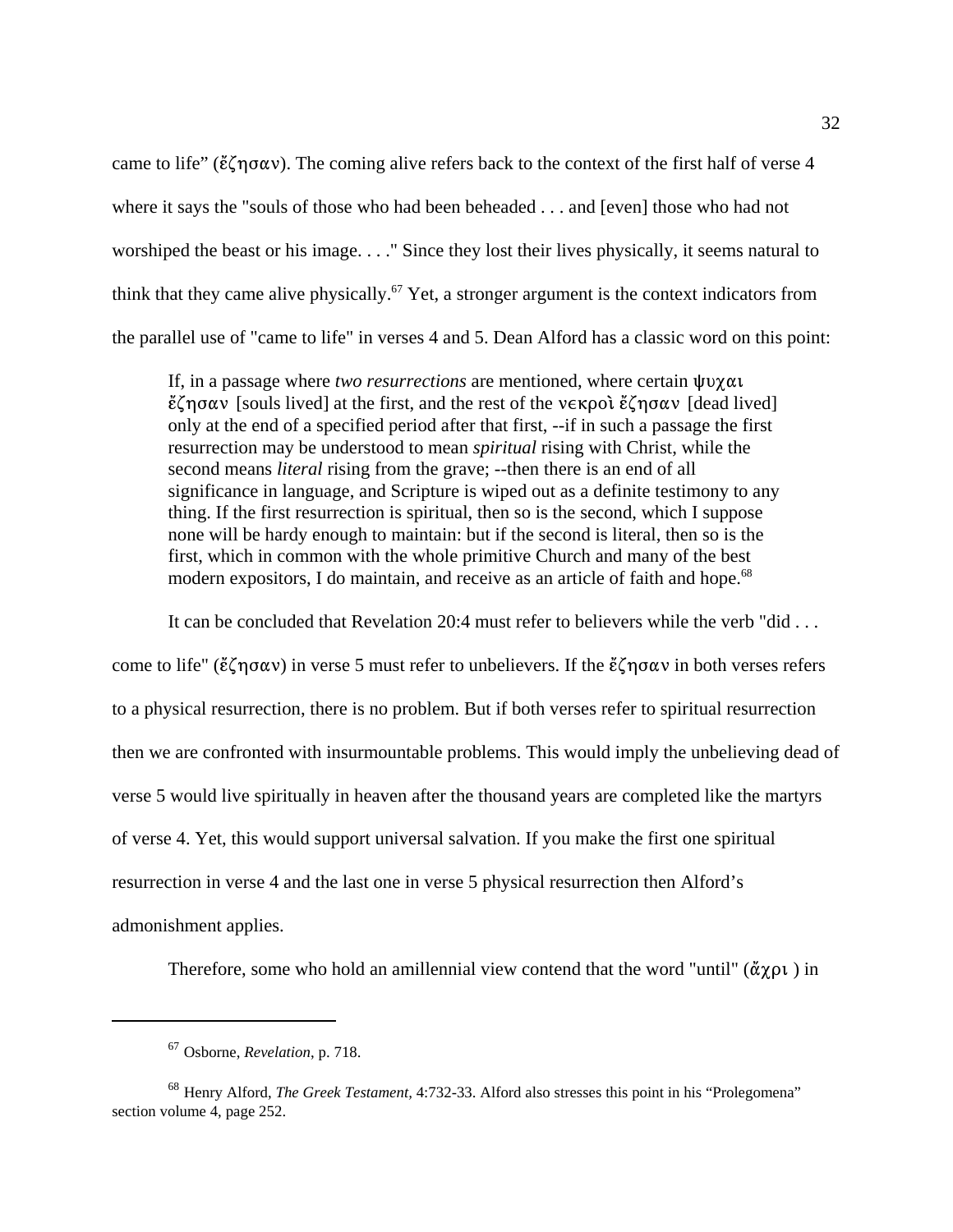verse 5 does not imply that the unbelieving dead will live again. They say the phrase "the rest of the dead did not come to life until the thousand years were completed" is equivalent to saying that "the second death had power on the rest of the dead during the thousand years and they also did not live after the thousand years were completed."<sup>69</sup>

Yet, this argument does not hold up grammatically. There are two kinds of construction which follow the word "until." There are prepositional phrases (e.g., Rom.5:13) and there are clausal constructions (e.g., Rev.7:3; 15:8; 20:3, 5). Each time the clausal construction is used it refers to some change after the appointed time stated.<sup>70</sup> This is how the word "until" is used in Revelation 20:3. If John did not accept the implication of the "until" clause then why the clause? Why didn't he just say the "rest of the dead did not come to life? The "until" clause would not be needed.<sup>71</sup> But the "until" clause is needed in the context. Therefore, we conclude that the two verbs "live" refers to bodily resurrection. The first resurrection is at the seconding coming of Christ just before the millennium. The second resurrection is after the millennium.

Meredith Kline proposes a double binary pattern to try to establish that the first resurrection as spiritual and the second as physical in Revelation 20:4-6.72 He sets up the

<sup>69</sup> James A. Hughes, "Revelation 20:4-6 And The Question of The Millennium," pp. 301-2; Hoekema, *The Bible And The Future*, p. 236.

<sup>70</sup> Beale, *The Book of Revelation,* pp. 1016 agrees with Deere, "Premillennialism in Revelation 20:4-6," pp. 68-69 when he says, "Now  $\alpha y$  occurs three times in Revelation with the aorist subjunctive (7:3 . . . 15:8 . . . 20:3). In each of these uses  $\alpha \gamma \rho \nu$  more than implies a change which 'occurs after the point to which it refers is reached.' Furthermore, exactly the same expressions are used in 20:3 and 20:5 . . . and 20:3 clearly contemplates a change after the thousand years are completed."

 $^{71}$  Deere, "Premillennialism in Revelation 20:4-6," p. 68-69; S. Lewis Johnson, Jr., "The Divine Purpose," tape series #17.

<sup>72</sup> Meredith G. Kline, "The First Resurrection," *Westminster Theological Journal 37* (Spring 1975): 366-75. See also Beale, *The Book of Revelation,* pp. 1005-07.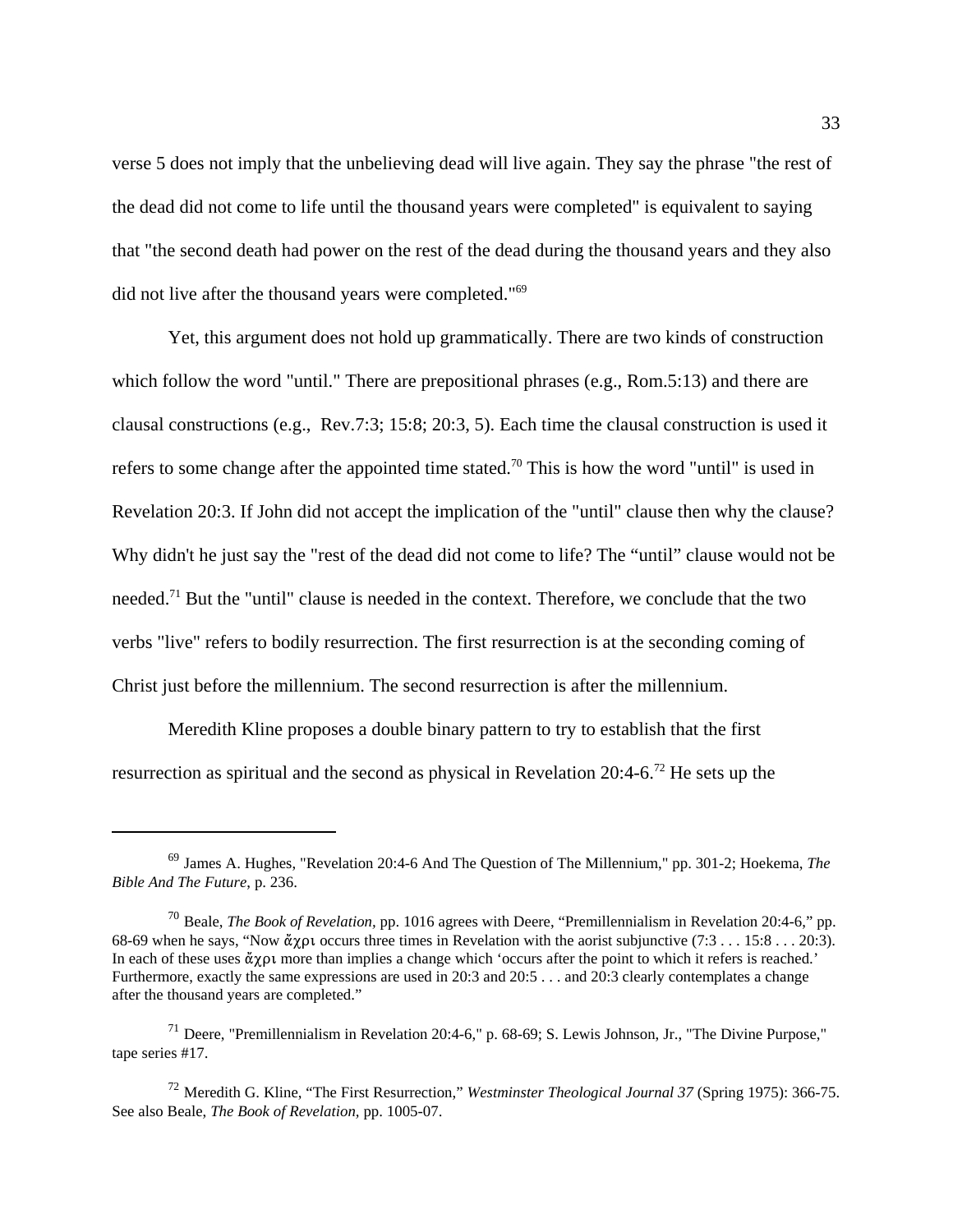following chiastic arrangement:

first physical death of the saints---------------------------------first spiritual resurrection of the saints

 A B second physical resurrection of the wicked-----------------------second spiritual death of the wicked

B A

Kline says the "two binary patterns are combined into a complex double pattern with antithesis between the parts with each pair (*i.e.*, the first-new contrast) and also between the two pairs themselves, the one having to do with death and the other with resurrection. As we shall see there is also a criss-crossing pattern of connection between the two pairs, 'the first resurrection' and 'the second death' being the explicit and metaphorical members of the two pairs, while the first death links with the second resurrection, both being implicit and literal."<sup>73</sup> Therefore, Kline would conclude that the above exegetical observation provides evidences that the first resurrection in Revelation 20:4 to be spiritual and the resurrection in Revelation 20:5 to be physical. Thus in his mind establishing an amillennial interpretation of Revelation 20:4-5.

Kline begins his argument to distinguish between the two resurrections by trying to establish the understanding of  $\pi \rho \omega \tau o \varsigma$  ("first") not in a chronological sense but in an antithetical sense. Kline uses three places in the New Testament (Revelation 21; Hebrews 8-10 and 1 Corinthians 15) to establish this. After he develops this usage of  $\pi \rho \omega \tau o \varsigma$  as antithetical it is

<sup>73</sup> Ibid., pp. 370-71.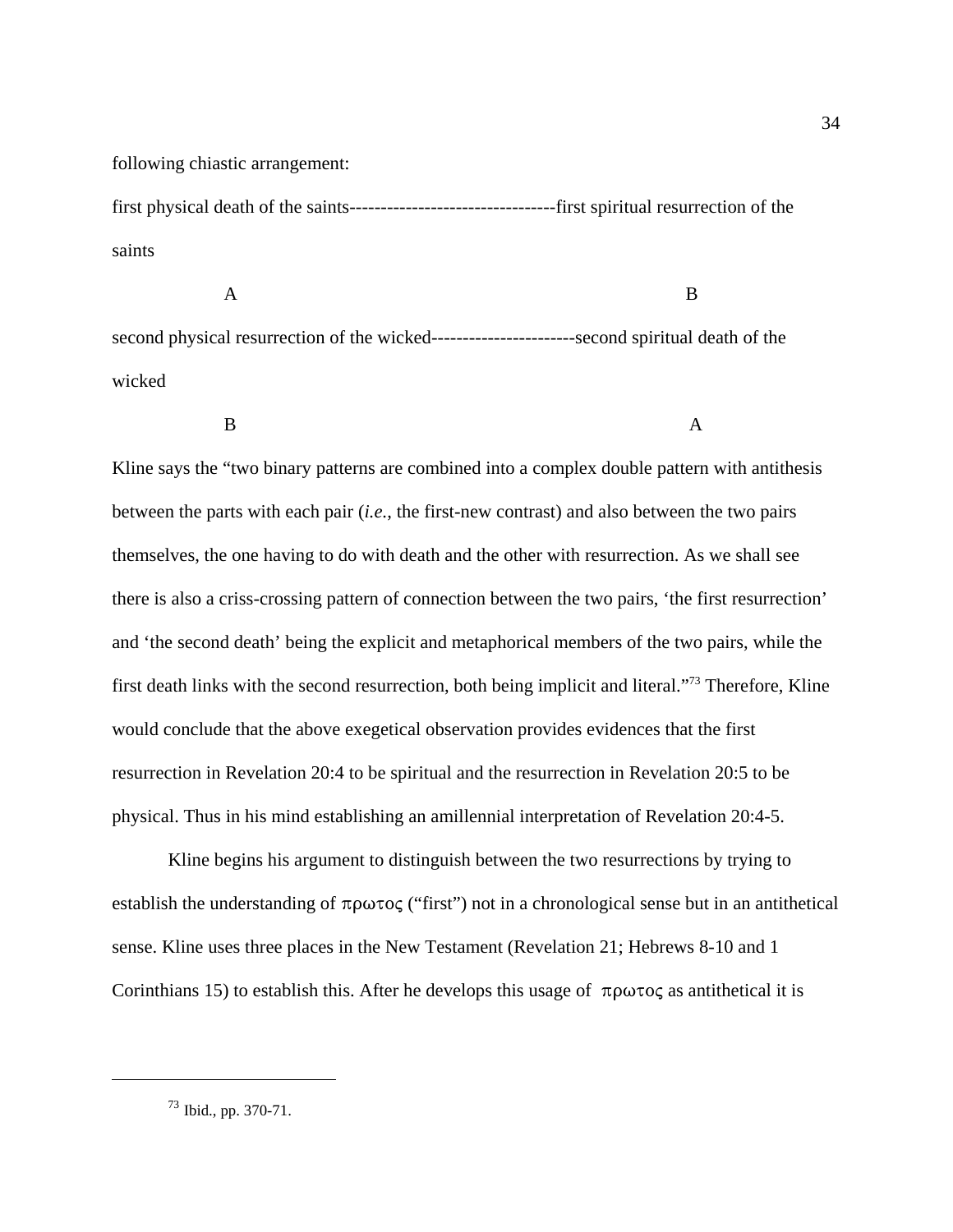applied to Revelation 20:4-6.<sup>74</sup> He would concluded that the first resurrection (spiritual) is antithetical to the second resurrection (physical).

However, the chronological usage of  $\pi \rho \omega \tau \circ \varsigma$  is overwhelmingly used in the New Testament and especially in the book of Revelation (Rev. 1:17; 2:4, 5; 2:8; 4:1, 7; 8:7; 13:12; 16:2). It is also important to stress that the subject is resurrection (20:5) and "came to life" (vv. 4, 5) in combination with πρωτος.<sup>75</sup> There is no other place that πρωτος and ανάστασις (resurrection) are found in close proximity (except Acts 26:23 though this verse does not help us here). However, the concept of first ("first fruits,"  $\alpha \pi \alpha \rho \chi \eta$ ) is found with "has been raised" (having the thought of resurrection) in 1 Corinthians 15:20 and 23. We find no antithetical aspect in Paul's order of resurrection in 1 Corinthians 15:20 and 23. Christ's first fruits of resurrection is followed by the same concept of resurrection for "those who are Christ's at His coming" (v. 23). This use of "first" and "resurrection" fits the chronological position of the premillennialist.

Kline uses the subject of the "new heaven and new earth" in Rev. 21, the Mosaic and New covenant in Hebrews 8-10 and the "first man, Adam" and the "last man" Christ in 1 Corinthians 15 to develop his antithetical use of  $\pi \rho \omega \tau o \varsigma$ . Then he says, "An interpretation of *protos* in keeping with the usage and meaning of the word found in Revelation 21 is required in Revelation 20, specifically in the expression 'the first resurrection.'"76 He gives three reasons

<sup>74</sup> Ibid., pp. 366-72.

<sup>75</sup> Deere, "Premillennialism in Revelation 20:4-6," p. 72, n. 55.

<sup>76</sup> Meredith G. Kline, "The First Resurrection," p. 369.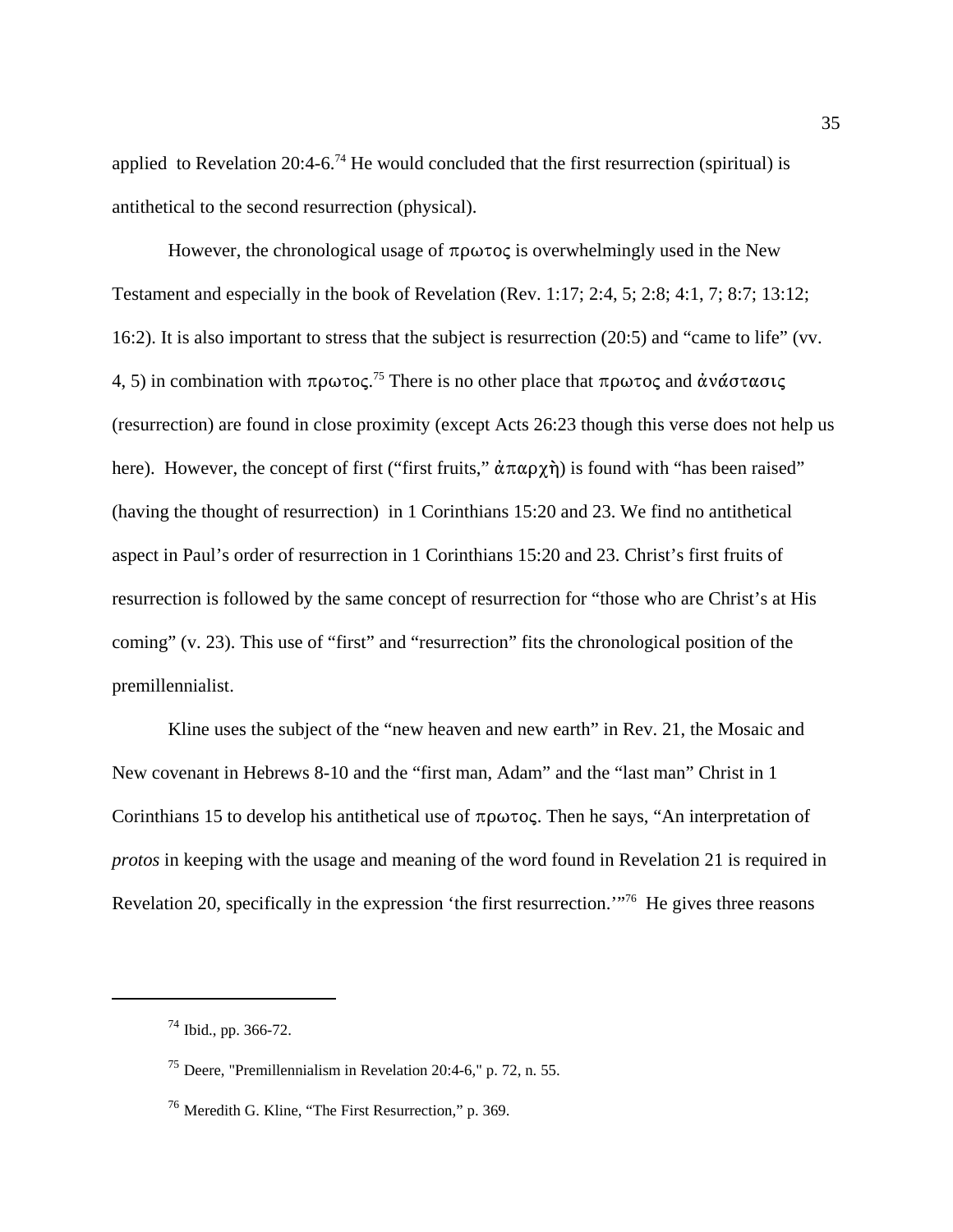why Revelation 21 concept of  $\pi \rho \omega \tau \sigma \zeta$  "is required" in Revelation 20:<sup>77</sup> (1) "proximity of Revelation 20 and 21 contexts"; (2) "general thematic continuity between the two chapters"; and (3) "the striking fashion in which the first-(second) resurrection pattern is interlocked in the 'thousand years' context with the (first)-second death pattern of Revelation 21."<sup>78</sup> Requirements #1 and #2 are not convincing since the subject of Revelation 20:4-5 is resurrection and the subject of Revelation 21 is the new heavens and new earth, the new Jerusalem, and the accomplishment of God and His provision to the overcomers. Therefore, the specific themes are different and the context is not that close. The third requirement can be called a double binary pattern.<sup>79</sup> Hoehner explains Kline's view this way, "the first resurrection is metaphorical referring to the death of the Christian who is presently reigning with Christ (20:4), the second resurrection is the literal physical resurrection, the first death is physical and the second is metaphorical, which is the absence of spiritual life."<sup>80</sup> J. Ramsey Michaels answers Kline in his article and part of his critique states:

Kline himself (correctly) sees the second death in close conjunction with the second resurrection (both coming to expression in Rev. 20:11-15), so it is hard to understand how he can at the same time refer to the former as 'metaphorical' and the latter as 'literal.' Both represent the realities beyond the scope of human experience. In that sense, neither can be described in human language without resorting to analogy or metaphor of some kind. Yet both seem intended by the author to be taken as real future events and therefore 'literal.'

The implications of this for Kline's thesis are clear. If the second death is not metaphorical, there is no reason to assume that the first resurrection is metaphorical either. If both deaths are in some sense 'literal,' why not both

 $77$  Ibid.

 $78$  Ibid.

 $79$  Ibid., p. 370.

<sup>80</sup> Hoehner, "Evidence from Revelation 20," p. 255.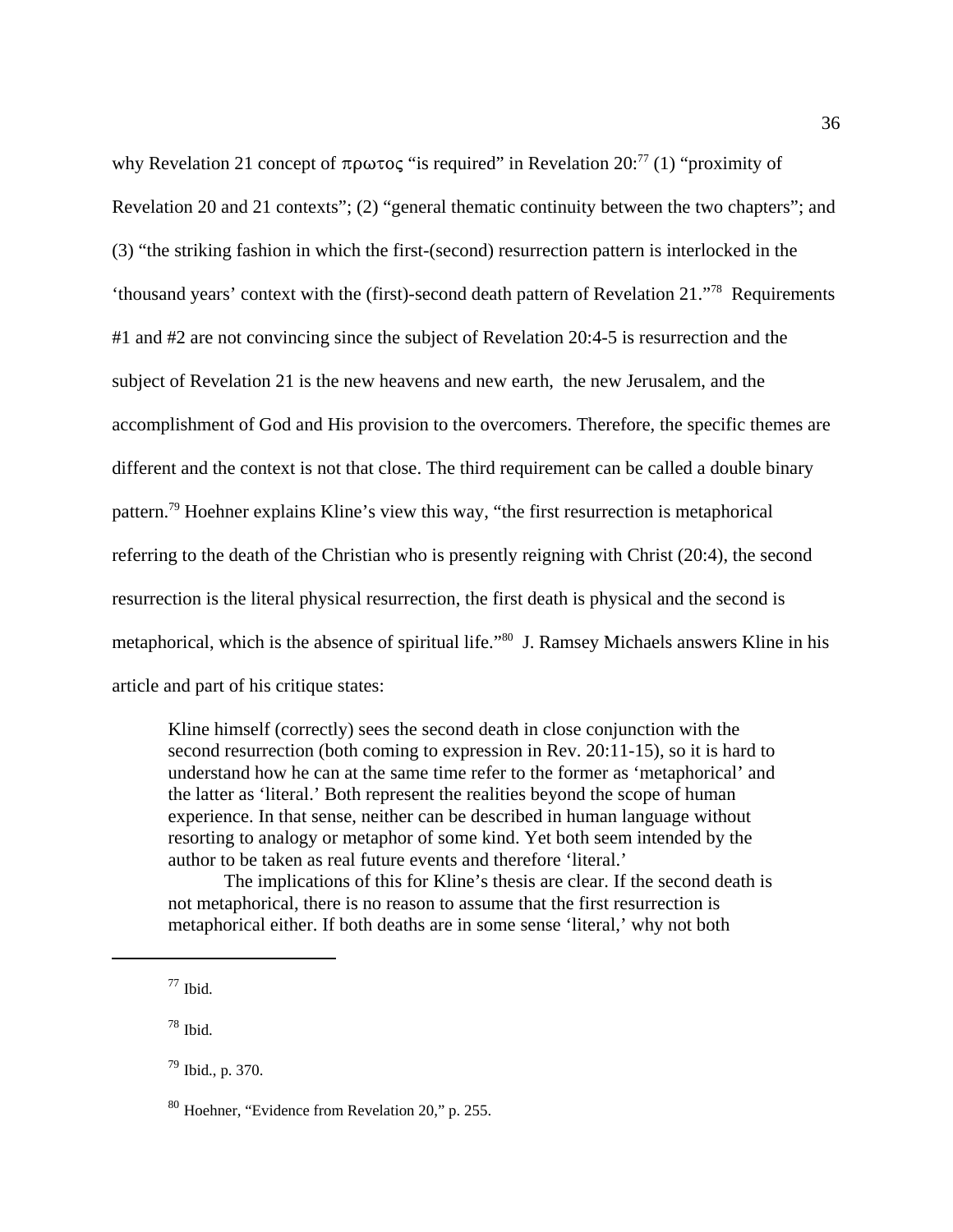resurrections?<sup>81</sup>

Michaels also demonstrates that though the concept of the first death and second resurrection is in the context, it is not in the text itself, therefore, cannot be the basis for reconstructing a "double binary pattern."<sup>82</sup> The evidence for both resurrections (20:4-5) being physical is still strongly supported. In the opinion of many Kline has not established his case.

#### **What About the Thousand Years?**

The extent of the thousand years has become an ongoing debate. The lack of space will only allow a brief survey. First, we must dispense with the shibboleth that the book of revelation is a symbolic book; therefore we should expect that the number one thousand to be symbolical. There are 174 cardinal numbers in the book of Revelation. In addition there are 19 numbers which are fractions (e.g.,  $1/3$ ) or cardinal numbers with fractions (e.g.,  $3\frac{1}{2}$ ). Finally, there are 61 ordinal numbers which make a total of 254 numbers in the book.<sup>83</sup> Davis enumerates four general categories by which numbers are classified in Scripture: conventional<sup>84</sup>, rhetorical<sup>85</sup>,

 $81$  J. Ramsey Michaels, "The First Resurrection: A Response," p. 101. Meredith G. Kline, "The First Resurrection: A Reaffirmation," *Westminister Theological Journal* 39 (Fall 1976): 110-119 attempts to answer Michaels.

<sup>82</sup> Ibid., pp. 102-03.

<sup>&</sup>lt;sup>83</sup> See appendix.

<sup>84</sup> John J. Davis, *Biblical Numerology: A Basic Study of the Use of Numbers in the Bible* (Grand Rapid: Baker, 1986): 49-91. He defines this use "which is concerned primarily with the mathematical value of the numbers" (p. 49). The function of this category can be further divided into mathematical processes (adding, subtracting, etc.), specific quantities and rounded numbers (Ibid., pp. 49-54).

 $85$  Ibid., pp. 93-102. He goes on to say, "Whenever numbers are so used, they are not to be understood literally nor symbolically. . . The intention of the writer in this usage is not to emphasize the mathematical value of the number primarily, but to express either intensity or other concepts such as 'few,' 'many,' etc. (Ibid., p. 93).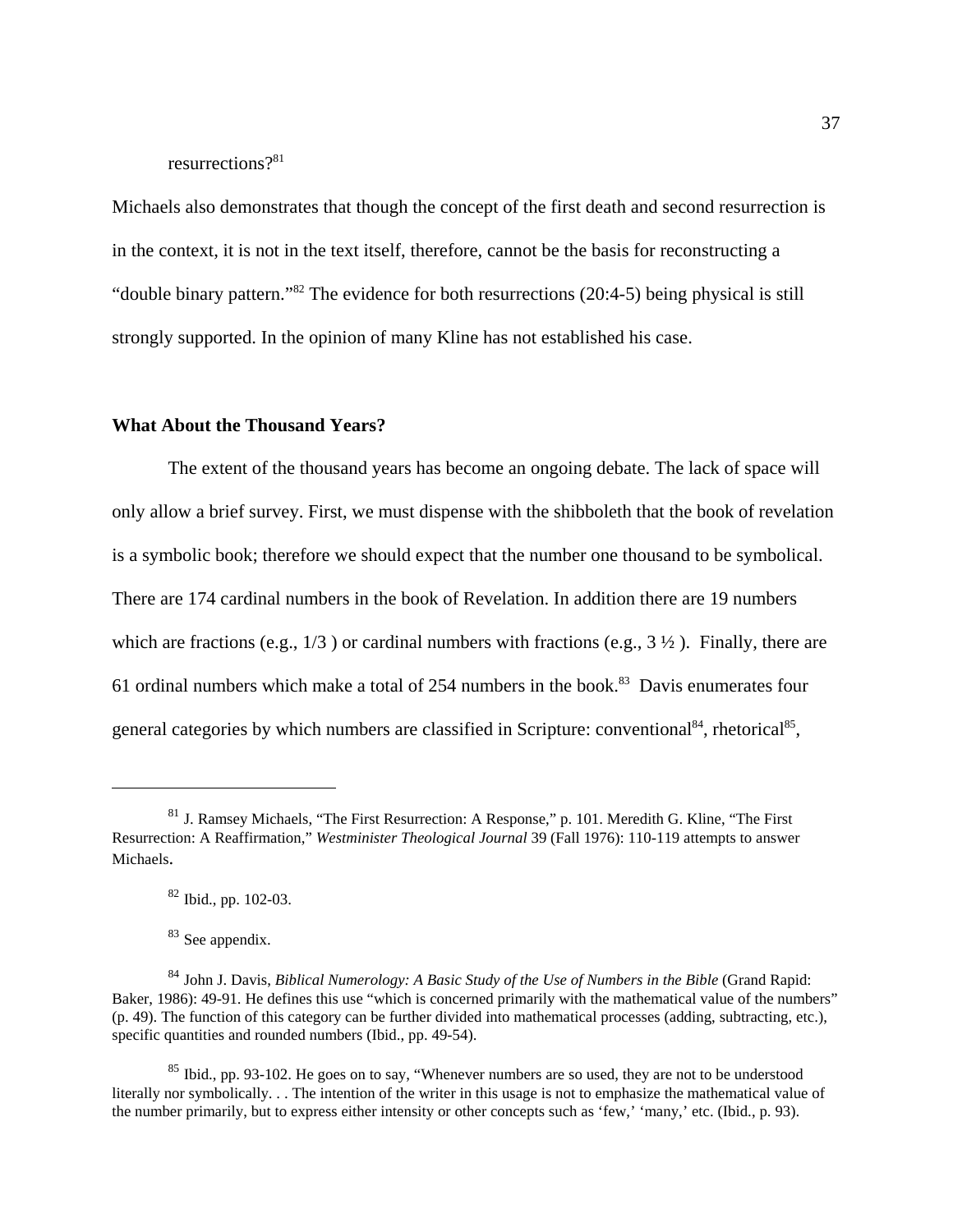symbolic<sup>86</sup> and mystical<sup>87</sup>. There is some debate over the numbers in Revelation, but the vast majority of the numbers should be categorized in the conventional use. John demonstrates the conventional use not only by telling us totals in number, but he also counts out the number of churches, seals, trumpets, bowls, woes and living creatures. Notice John tells us the total number of elders is 24, but he also talks to one of the elders (4:4; 5:5; 7:3). In Revelation 7 he correlates the four angels, the four corners of the earth and the four winds. Addition or multiplication is indicated in Revelation 7:4-8 with the 144,000 for they are broken up into 12 groups of 12,000 each. The mentioning of 42 months  $(11:2; 13:5)$  as 1260 days  $(11:3; 12:6)$  is the conventional use of time. In addition, one could add  $\frac{1}{2}$  an hour (8:1), 10 days (2:10), and 5 months (9:5, 10). Round numbers are rarely used in Revelation. It is reasonable to see round numbers in the fractions 1/10 (11:13) 1/4 (6:8), and 1/3 (8:7, 8, 9, 10, 11, 12; 9:15, 18; 12:4). It is possible that the 7000 men killed in the earth quake (11:13), 200,000,000 armies and 1600 stadia could be round numbers. Therefore, the conventional use of numbers which involves mathematical operations, measurements, and around numbers involve all the numbers in the book of Revelation with thirteen exceptions.

All but one of the thirteen exceptions could be classified as rhetorical and idiomatic usages of numbers. Revelation 5:11 describes the number of the elders as "myriads of myriads [or "ten thousand of ten thousands"] and thousands of thousands."<sup>88</sup> John uses this phrase to

<sup>86</sup> Ibid., pp. 103-24.

 $87$  Ibid., pp. 125-49. He concludes that the mystical use of numbers is not helpful in understanding the Scripture (Ibid., pp. 148-49). The only possible use of mystical numbers in Revelation is 13:18. However, in this text John makes it clear that he is using this number in a different way.

<sup>&</sup>lt;sup>88</sup> Some might want to place Revelation 9:16 here in this category, but one will notice it is not the exact same expression and therefore can be a conventional number.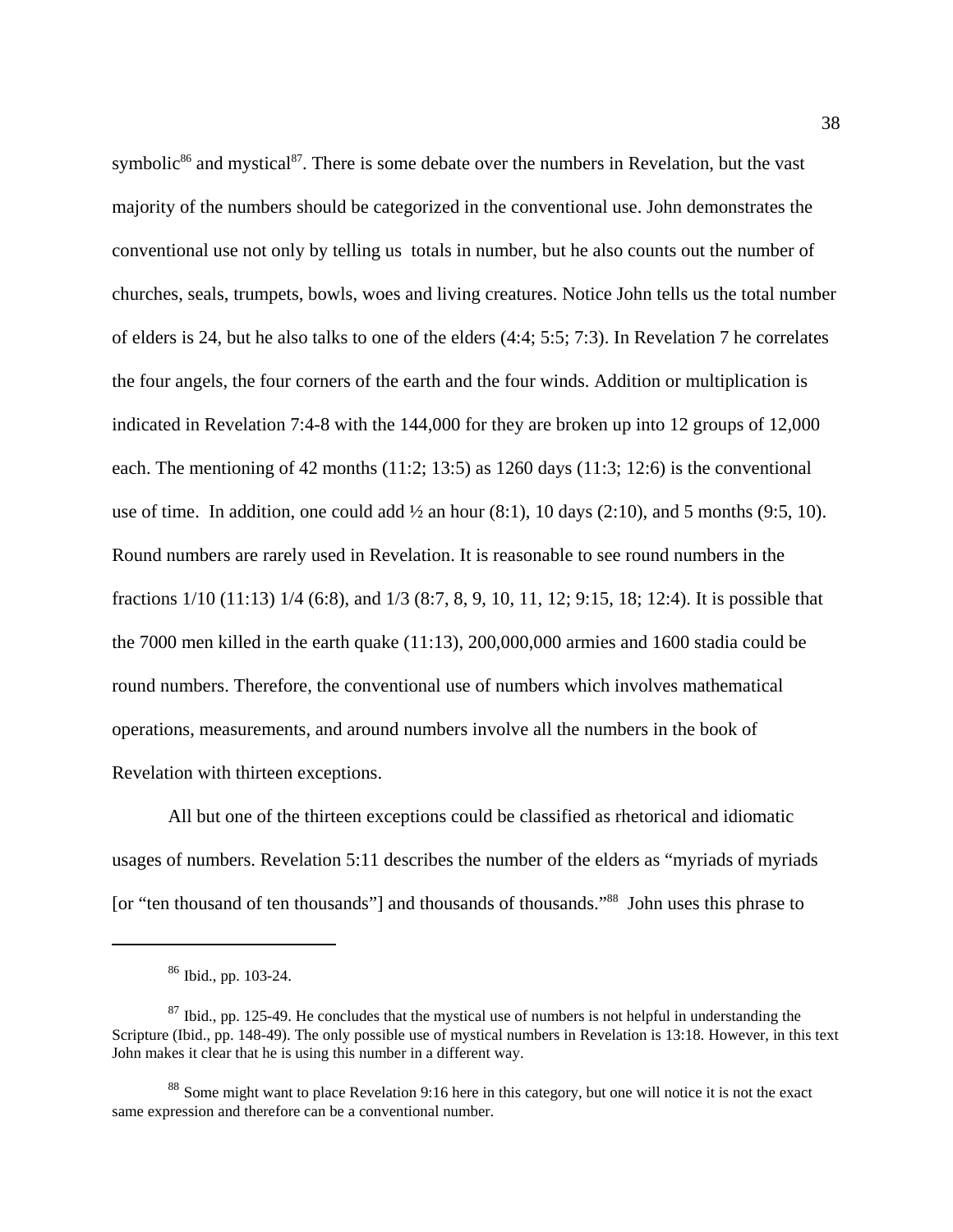describe a large indefinite number of angels usually understood as an expression from Daniel 7:10.<sup>89</sup> The most idiomatic usage in Revelation is the number one. Though one is also used in a conventional sense (5:5; 6:1 (2x); 7:13; 13:3; 15:7; 17:1, 10; 21:9; 21:21), it may also be used as an indefinite English article "an"  $(8:13; 9:13; 18:21; 19:17)$ . <sup>90</sup> Other times it has the nuance of "uniform, or single" as in a single purpose (17:13,16). Still other times it connotes the nuance of "suddenness or abruptness" (18:8, 10, 17, 19)<sup>91</sup> or a "very short time" (17:12).<sup>92</sup> The only other verse which is difficult for any interpreter is Revelation 13:18. Some would put this in the symbolic usage while others may put it in the mystical usage. Whatever category one puts it, the writer, John, makes it clear in the text that it is not to be considered a conventional usage.

Secondly, it is often declared with emphasis that this is the only place where the kingdom is said to be a thousand years. We would agree with this, but we must also add that there are many places we can turn in the Bible to demonstrate there will be an earthly kingdom. On the other hand, it is interesting that this one place which mentions the time length of the earthly kingdom declares six times that it will be a thousand years.

A quick look at a concordance will indicate when a number is used with the word "year" it refers to a literal year. Everywhere there is a number with a time indicator in Revelation, such

<sup>89</sup> Robert L. Thomas, *Revelation 1-7 An Exegetical Commentary* (Chicago: Moody Press, 1992), p. 403.

<sup>90</sup> Thomas, *Revelation 8-22*, p. 24, n. 70; Beckwith, *The Apocalypse of John*, p. 559; A. T. Robertson, *A Grammar of the Greek New Testament in the Light of Historical Research*, (Nashville: Broadman, 1934): 674; Osborne, *Revelation*, p. 359.

<sup>91</sup> Thomas, *Revelation 8-22*, p. 326; Beckwith, *The Apocalypse of John*, p. 559; Beasley-Murray, *Revelation*, p. 266; Osborne, *Revelation*, p. 622. Thomas says, "the locative does not express duration of time, but is a figurative way of expressing abruptness" (Ibid.).

<sup>92</sup> Thomas, *Revelation 8-22*, p. 301; Beckwith, *The Apocalypse of John*, p. 715; . Thomas calls it "an adverbial accusative of time" (Ibid.).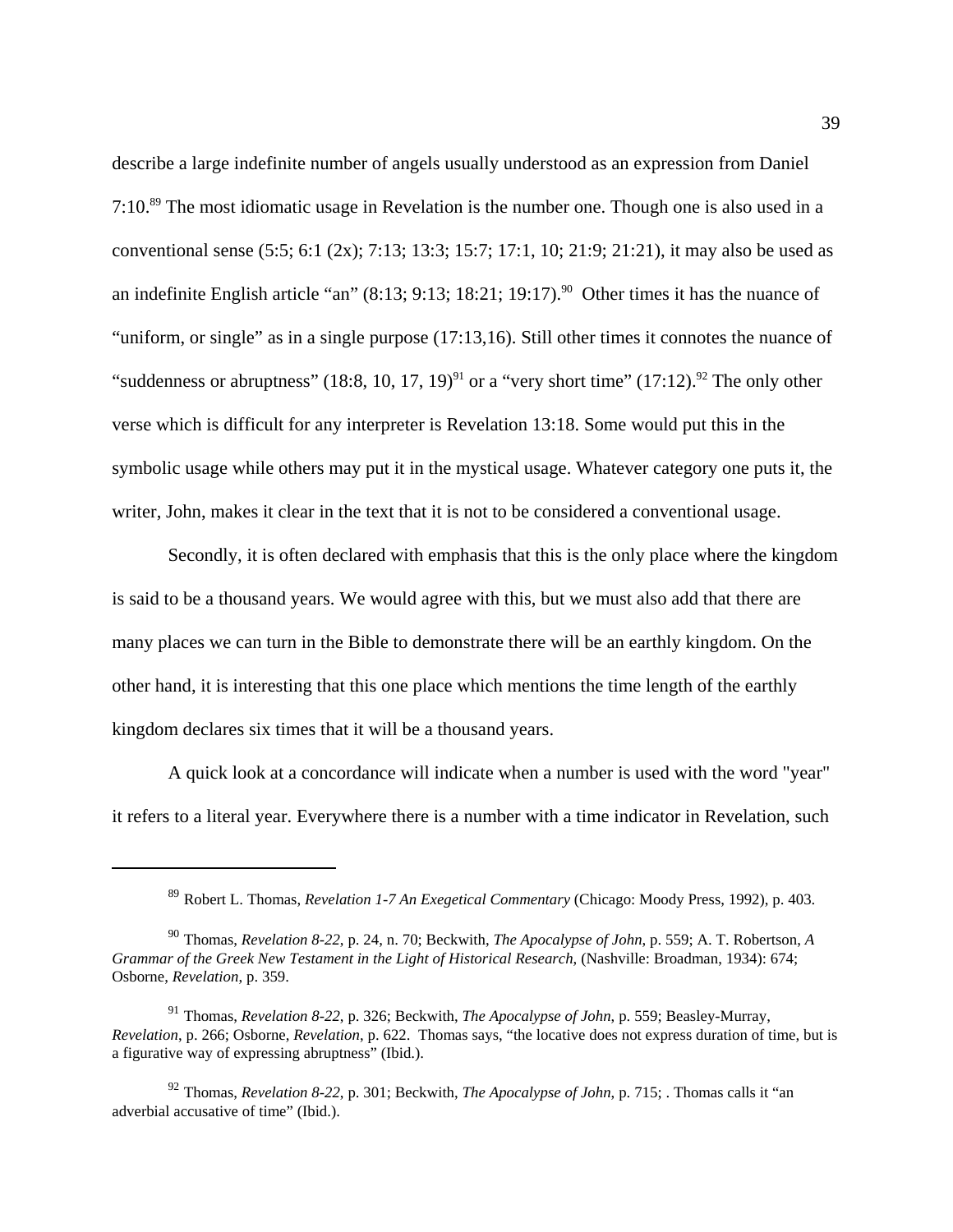as days, months and years, one finds nothing in the text which would compel the reader to understand this to be anything other than a conventional use of numbers.<sup>93</sup> Even 2 Pet. 3:8 is not an exception. Peter is not saying that a thousand years are one day, but he is pointing out God's transcendence in respect to time. In other words, Peter is trying to give us some idea how God views time so he uses literal time.<sup>94</sup> It is also important to see that John does use phrases to indicate large indefinite numbers and short amounts of time even in Revelation 20, but he does not use numbers to do this. In verse 3 John indicates that Satan must be released after the thousand years "for a short time." When this release happens, it says in verse 8 that Satan gathers an army for war "the number of them is like the sand of the seashore." The uses of numbers in contrast with John's use of indefinite phrases for time and numbers help to support that cardinal numbers are to be understood in the conventional category.

Finally, we find that the structure of John's writing which gives us the vision in verse 4 and an interpretation of the vision in verses 5-6, gives strong support for a future literal thousand-year-kingdom. This is indicated by the past tense verb (aorist) "reigned" in verse 4 and the future tense "will reign" in verse 6. John writes in the past tense to indicate the consummation of the vision, but he declares that his interpretation of the vision is future from his time. Therefore, we have a thousand years mentioned in both the vision (verse 4) and in the interpretation of the vision (verses 5-6). The above argument is a strong indication that we should take the thousand years as a literal thousand years and this literal millennial kingdom is

<sup>&</sup>lt;sup>93</sup> See for day(s) (2:10; 8:12; 11:3, 9, 11; 12:6) months (9:5, 10; 11:2; 13:5) and years (20:2, 3, 4, 5, 6, 7). See the discussion above for 1 hour and 1 day in 17:12; 18:8, 10, 17, 19.

 $94$  Hoehner, "Evidence from Revelation 20," p. 249; John F. Walvoord, "The Theological Significance of Revelation 20:1-6," p. 231.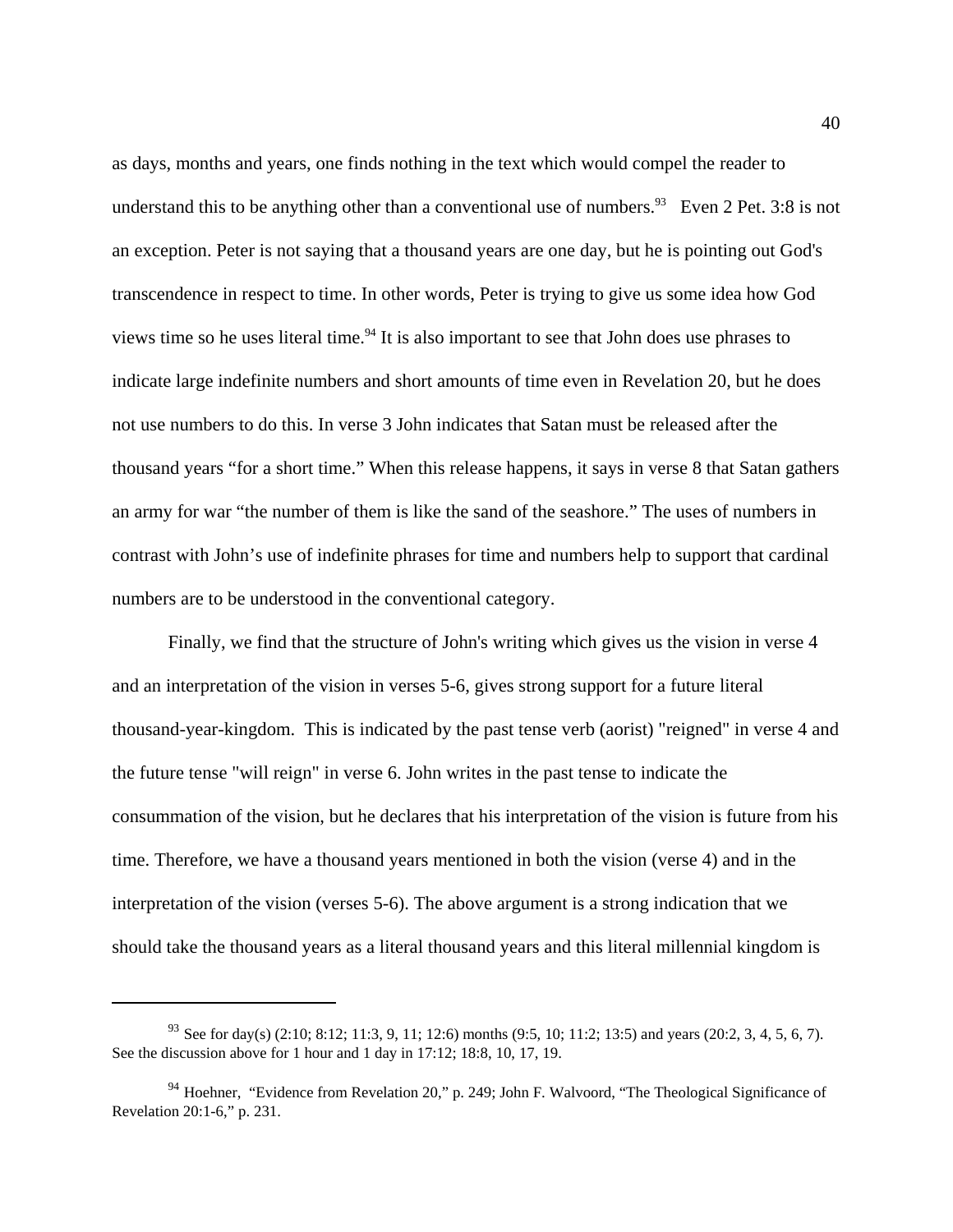future after the second coming of Christ. Furthermore, the thousand years in the vision are said to be a thousand years in the interpretation of the vision. Since the number thousand is not interpreted differently, it gives support that John is using the conventional use of numbers in Revelation 20:4-6. There are at least six other places in Revelation where the number in the vision is the same as the number in the interpretation:<sup>95</sup>

| <b>Symbol</b>   | <b>Interpretation</b> |
|-----------------|-----------------------|
| 7 stars         | angels of 7 churches  |
| 7 lampstands    | 7 churches            |
| 7 lamps of fire | 7 Spirits of God      |
| 7 eyes          | 7 Spirits of God      |
| 2 olive trees   | 2 witnesses           |
| 2 lampstands    | 2 witnesses           |
| 7 heads         | 7 mountains           |
|                 | 7 kings               |
| 10 horns        | 10 kings              |
|                 |                       |

This pattern strengthens the understanding that the thousand years in Revelation 20 is a conventional number.

## **Where Will the Saints Reign for A Thousand Years?**

The place where the saints will reign in this thousand years is the earth. The following arguments favor this view. First, in Revelation 19:11-16 we see Christ coming out of heaven to smite the nations who are on the earth and the saints will reign with Christ (Rev. 20:4). Then we see in Revelation 20:9 that the saints are still upon the earth after the thousand years for this is

<sup>&</sup>lt;sup>95</sup> William E. Mouser, Jr., "The Hermeneutics of Numbers in the Revelation," (unpublished paper at Dallas Theological Seminary, 1976), p. 9.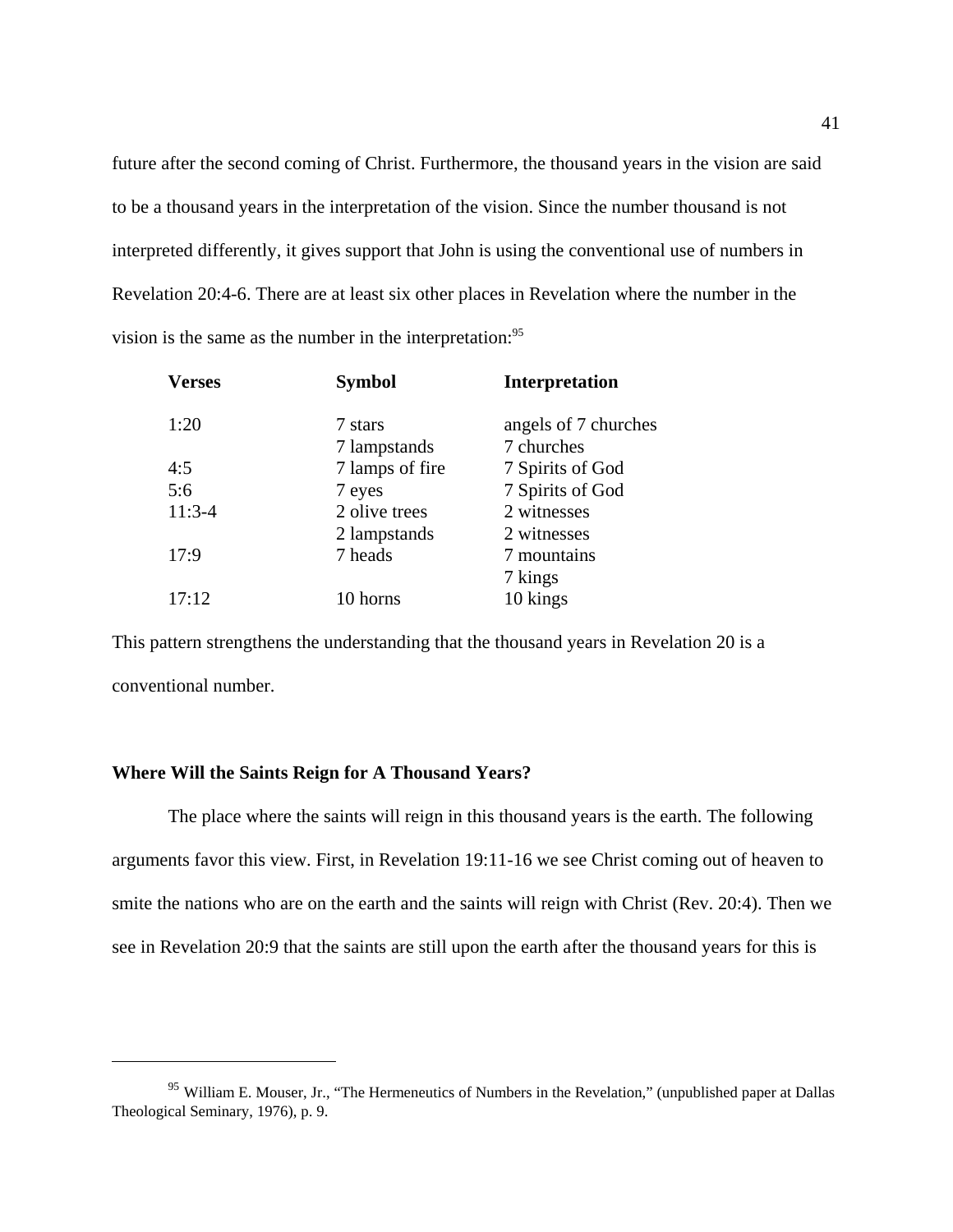where Satan comes to attack them.<sup>96</sup> This seems to indicate that the kingdom is on the earth. Secondly, Revelation 5:10 claims that the saints will reign as priest upon the earth while 20:6 says "they [the saints] will be priests of God and of Christ and will reign with Him for a thousand years." Therefore, this writer would agree with Webb that "this bi-fold description of the priestly and kingly functions of believers is mentioned explicitly (in a verbal way) in only three passages: 1:6; 5:10 and 20:6. It is not mentioned explicitly (i.e., through any clear verbal connection) in the new-heavens-and-new-earth material. Since 20:6 is the only place where the priestly-service and kingly-reign theme is explicitly reiterated within Revelation (and in the wording that echoes 5:10), perhaps it ought to be given some preference as the writer's focal point for fulfilling the reign-on-earth promise of 5:10."<sup>97</sup> Finally, the Old Testament Messianic prophecies like Psalm 2 looked forward to an earthly rule and reign in the kingdom.

## **WHEN WILL THE BATTLE OF REVELATION 20:7-10 TAKE PLACE?**

The temporal article "when" ( $\delta \tau \alpha v$ ) in 20:7 is a time indicator which connects back with the thought of 20:3 which says "after these things he [Satan] must be released for a short time."98

<sup>&</sup>lt;sup>96</sup> Webb, "Revelation 20: Exegetical Considerations," p. 32; Doros Zachariades, "Making Sense of the Millennium Resurrection in Revelation 20," *Journal of the Grace Evangelical Society* 14 (August 2001): 44. The writer is not saying that the saint will not reign as priest in the new heaven and earth, but only it is not explicitly stated they would.

<sup>97</sup> Ibid., pp. 33-34.

<sup>&</sup>lt;sup>98</sup> BDAG, p. 731 states that when  $\sigma \tau \alpha v$  is used with an aorist subjunctive "the action of the subordinate" clause precedes that of the main clause. Therefore," when the thousand years are completed (an aorist subjunctive in a subordinate clause), Satan will be released" (main clause). Osborne, *Revelation*, p. 710, n. 17 makes this helpful statement: "Some (Beale 1999: 1021, noting Morris 1987: 238) overstate the force of  $\ddot{o} \tau \alpha v$  (*hotan*) as an indefinite relative ("whenever") to stress the symbolic nature of the thousand-year period, but in the Koine period it had often lost its indefiniteness and had a force similar to  $\delta \tau \in$  ("when"; cf. Zerwick 1963: §337)."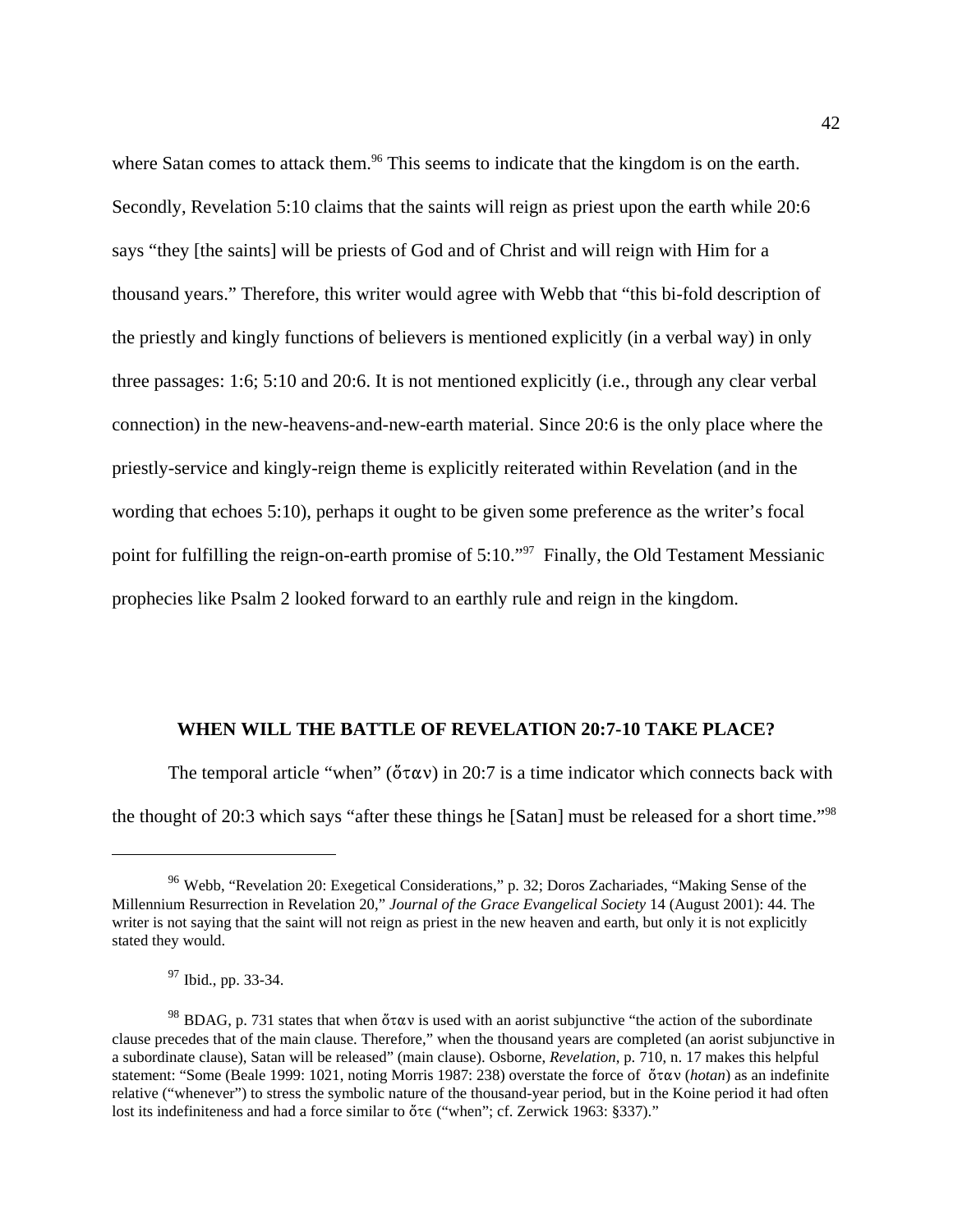The text is indicating that after the millennium there is a short period of time for which the events of 20:7-10 take place. As we said above, this short time after the millennium is a difficulty for the amillennialist who believes that Revelation 20:7-10 is a recapitulation of Revelation 19:11-21. Those who believe in this recapitulation have to explain the short time of Satan after the second coming and from where the release of Satan comes. As discussed above, the premillennial viewpoint best explains the thought of John which understands this chapter as having visional progression with historical progression of events. The premillennialist believes that at the second coming of Christ Satan is confined in prison for a thousand years and then released for a short time after the millennium and comes to an end by being cast into the lake of fire where the beast and the false prophet are.

The main activity of Satan in Revelation 20:8 is the deception and gathering of nations, Gog and Magog, from the four corners of the earth to war. Magog is first mentioned in Genesis 10:2 and both names are mentioned in Ezekiel  $38:2.^{99}$  The identification of Gog and Magog in

<sup>&</sup>lt;sup>99</sup> David J. MacLeod, "The Fifth 'Last Thing': The Release of Satan and Man's Final Rebellion (Rev. 20:7-10)," *Bibliotheca Sacra* 157 (April-June 2000): 208, n. 28 lists the possible chronological progression of Ezekiel 38- 39: "(1) The invasion will take place before the Tribulation (David L. Cooper, *When God's Armies Meet the Almighty* [Los Angeles: biblical Research Society, 1940], 80-81). (2) the invasion will take place in the middle of the Tribulation (J. Dwight Pentecost, *Things to Come* [Grand Rapids: Dunham, 1958], 350-53; Leon Wood, A Commentary on Daniel [Grand Rapids: Zondervan, 1973], 309. (3) The events will take place at the end of the Tribulation (William Kelly, *Lectures on the Book of Revelation* [London: G. Morrish, 1874], 448; and Charles Lee Feinberg, *The Prophecy of Ezekiel* [Chicago: Moody, 1969], 218. (4) The events of Ezekiel 38-39 will spread over a period of time, with chapter 38 being fulfilled in the middle of the Tribulation and chapter 39 being fulfilled at its end (Harold Hoehner, "the Progression of Events in Ezekiel 38-39," in *Integrity of Heart, Skillfulness of Hands,* ed. Charles H. Dyer and Roy B. Zuck [Grand Rapids: Baker, 1994], 82-92). (5) The invasion will take place at the end of the millennium (H.L. Ellison, *Ezekiel, The man and His Message* [Grand Rapids: Eerdmans, 1956], 133-34; A. B. Davidson, *The book of the Prophet Ezekiel*, Cambridge Bible for Schools and Colleges, rev. A. W. Streane [Cambridge: Cambridge University Press, 1916], 301; Mounce, *The book of Revelation*, 371; J. Paul Tanner, "Rethinking Ezekiel's Invasion by Gog," *Journal of the Evangelical Theological Society* 39 [March 1996]: 29-46; and Meredith G. Kline, "Har Magedon: The End of the Millennium," *Journal of the Evangelical Theological Society* 39 [June 1996]: 207-22). (6) Ezekiel's prophecy will be fulfilled in two events, one recorded in Revelation 19:17-21 and one in Revelation 20:7-10 (Caird, *The Revelation of St. John the Divine*, 256; and Ralph H. Alexander, "Ezekiel," in *The Expositor's Bible Commentary* [Grand Rapids: Zondervan, 1986], 6:937-40)."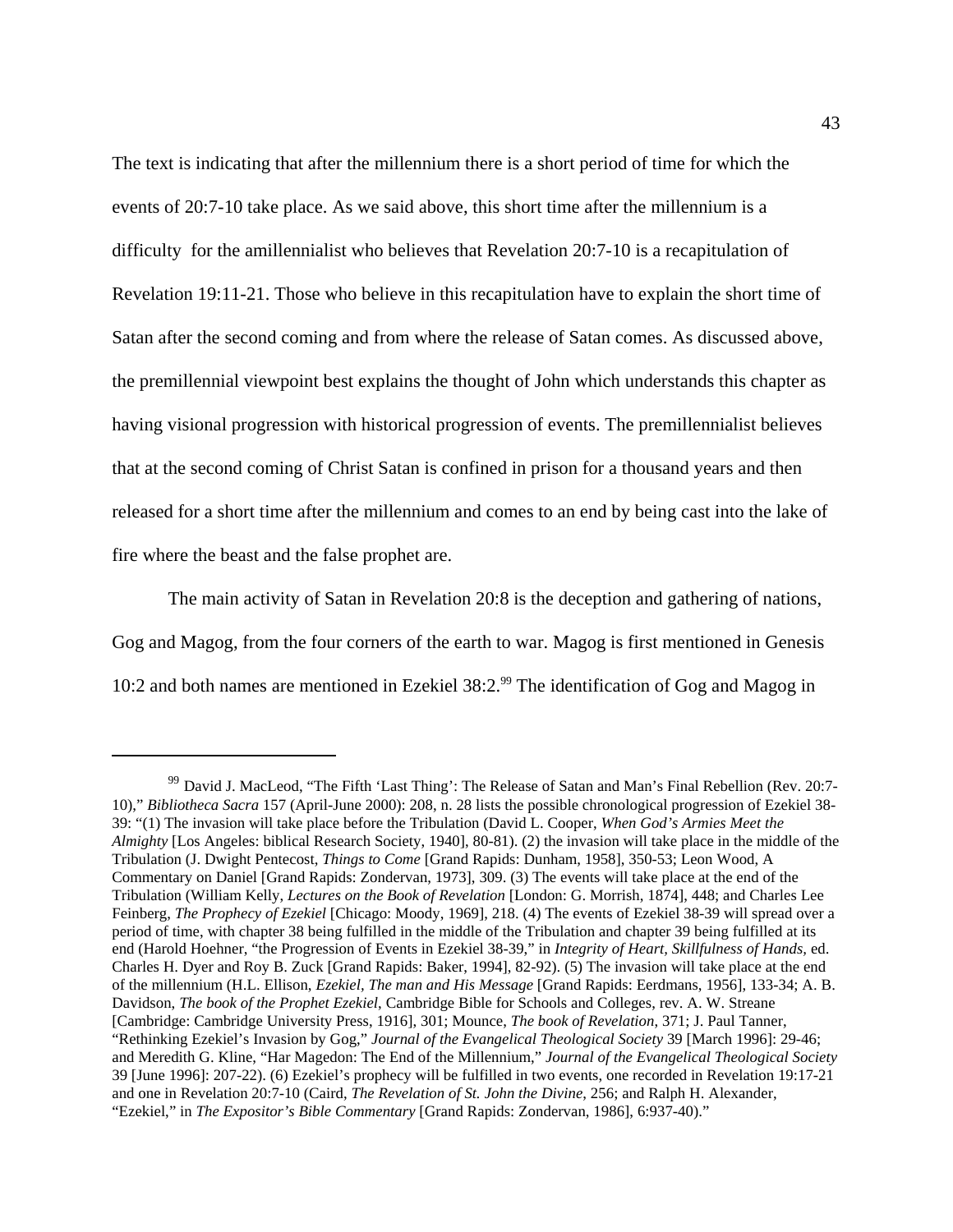20:8 with Ezekiel 38 has several difficulties. Hoehner details the differences:<sup>100</sup> (1) Gog and Magog in Ezekiel 38 are identified with a local northern power; in Revelation 20:8 Gog and Magog refers to the "four corners of the earth"; (2) in Ezekiel Gog is a prince and Magog refers to land; in Revelation 20:8 Gog and Magog refer to people; (3) in Ezekiel 39:4,17-20 the battle ends with a great feast of the corpses (which fits well with Revelation 19:17-21 – the battle at the end of the Tribulation at the second coming); in Revelation 20:10-11 fire comes down from heaven devours the nations and Satan is thrown in the lake of fire. John in the book of Revelation does not "always cite the OT with a strictly literal interpretation of proper names and events."<sup>101</sup> These two names, Gog and Magog, refer to the nations in the latter days of the millennium that will attack Jerusalem.<sup>102</sup> As discussed above, the saints that survive the Tribulation enter the millennium and reconstitute the nations to become a great multitude like the sand on the sea shore. It is a testimony to the depravity of man to think that this multitude of people which make up the nations will live in the most perfect environment thus far in the history of man since the fall, will have the Lord Himself as head of the government and they will fall prey to the deception of Satan. This deception will demonstrate their unbelief and rebellion by warring against the Lord. The doom of the nations will come swiftly as they surround the

<sup>100</sup> Hoehner, "Evidence from Revelation 20," p. 258.

<sup>101</sup> Thomas, *Revelation 8-22*, p. 424. Webb, "Revelation 20: Exegetical Considerations," pp. 10-11 makes the same point, but the writer may differ on some points.

<sup>&</sup>lt;sup>102</sup> Ibid.; David J. MacLeod, "The Fifth 'Last Thing': The Release of Satan and Man's Final Rebellion (Rev. 20:7-10)," p. 209; Lee, "The Revelation of St. John The Divine," in *The Bible Commentary*, 801; Johnson, *Revelation*, 12:587.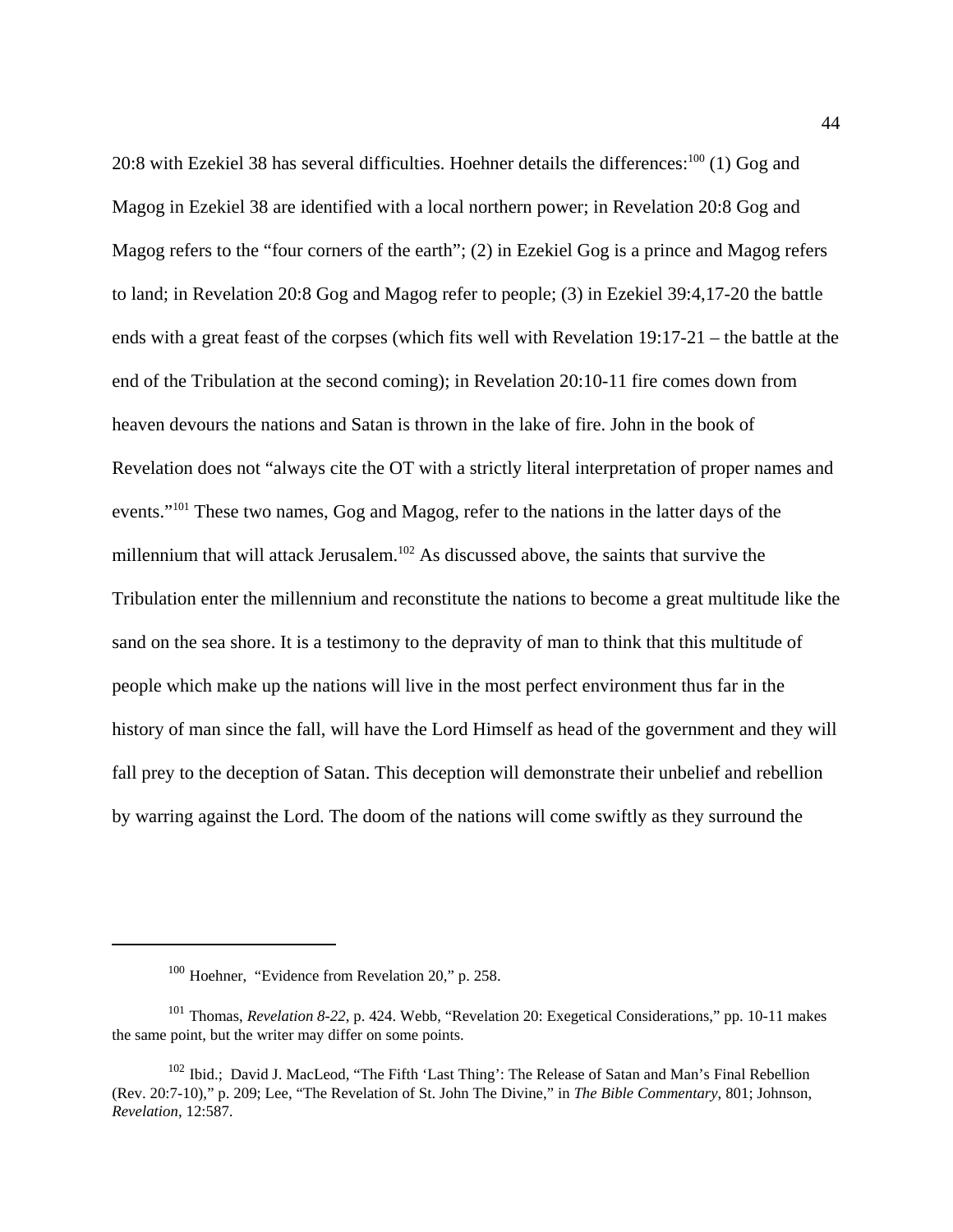saints and Jerusalem<sup>103</sup> for fire will be sent out of heaven to devour them. Then Satan will be thrown into the lake of fire where the beast and false prophet had already been thrown at Christ's second coming. They will not be annihilated $104$ , but will experience mental and sensory torment<sup>105</sup> throughout eternity. The expression "day and night" is expressing a figure of speech for continual torment; while the expression "forever and ever" (lit. "unto the ages of the ages" -  $\epsilon\zeta$  τους αίνας των αίώνων) expresses the extent of time which in this context is eternal punishment.<sup>106</sup>

There are those who believe that Revelation 20:1-10 is the recapitulation of Revelation 19:11-21. They give at least four points for their support.<sup>107</sup> We will look at two of these points

<sup>105</sup> This punishment is described as the "lake of fire, outer darkness (Matt. 8:12; 22:13; 25:30), wailing and gnashing of teeth (Matt. 8:12; 13:42, 50; 22:13; 24:51; 25:30; Luke 13:28), a never-dying worm and unquenchable fire (Mark 9:48)" and furnace of fire (Matt. 13:42.50) (Thomas, *Revelation 8-22 An Exegetical Commentary*, p. 426).

<sup>106</sup> Ibid.; David J. MacLeod, "The Fifth 'Last Thing': The Release of Satan and Man's Final Rebellion (Rev. 20:7-10)," p. 210; Beale, *The Book of Revelation*, p. 1030; Osborne, *Revelation,* p. 716; D. E. Aune, "Revelation 17-22" *Word Biblical Commentary* (Nashville, TN: Nelson, 2002) 52C:1100.

<sup>107</sup> White in "Reexaming the Evidence for Recapitulation in Rev 20:1-10" argues from Rev. 15:1 that the wrath of God is complete after the return of Christ, thus, the wrath poured out in Rev. 20:7-10 after the thousand years in the premillennial view contradicts this verse (pp. 330-31). The writer has commented on this point in footnote 16. Secondly, White believes if Revelation 16:17-21; 19:11-21 and 20:9-11 "all recapitulate Christ's second advent in 6:12-17, we may conclude with good reason that 16:17-21; 19:11-21; and 20:9-11 are each parallel accounts of Christ's return in their own right" (p. 333). White acknowledges that just because there are some similarity of events, it does not prove identity (p. 333). The writer has argued in this article that the dissimilarities are sufficient to indicate that Rev. 20:7-10 is not a recapitulation of 19:11-21. See also Hoehner, "Evidence from Revelation 20," p. 260-61. Thirdly, White uses the motif of angelic descending and ascending in Rev. 7:2; 10:1; 18:1and 20:1 to support his recapitulation position (p. 336-43). However, he states in his introduction "that this discussion does not *prove* recapitulation in chap. 20, but it does *support* that approach when taken in conjunction with factors such as the recapitulation of 19:11-21 in 20:7-10" (p. 336). Craig A. Blaising, "Premillennialism," *Three*

<sup>&</sup>lt;sup>103</sup> It is quiet probable that the "and" ( $\kappa \alpha i$ ) in Revelation 20:8 is ascensive ("even," expressing the point of focus) and could be translated, "even the beloved city" (Thomas, *Revelation 8-22*, p. 425).

<sup>104</sup> For the debate between eternal punishment and annihilation see William Crockett ed. *Four Views of Hell* (Grand Rapids: Zondervan, 1992); Christopher W. Morgan & Robert A. Peterson, gen. ed., *Hell Under Fire* (Grand Rapids: Zondervan, 2004); and W. G. T. Shedd, *The Doctrine of Endless Punishment* (Carlisle, PA: Banner Truth, 1990 reprint). See also the five articles on hell by the Master's faculty in *The Master's Journal* 9 (fall 1998): 129-217.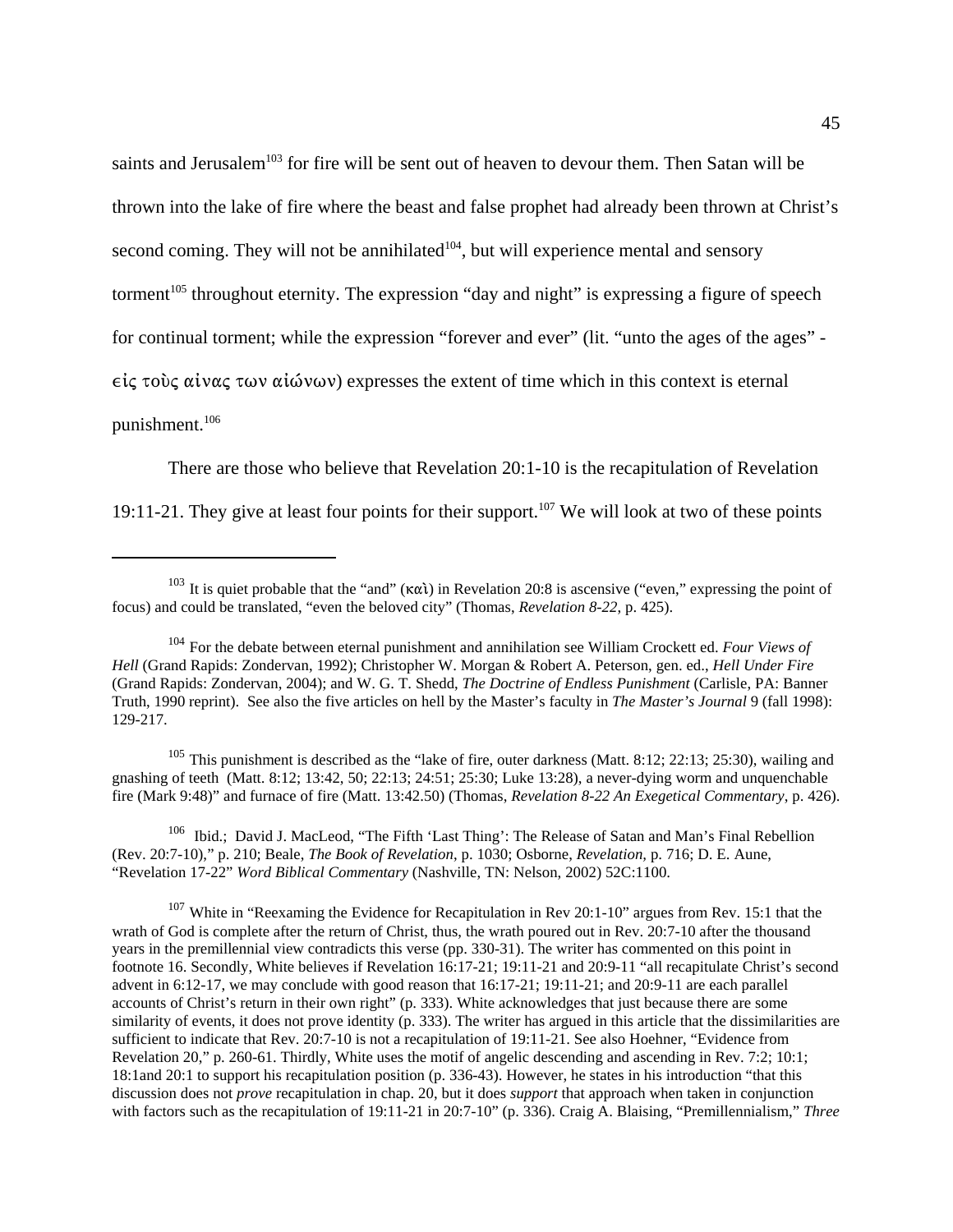in a more extensive way. First, White details descriptive imagery in Revelation 19:17-21 and 20:7-10 which he ties with the episode in Ezek.  $38-39$ .<sup>108</sup> He concludes that the similarities demonstrate that Revelation 19:17-21 is recapitulated in 20:7-10.<sup>109</sup> The usage of the phrase "Gog and Magog" in Ezekiel 38-39 and Revelation 20:8 has been discussed above and demonstrated that they are not identical. White also tries to identify the "fire"<sup>110</sup> in Ezekiel 39:6 with Revelation 20:9. However, Ezekiel 39:9, 12, 14 in the flow of the same context speaks about a seven-year process of burning the war material and seven months of burying the dead after the war which ends with the second coming of Christ. If we take the sequence of White's recapitulation, how do the seven years and the seven months fit in after the second coming of Christ when the eternal state is suppose to be established? One does not have this confusion if this recapitulation is jettisoned and a chronological progression is taken.<sup>111</sup> White has also linked Ezekiel 38:18-22 and Revelation 16:17-21 with Revelation 19:17-21 which is a difficulty for the postmillennialist, but he has not successfully linked these passages with Revelation 20:7-10.

Secondly, White suggests when John refers to the nations at war against Christ and His

<sup>110</sup> Ibid., p. 326.

*Views on the Millennium and Beyond*, ed. Darrel L. Bock (Grand Rapids: Zondervan, 1999):216-17, n. 86 gives six points in his critique of this argument.

<sup>108</sup> Thomas, *Revelation 8-22 An Exegetical Commentary*, p. 560 n. 58 offers two weaknesses of White's assumption of recapitulation of Rev. 19:17-20 in 20:7-10 by arguing from Ezek. 38-39: (1) "inadequate allowance for the characteristic of OT prophecy whereby it 'compresses' or foreshortens future sequences without necessarily reflecting extended periods that may separate events named in the same prophecy;" (2) "inadequate consideration of John's independence in his allusions to OT Scripture."

<sup>&</sup>lt;sup>109</sup> White, "Reexaming the Evidence for Recapitulation in Rev 20:1-10," p. 326-28.

 $111$  Hoehner, "Evidence from Revelation 20," p. 259 also mentions the confusion and inconsistency this position makes with the casting of the beast and the false prophet in Rev. 19:20 and the casting of Satan in the lake of fire in Rev. 20:10.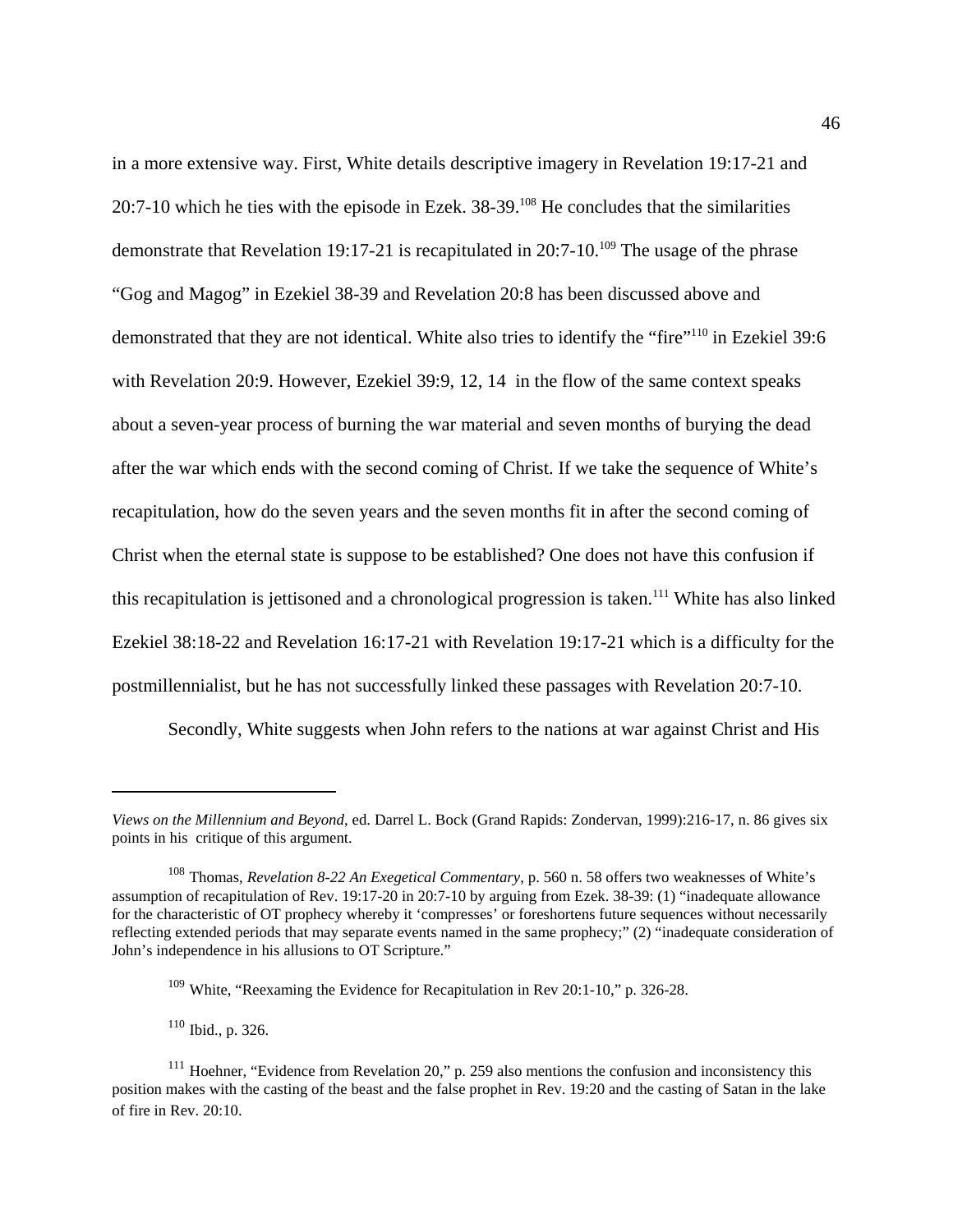saints, the noun "war" ( $\pi \delta \lambda \in \mu$ o $\zeta$ ) is preceded by an article as seen in 16:14; 19:19; 20:8.<sup>112</sup> This is in contrast with lack of an article with  $\pi \acute{o} \lambda \epsilon \mu o \varsigma$  when John refers to war in general (9:7, 9; 11:7; 12:7; 13:7).<sup>113</sup> Therefore, since the war of 16:14 and 19:19 refer to the final battle at Christ's coming so does Revelation 20:8. White also points out that all three passages have virtually the same phrase "to gather them for the war" which he says points to the same war. He says, "with the definite article in 20:8, the article's presence makes it all but impossible to avoid the conclusion that the battle mentioned in 20:8 is the one previously described in 19:19 and in 16:14."<sup>114</sup> The interpretation of the kind of article which is present in Revelation 20:8 depends on the overall context of the passage. The article does not have to be referring back to a previous war, but to the characteristic of the kind of war that is at present being fought.<sup>115</sup> The phrase "to gather them for the war" is not the only thing to consider. The writer has demonstrated above the differences between Revelation 19:11-21 and 20:7-10. Revelation 20:7 orients the war in verse 8 as coming after the thousand years. The thousand years will start after the war that ends in the return of Christ in Revelation 19:11-21. "The settings of each passage make it clear that they are

<sup>112</sup> White, "Reexaming the Evidence for Recapitulation in Rev 20:1-10," p. 326-28.

 $113$  Though the writer would argue that Rev. 11:7 and 12:7 refer to a specific war this does not over turn White's argument for his argument is concentrated on Rev. 16:14, 19:19 and 20:8 which have an article with them.

<sup>&</sup>lt;sup>114</sup> White, "Reexaming the Evidence for Recapitulation in Rev 20:1-10," p. 329.

<sup>&</sup>lt;sup>115</sup> The article in the Greek phrase  $\tau$ òv  $\pi$ ó $\lambda \in \mu$ ov in Rev. 20:8 could easily be a "well-know" article or "*par excellence*" article. Daniel Wallace, *Beyond the Basics*, p. 225 says the "well-know" article "points out an object that is well known, but for reasons *other* than the above categories (i.e., not anaphoric, deictic, *par excellence*, or monadic). Thus it refers to a well-known object that has not been mentioned in the preceding context (anaphoric), nor is considered to be the best of its class (*par excellence*), nor is one of a kind (monadic)." However, it may be better to classify this as a *par exellence* article. Wallace says of this article, "The *par excellence* article is not necessarily used just for the *best* of a class. It could be used for the *worst* of a class—if the lexical nuance (or contextual connotation) of that particular class suggests it. In essence, *par excellence* indicates the *extreme* of a particular class. "I am **the** chief of sinners" does not mean the best of sinners, but the worst of sinners. . . The article *par excellence* and the well-known article are often difficult to distinguish. Technically, this is due to the fact that the article *par excellence* is a subset of the well-known article" (Ibid. p. 222).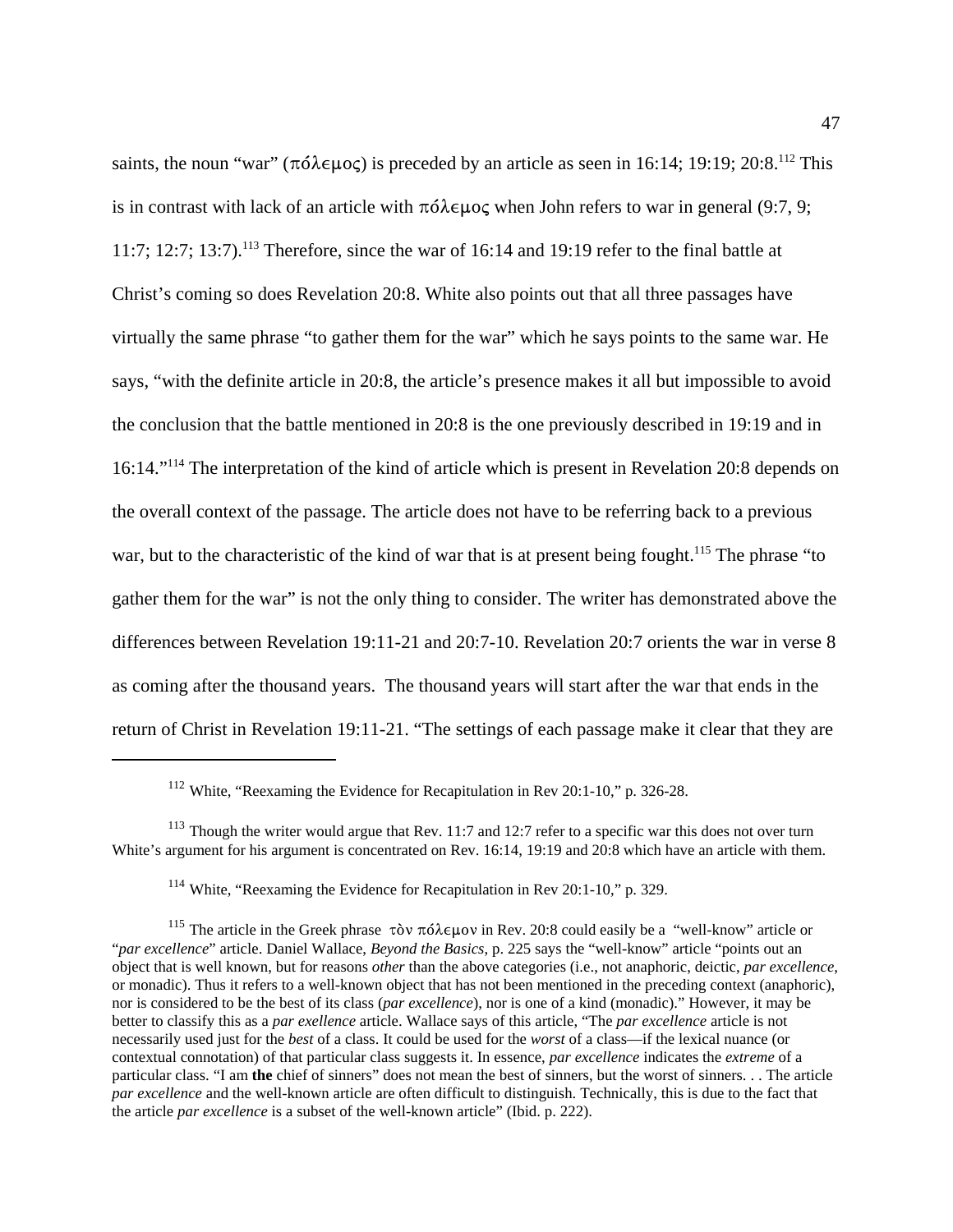# **WHAT ABOUT THE "GREAT WHITE THRONE JUDGMENT?" (Revelation 20:11-15)**

## **Who Is Sitting on the Throne?**

John introduces the last section of Revelation 20:11-15 with the chronological indicator  $\kappa \alpha i \epsilon i \delta o v$  ("and I saw"). In this vision he sees a "great white throne and Him who sat upon it." The concept of the throne is a dominant theme in Revelation 4-5, 7 and then there are a few references sprinkled through some of the rest of the chapters until chapter 20:11-15. The throne in Revelation 4-7 seems to emphasize God's majesty and sovereignty as He rules and directs His eternal plan, while the awesomeness of this throne with its color white seems to express God's sovereignty and authority in His holy and righteous judgment.

There is a debate about who is sitting on this throne. Some believe it is the Father<sup>117</sup> while others believe it is Jesus Christ.<sup>118</sup> Revelation 20:12 seems to allude to Daniel 7:10 and if this is the context for verses 11-15 then it points to the conclusion that the Father is sitting upon the throne. Couple this point with the numerous times in Revelation (4:2-3, 9; 5:1, 7, 13; 6:16; 7:10, 15; 19:4; 21:5) that the Father is sitting on the throne and it becomes strong case. However,

<sup>116</sup> Hoehner, "Evidence from Revelation 20," p. 260.

<sup>117</sup> Charles, *The Revelation*, 2:192; Beckwith, *The Apocalypse of John*, p. 748; Swete, *The Apocalypse of St. John*, p. 271; G. B. Caird, *The Revelation of St. John Divine,* in the Harper New Testament Commentary (New York: Harper &Row, 1966), p. 258; Johnson, *Revelation,* 12:589; Mounce, *The Book of Revelation*, p. 364; and Thomas, *Revelation 8-22*, p. 429.

<sup>118</sup> Hendriksen, *More Than Conquerors*, p. 235; Walvoord, *The Revelation of Jesus Christ*, p. 305; Chilton, *Days of Vengeance*, p. 529-31; David J. MacLeod, "The Sixth 'Last Thing': The Last Judgment and the End of the World (Rev. 20:11-15)," *Bibliotheca Sacra* 157 (July-September 2000): 318.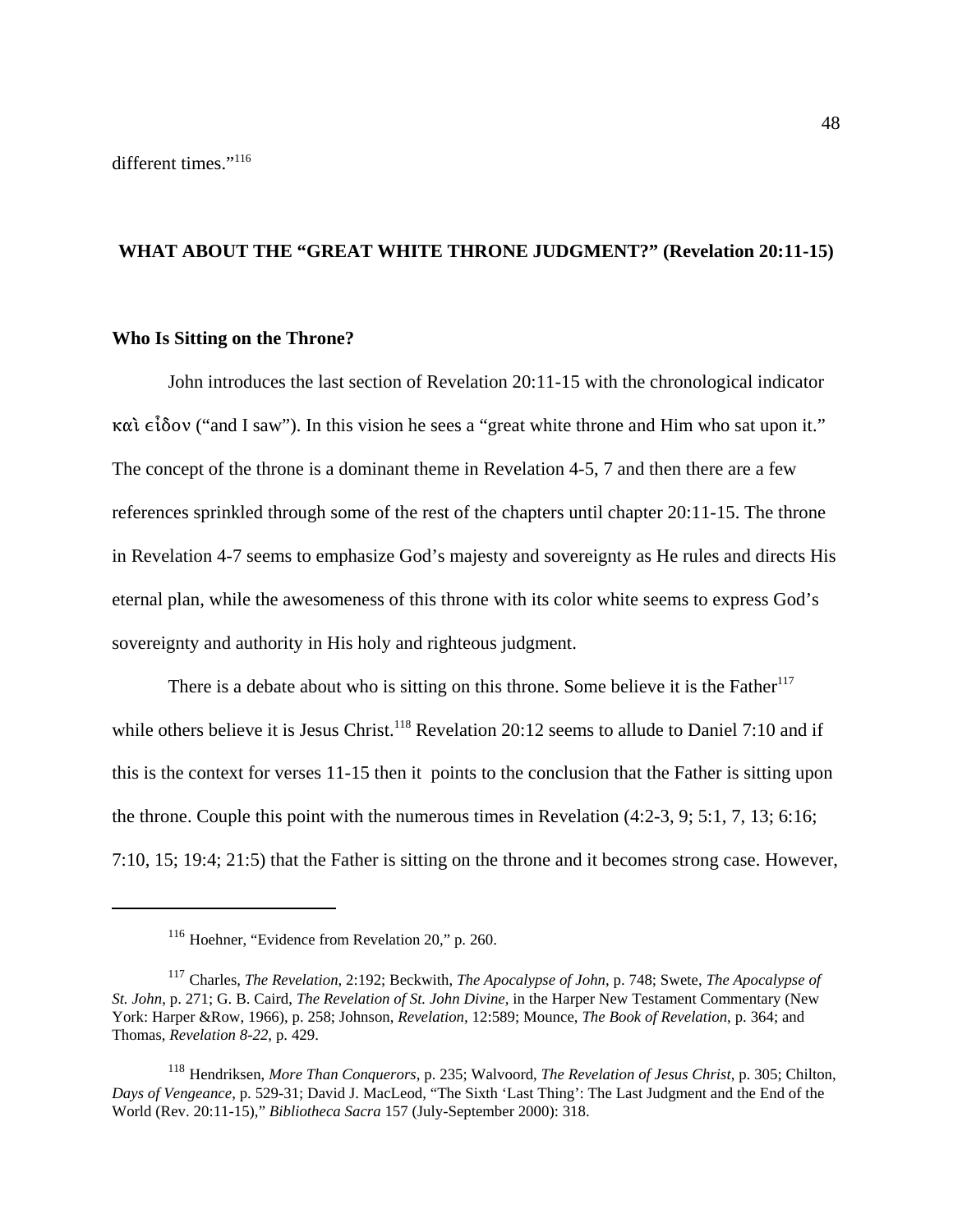the Lamb sits with the Father (3:21; 12:5; 22:1, 3, 12; cf. 5:6; 7:17; Hebrews 1:3) and judgment was given to the Son (22:12; John 5:19-27; cf. Matthew 25:31 ff; Acts 10:42; 17:31). Therefore, it is probably best to conclude that the oneness of the Father and Son (John 10:30; cf. John 8:16; Revelation 5:13; 6:16; 7:10, 17; 22:1, 3; 21:22-23) make both of them part of the judgment.<sup>119</sup>

#### **What Happens to Heaven and Earth?**

John describes heaven and earth as "fled away and no place was found for them."<sup>120</sup> The question is whether this phrase is describing the dissolution of heaven and earth or is it only describing the change of the present order. Those who believe this are a change in the present order point to Romans 8:19-23 which gives the impression of a renewing of the creation. Jesus in Matthew 19:28 refers to the restoration of all things (cf. Acts 3:19-21) as a regeneration which also fits more of a change than a dissolution. Finally, they point out that "He who sits on the throne said, 'Behold, I am making all things new'" (Revelation 21:5).<sup>121</sup> Ladd believes that this phrase "suggests the renovation of what already exists."122 Swete adds that the word "new"

<sup>119</sup> Beasley-Murray, *Revelation*, p. 299; Johnson, *Revelation,* 12:589; Mounce, *The Book of Revelation*, p. 364; Osborne, *Revelation*, p. 720; Swete, *The Apocalypse of St. John*, p. 271; and Thomas, *Revelation 8-22*, p. 429.

<sup>120</sup> Mealy, *After the Thousand Years*, pp. 164-67 insist upon the translation, "And I saw a throne, great, white, and sitting upon it was he from whose face the earth and sky fled, and no place was found for them." This translation bolsters his interpretation that Rev. 20:11-15 is "an event which is recalled as having happened earlier, before the scene opens. The question of *how much earlier*, however, is not addressed by v. 11. It could equally have happened more or less immediately before, or a thousand years before (or anywhere in between, for that matter)" (Ibid., p. 167). Even if Mealy's exegetical point is correct the context (which he admits) is the determining factor. The writer has already argued above for a progressive chronology; and therefore, does not agree with Mealy's equating Rev. 20:11-15 with the second coming.

<sup>&</sup>lt;sup>121</sup> Walvoord, *The Revelation of Jesus Christ*, pp. 315-16 neutralizes the point that renovation is the better interpretation in Rev. 21:5 because John uses the  $\pi o(\kappa \omega)$  (make) rather than  $\kappa \tau \zeta \omega$  (create). The word  $\pi o(\kappa \omega)$  is used in Mt. 19:4 where God used "both the word *create* (Gr., *kitzo*) and the word *made* (Gr., *poieo*) for the same act" (Ibid., p. 316). Therefore,  $\pi$ oté $\omega$  can be used to convey the meaning of create.

<sup>122</sup> Ladd, *Revelation of John*, p. 276.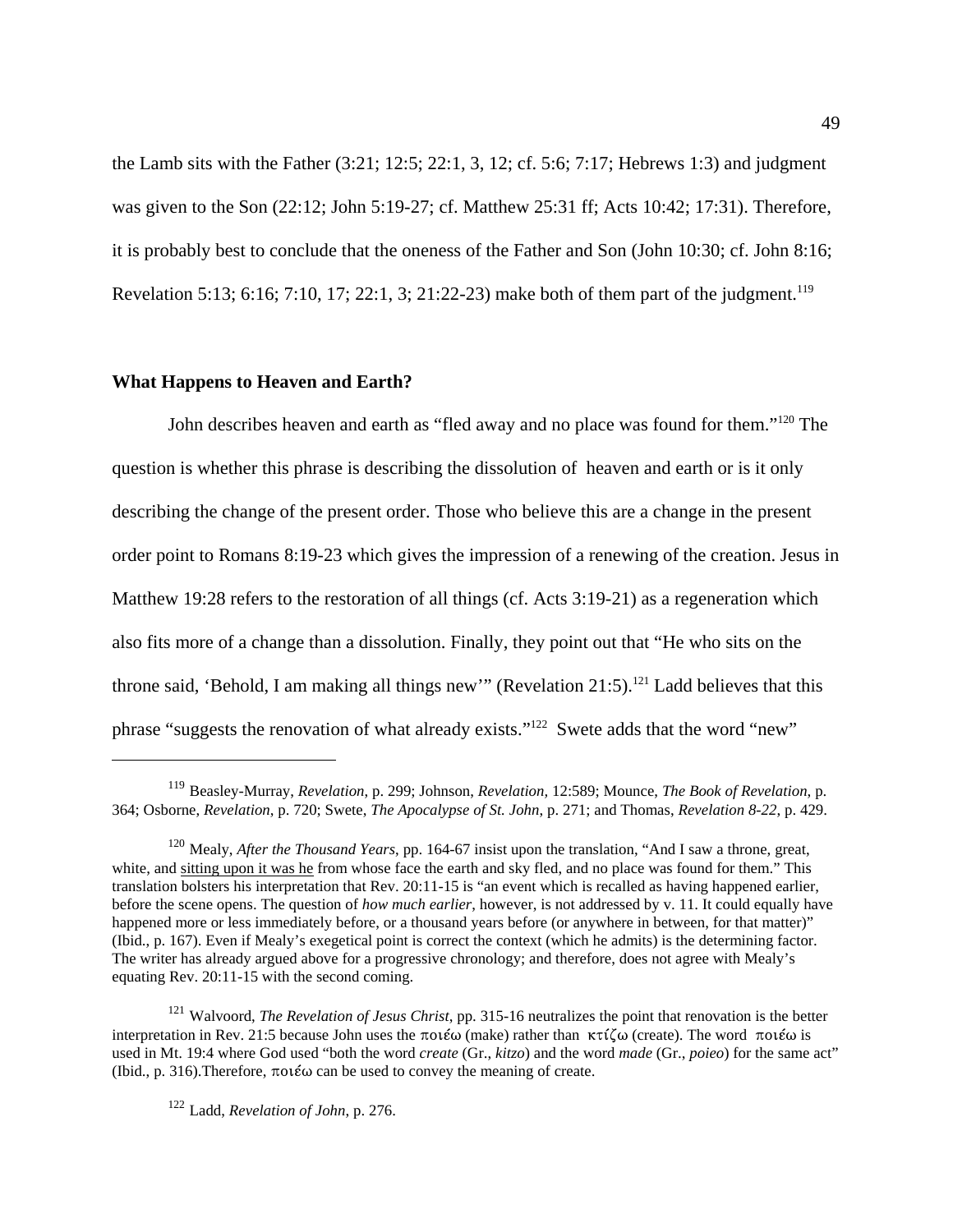$(\kappa \alpha \nu \acute{\alpha})$  "suggests fresh life rising from the decay and wreck of the old world."<sup>123</sup> However, there are several points which seem to outweigh this evidence. The strong language in Revelation 20:11 stating that the earth and heaven "fled away and no place was found for them" with the description of Revelation 21:1 ("the first heaven and the first earth passed away"), $^{124}$ coupled with the statement that there is a "new heaven and a new earth," strongly supports a dissolution of the present order.<sup>125</sup> The verb "passed away" ( $\dot{\alpha} \pi \lambda \theta \alpha v$ ) in Revelation 21:1 suggests a removal of the old creation for it means "to discontinue as a condition or a state."<sup>126</sup> The phrase "and there is no longer any sea" also suggests that "there is practically no substantial continuity between the old fallen order and the new redeemed order, but that the old order is completely swept away and replaced by something altogether new and different."<sup>127</sup> Another passage to consider is 2 Peter 3:7, "But the present heavens and earth by His word are being reserved for fire, kept for the day of judgment and destruction of ungodly men." This passage seems to relate the dissolution of the present order to the time of judgment and destruction of the

50

<sup>127</sup> Ladd, *Revelation of John*, p. 276.

<sup>&</sup>lt;sup>123</sup> Swete, *The Commentary on Revelation*, p. 275. However, Johannes Behm, "καινός" in *Theological Dictionary of the New Testament*, ed. Gerhard Kittel, trans. and ed. Geoffrey W. Bromiley (Grand Rapids: Eerdmans, 1965), 3:447-48 defines καινός as "new in nature, better, superior or unusual." Hermann Haarbeck, Hans-Georg Link & Colin Brown, "καινός" in *The New International Dictionary of New Testament Theology* Gen. ed. Colin Brown (Grand Rapids: Zondervan, 1971), 2:670 adds the following important point: "In secular usage *kianos* denotes that which is qualitatively new as compared with what has existed until now, that which is better than the old, whereas *neos* is used temporally for that which has not yet been, that which has just made its appearance. But the longer these words were used, the less strictly was the conceptual differentiation maintained." Therefore, the word itself may fit either position.

<sup>124</sup> Aune, *Revelation 17-22*, p. 1117; Charles, *The Revelation*, 2:193; Walvoord, *The Revelation of Jesus Christ*, p. 305 and Thomas, *Revelation 8-22 An Exegetical Commentary*, p. 440.

 $125$  The dissolution of the heaven and earth is also indicated by Mt. 24:35 (Mk. 13:31; Lk. 21:33) and Lk. 16:17.

 $126$  BDAG, p. 102.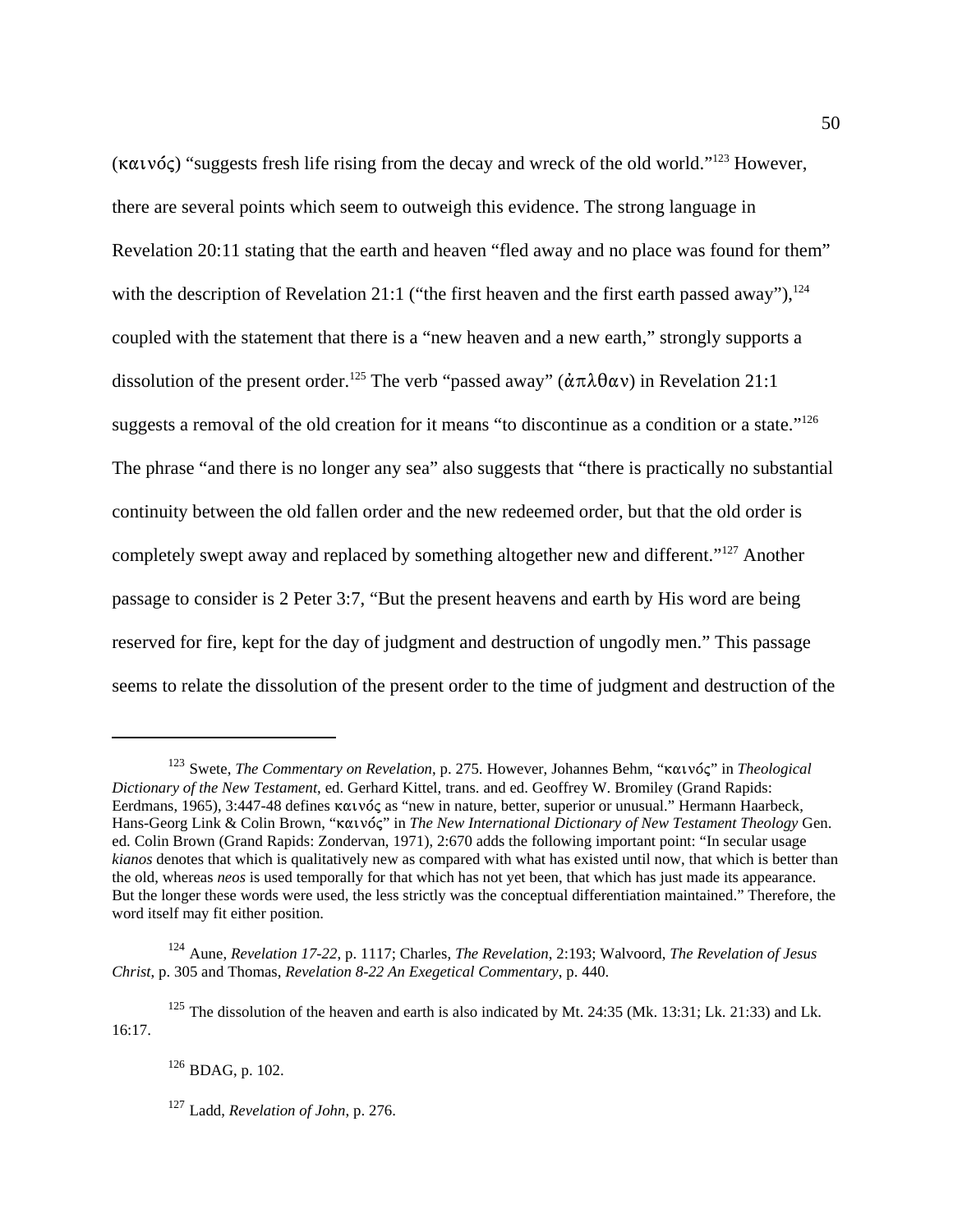ungodly people which Revelation 20:11-15 describes as the Great White Throne judgment.<sup>128</sup> Peter continues his description of the dissolution in 2 Peter 3:10-13. Therefore, it may be concluded that there seems to be topographic changes to the present order at the Lord's second advent but Revelation 20:11 involves the dissolution of the present order and it happens at the end of the millennium sometime before the new heaven and the new earth.

## **Who Is Being Judged at the Great White Throne?**

There are those who believe the Great White Throne judgment is the final and only general judgment where all believers and unbelievers are judged (John 5:24-29). However, it was demonstrated above that there are at least two phases to God's judgment separated by a thousand years. Also at the pre-tribulational rapture of the church (seven years before the second advent),<sup>129</sup> all church saints will be resurrected or transformed (1 Thessalonians 4:13-17; 1 Corinthians 15:51-53) and then will appear before the Judgment Seat of Christ (2 Corinthians 5:10; Romans 14:10). At the second advent of Christ, the judgment of all the Old Testament saints (Daniel 12:1-2a) and the judgment of Revelation 20:4-5 will take place as well as the judgment of the nations in Matthew 25:31-46. Finally, a thousand years after Christ's advent and reign on earth, all unbelieving dead ("rest of the death"of Revelation 20:5 and 12-15) will be

<sup>128</sup> J. Dwight Pentecost, *Things To come: A Study in Biblical Eschatalogy* (Grand Rapids: Zondervan, 1958), p. 553. He also notes, "If it be held that this cannot refer to the same time since Johns says, 'from whose face the earth and heaven fled away' (Rev. 20:11) and Peter says, 'reserved unto fire against the day of judgment' (2 Pet. 3:7), it is sufficient to say that John's statement gives the fact that the old heaven and earth have passed away without giving the means by which this is accomplished, while Peter gives the means through which the dissolution takes place. There is no contradiction here" (Ibid.).

<sup>129</sup> See John F. Walvoord, *The Rapture Question*, revised & enlarged ed. (Grand Rapids: Zondervan, 1979); Paul D. Feinberg, "The Case for the Pretribulation Rapture Position," *The Rapture: Pre-, Mid-, Post- Tribulational?* (Grand Rapids: Zondervan, 1984):45-86; and Thomas Ice & Timothy Demy, eds., *When the Trumpet Sounds* (Eugene, OR: Harvest House, 1995).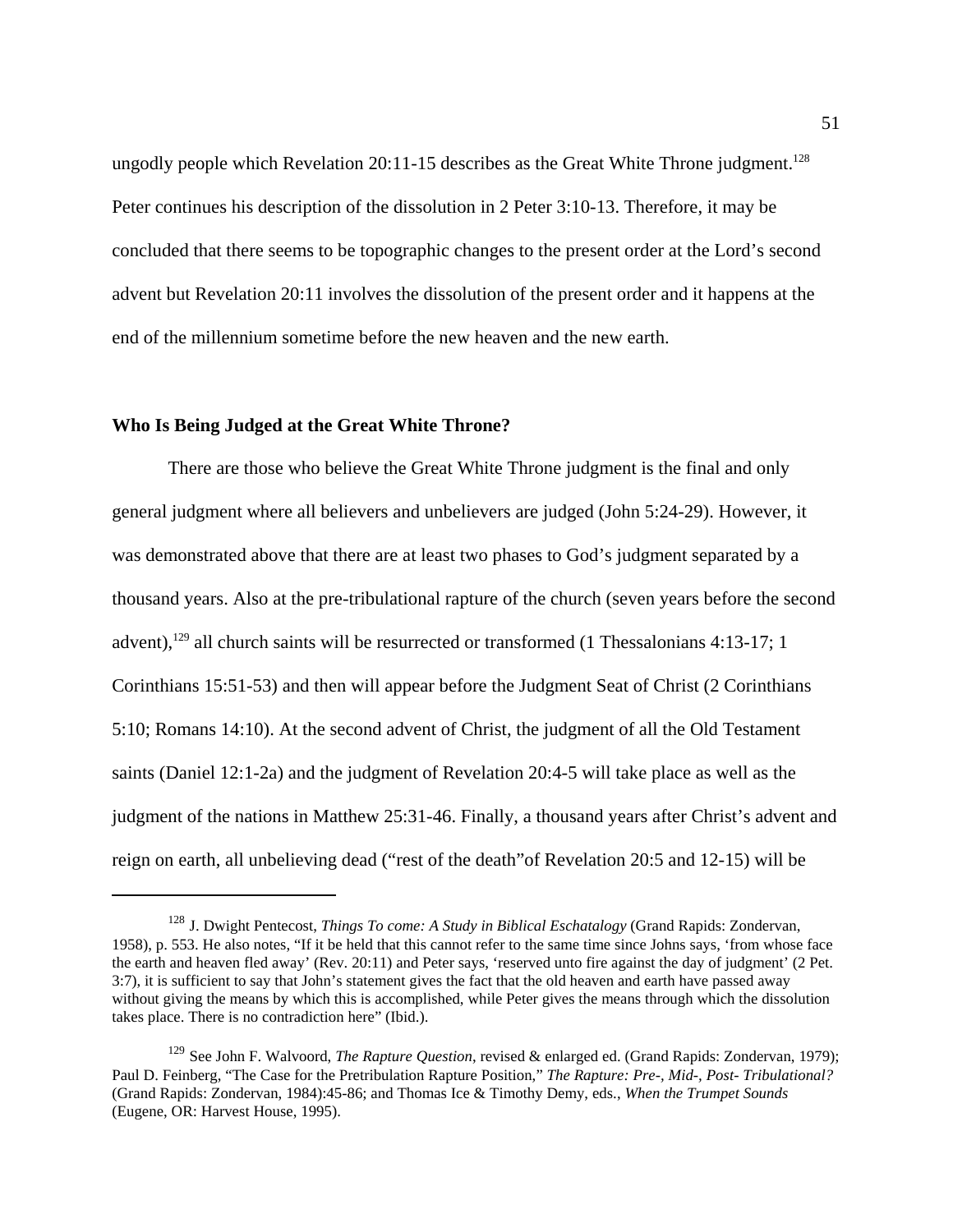judged. The conclusion is that future judgment will come in a number of phases and the Great White Throne will be the last judgment. $130$ 

The  $\kappa \alpha i \epsilon i \delta o v$  ("and I saw") in Revelation 20:12 continues the scene of the Great White Throne.<sup>131</sup> "The rest of the dead" who do not "come to life until the thousand years were completed" (Revelation 20:5) become the primary focus in Revelation 20:12-15. There is little debate that this verb "come to life"in verse 5 is a physical resurrection and those who are called the "dead" will face the second death (Revelation 20:6). The phrase "standing before the throne" in verse 12 implies that the "dead" will be resurrected to face the Great White Throne judgment.<sup>132</sup>

Some have proposed that Revelation 20:12 represent believers who will be judged and verses 13-14 represent unbelievers.<sup>133</sup> Those who are in favor of 20:12 being the righteous, support this view by connecting the phrase they are "standing before the throne" in 20:12 with a similar phrase in Revelation 7:9 which says that the saints are "standing before the throne."<sup>134</sup> However, there are four places in Revelation (5:6; 7:9, 11; 20:12) that contains the verb "standing" ( $i\sigma\tau\eta\mu\iota$ ) in combination with the noun "throne" ( $\theta\rho\delta\nu o\varsigma$ ) and only Revelation 20:12

<sup>131</sup> Aune, *Revelation 17-22*, p. 1081 states that the first  $\kappa \alpha \hat{i} \epsilon \hat{i} \delta \sigma v$  ("then I saw") introduces the section of Rev. 20:11-15 and the second  $\kappa \alpha i \in \{\delta \}$  ("and I saw") emphasizes a particular scene in the vision.

<sup>132</sup> Thomas, *Revelation 8-22*, p. 430; Aune, *Revelation 17-22*, pp. 1081, 1101.

<sup>133</sup> Beale, *The Book of Revelation*, pp. 1033-34 connects Rev. 20:11-15 with Rev. 11:18 and believes both the saints and the wicked are involved as a general and final judgment. However, in Rev. 20:12-15 there is no statement about the destiny of those who will be recorded in the book of life. Rev. 20:5 opposes the concept of a general judgment where all people will be judged for it declares that there will be a thousand years between the judgment of the second advent and the resurrection and judgment of "the dead."

<sup>134</sup> Osborne, *Revelation*, p. 721.

<sup>130</sup> Thomas, *Revelation 8-22*, p. 429.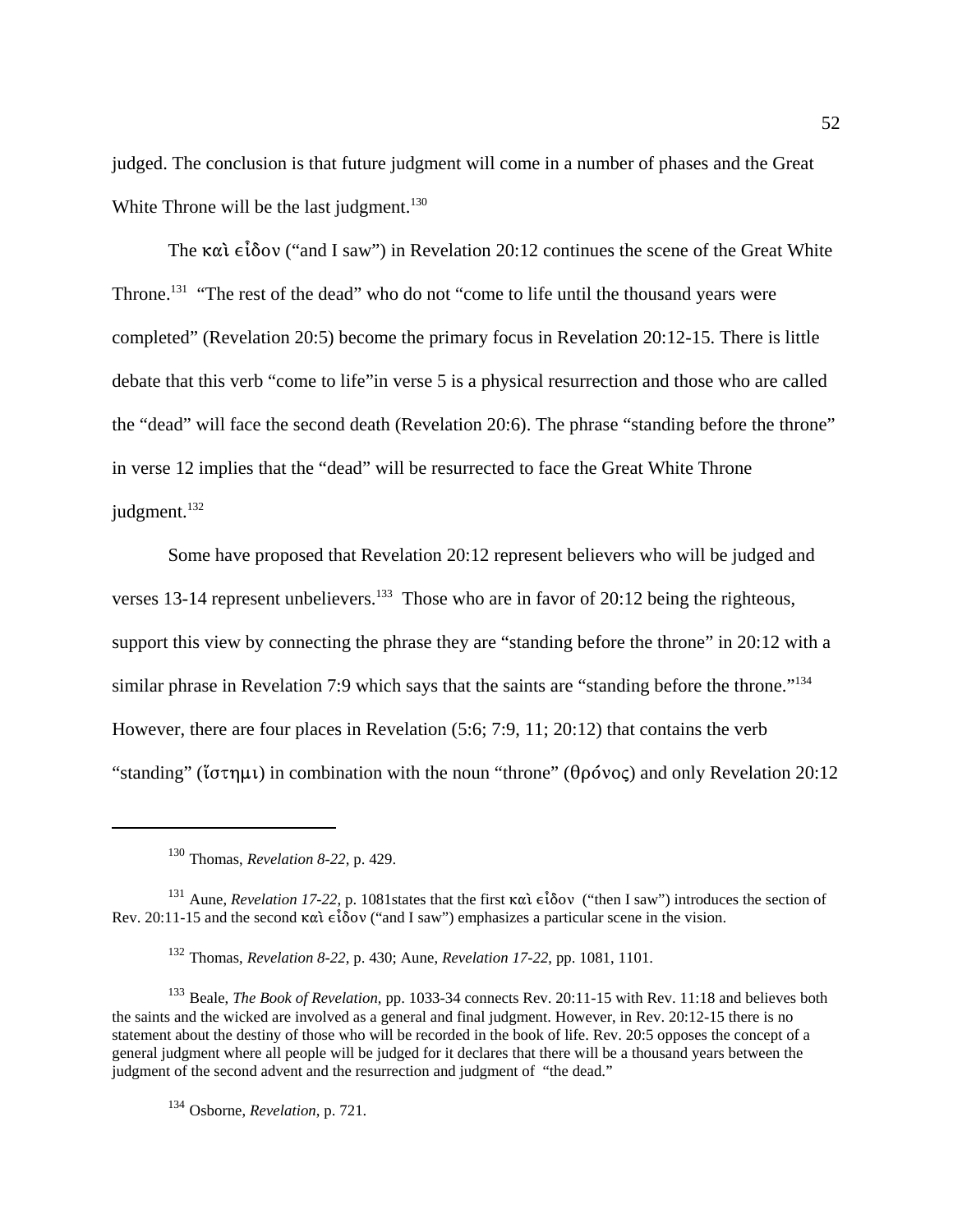has the context of judgment. Therefore, the other verses do not help us here and the evidence is not established.

Secondly, this view of the righteous and the wicked in Revelation 20:12-15 is predicated upon several other points<sup>135</sup>: (1) The opening of the book of life in verse 12 but not in verse 13; (2) Daniel 12:1-2 where the positive side is reflected in 20:12 and the negative side in 20:15; and (3) Revelation 14:14-15 parallels 20:12 and Revelation 14:17-20 parallels 20:13-15. An overall critique of these points involves the context and the possible style of the author, John. Aune states that 20:13 "appears to be a doublet or reduplication of v 12 . . . Some scholars argue that v 13 originally came before v 12, while others contend that v 13 is an elaboration of v 12."<sup>136</sup> Though the writer does not agree that verse 13 ever came before verse 12, he does agree that verse 12 is the same group of people which are expanded in verse 13-15. Aune also indicates that verses 12-13 could be yet another instance of John's use of a *hysteron-proteron*, which is "the arrangement of events in their reverse of their logical order."<sup>137</sup> If so, then this will help support that verses 12-13 are not two groups of people, but one group of wicked peoplewho will be judged.

The context of Daniel 12:1-2a is not the Great White Throne judgment but the second advent of Christ. Daniel 12:1 says, "And there will be a time of distress such as never occurred since there was a nation until that time." It is at this time that "everyone who is found written in

<sup>135</sup> Ibid., pp. 721-22.

<sup>136</sup> Aune, *Revelation 17-22*, p. 1081.

<sup>137</sup> Ibid., p. 1102. Aune also see *hysteron-proteron* in 3:3,17; 5:5; 6:4; 10:4,9; 20:4-5; 22:14. The writer does not agree with Aune in Rev. 20:4-5. More information on *hysteron-proteron* may be found above in footnote 44.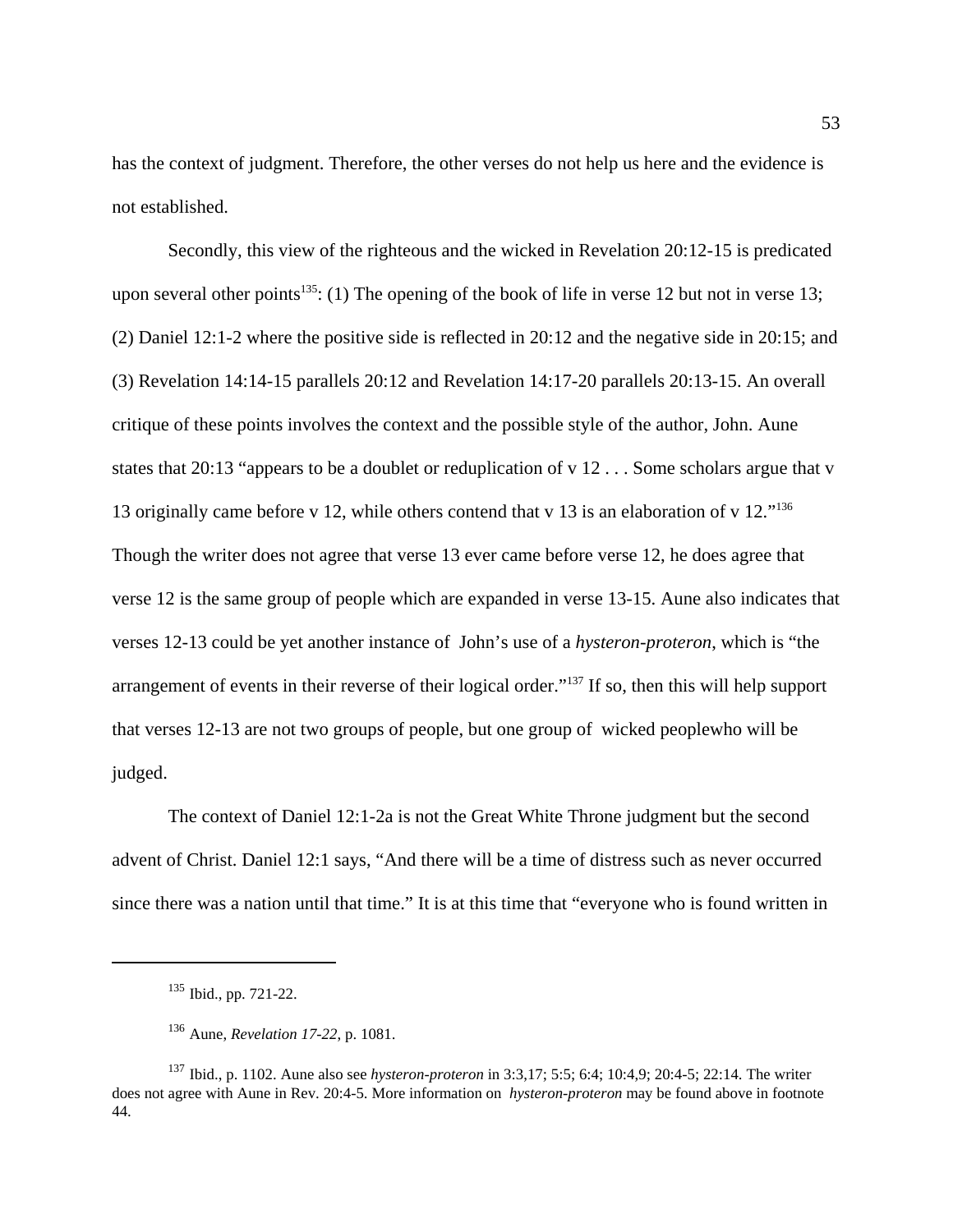the book, will be rescued." Then in Daniel 12:2a it states there will be resurrections for "those who sleep in the dust of the ground." Jesus speaks of the same period of time in Matthew 24:21-31 which is the 3 ½ years of unprecedent judgment on the earth ("great tribulation" in Matthew 24:21 and "time of distress" in Daniel 12:1) which ends in the second advent. The last part of Daniel 12:2 is the only part that refers to Revelation 20:12-15 and this is where Revelation 20:4- 6 explains that there is a thousand years between the resurrections. Therefore, Daniel 12:2b is the only part that refers to Revelation 20:11-15 and Daniel says that the judgment of these people will be "disgrace and everlasting contempt." Often in the Old Testament prophecies the future events are compressed and appear to be speaking about the same period of time, but subsequent revelation makes it clear that the time periods are different (e.g., Isaiah  $61:1-2$ ).<sup>138</sup>

The final point on this subject that needs to be investigated is the parallel of Revelation 14:14-20 with Revelation 20:12-15. Aune correctly contends that Revelation 14:14-16 and 17-20 are a doublet which brings forth parallel thoughts of one eschatalogical judgment. Therefore, it cannot be used to support believers and unbelievers at the judgment in Revelation 20:12-15. He presents five main arguments for his conclusion:<sup>139</sup> (1) Both Revelation 14:14-16 and 17-20 are a clear allusion to Joel 3:13 which is also a doublet using the same imagery but referring to only one judgement; (2) The word "sickle" which is used in both parallel accounts in Revelation 14 is primarily a negative symbol which involves judgment and punishment; (3) The phrase "the hour of His judgment has come" in Revelation 14:7 can be construed to parallel the phrase "the hour to reap has come" in 14:15; (4) Though the concept of reaping the harvest is a metaphor of

<sup>&</sup>lt;sup>138</sup> See footnote 108, point one.

<sup>139</sup> D. E. Aune, "Revelation 6-16" *Word Biblical Commentary* (Nashville, TN: Nelson, 1998), 52B:802.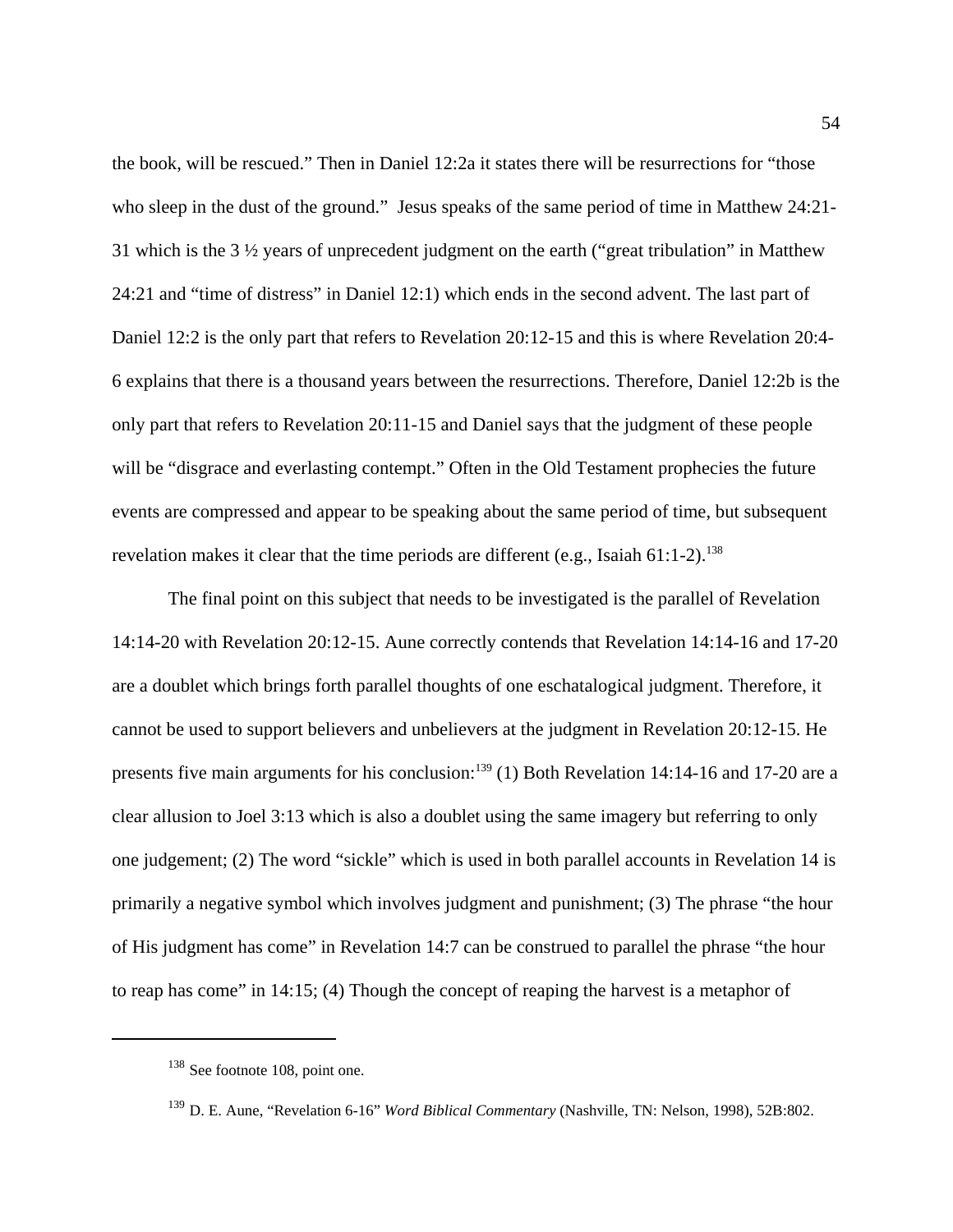divine judgment (Isa. 17:5; 18:4-5; 24:13; Hos. 6:11 Joel 3:13; Mic. 4:12-13; Mat. 13:24-30, 36- 43; Mk. 4:29), Matthew 3:11-12 uses the reaping imagery of both the saved and unsaved. (5) The eschatalogical gathering of God's people is found in the Gospels and the epistles, but it is strikingly absent from the book of Revelation, even Revelation 19 which presents the second advent of Christ. Finally, the event of Revelation 14:14-20 is best understood as a preview of Revelation 19:11-21 which is the second advent and not the Great White Throne judgment of Revelation 20:12-15.<sup>140</sup>

Thus, the "rest of the dead" in Revelation 20:5 do not experience the first resurrection and they will be resurrected and enter into the Great White Throne judgment. Notice that no living person will enter into this judgment, only the dead of all ages which Revelation 20:13 represents as "death and Hades."<sup>141</sup> In Revelation 20:12 the books are opened (cf. Dan. 7:10) and the book of life is opened. The books represent the deeds of each individual which demonstrates what kind of life the person lived. Salvation is by grace through faith (Eph. 2:8-9) but his deeds will demonstrate that he or she has a saving faith (Eph.2:10; Jas 2:14-26; 1 Pet. 3-9; 2 Pet. 1:3- 11). Thomas is correct when he says, "The point of the passage is not to prove salvation by works, but condemnation by works"<sup>142</sup> (John 5:29; Rom. 2:5-9; Rev. 22:12; cf. Mt. 25:31-46). The book of life (cf. Rev. 3:5; 13:8; 17:8; 21:27) is the ultimate judge whether one will spend eternity in the lake of fire (20:15). Apparently, the books will demonstrate their sin and

<sup>140</sup> Thomas, *Revelation 8-22*, p. 220.

<sup>&</sup>lt;sup>141</sup> It seems that the saint in the millennium will not experience death (Zech. 14:11; Isa. 65:20, 22, 25) and will be protected by God from the war of Rev. 20:7-10. We assume that God will give them glorified bodies which will prepare them for immortality in the new heavens and new earth (Thomas, *Revelation 8-22*, p. 431).

<sup>142</sup> Thomas, *Revelation 8-22*, p. 433.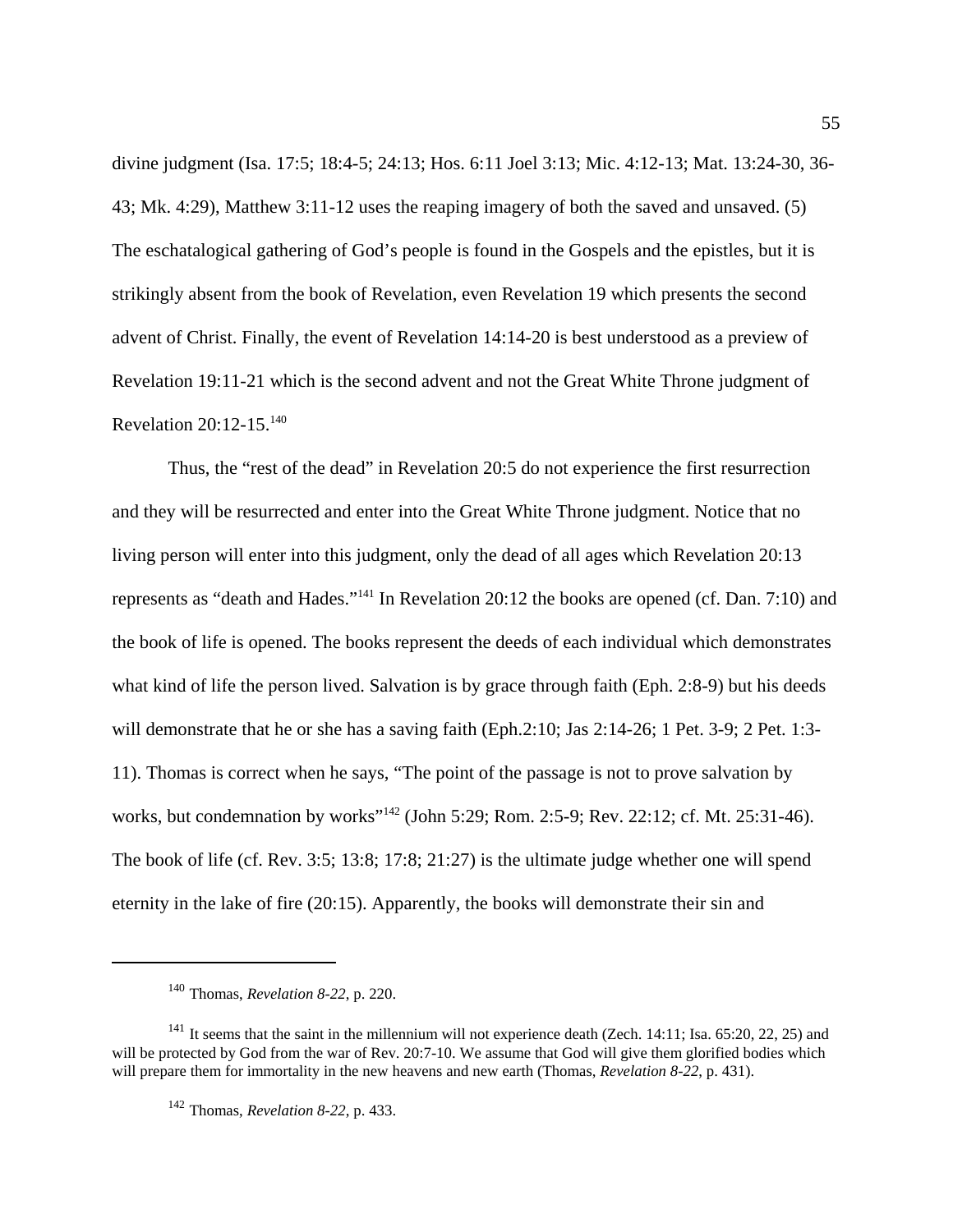guiltiness and this reflects why their name is not written in the book of life.

# **The "Sea" and "Death and Hades" and the "Lake of Fire"**

In Revelation 20:13, the "sea" and "death and Hades" give up the dead for judgment. A problem arises when verse 13 is compared with verse 11. How can the sea give up the dead when verse 11 indicates the dissolution of heaven and earth and Revelation 21:1 parallels this point and adds that the sea is also no longer? Thomas response by saying that the sea could have yielded up the "dead simultaneously with the disappearance."<sup>143</sup> However, it seems best to explain this as a *hysteron-proteron* (a reversal of the logical order of events) as we discuss above.<sup>144</sup> Some have made the sea in verse 13 to be a personification of evil<sup>145</sup> or a symbol of the realm of evil or the rule of evil forces.<sup>146</sup> Since the sea is associated with death and Hades, this is a possibility. Thus, it would be concluded that the sea has a negative or evil connotation and would be destroyed in the new heaven and new earth  $(21:1)$ .<sup>147</sup> However, the figurative use of the word "sea" in Revelation is not always negative (cf. 4:6; 15:2 [second reference]). Secondly, if the sea in 20:13 is the evil realm or forces (like 13:1), what is the difference between the

<sup>147</sup> The word "sea" (θάλασσα) is used 25 time in Revelation. Without considering 21:1 or 20:13, the figurative use of the "sea" is seen in 4:6 and 15:2 (twice) as a simile describing a sea of glass in heaven and a sea of glass mixed with fire which seems to be the bowl judgments that is to be pour out. Finally, there is Rev. 13:1 which seems to be a figure for the abyss as one compares this with the origin of the beast in Rev. 11:7. The 19 other references are the literal use of the word "sea" as they are connected with creation (5:13; 10:6: 14:7), or used in the phrase earth and sea (7:1,2,3; 10:2,5,8; 12:12), or in the context of creatures living in the sea or ships on the sea (8:8 [twice],9; 16:3 [twice]; 18:17,19,21).

 $143$  Ibid.

<sup>144</sup> Aune, *Revelation 17-22*, p. 1102; Osborne, *Revelation*, p. 723.

<sup>145</sup> Osborne, *Revelation*, p. 722.

<sup>146</sup> Beale, *The Book of Revelation*, pp. 1034.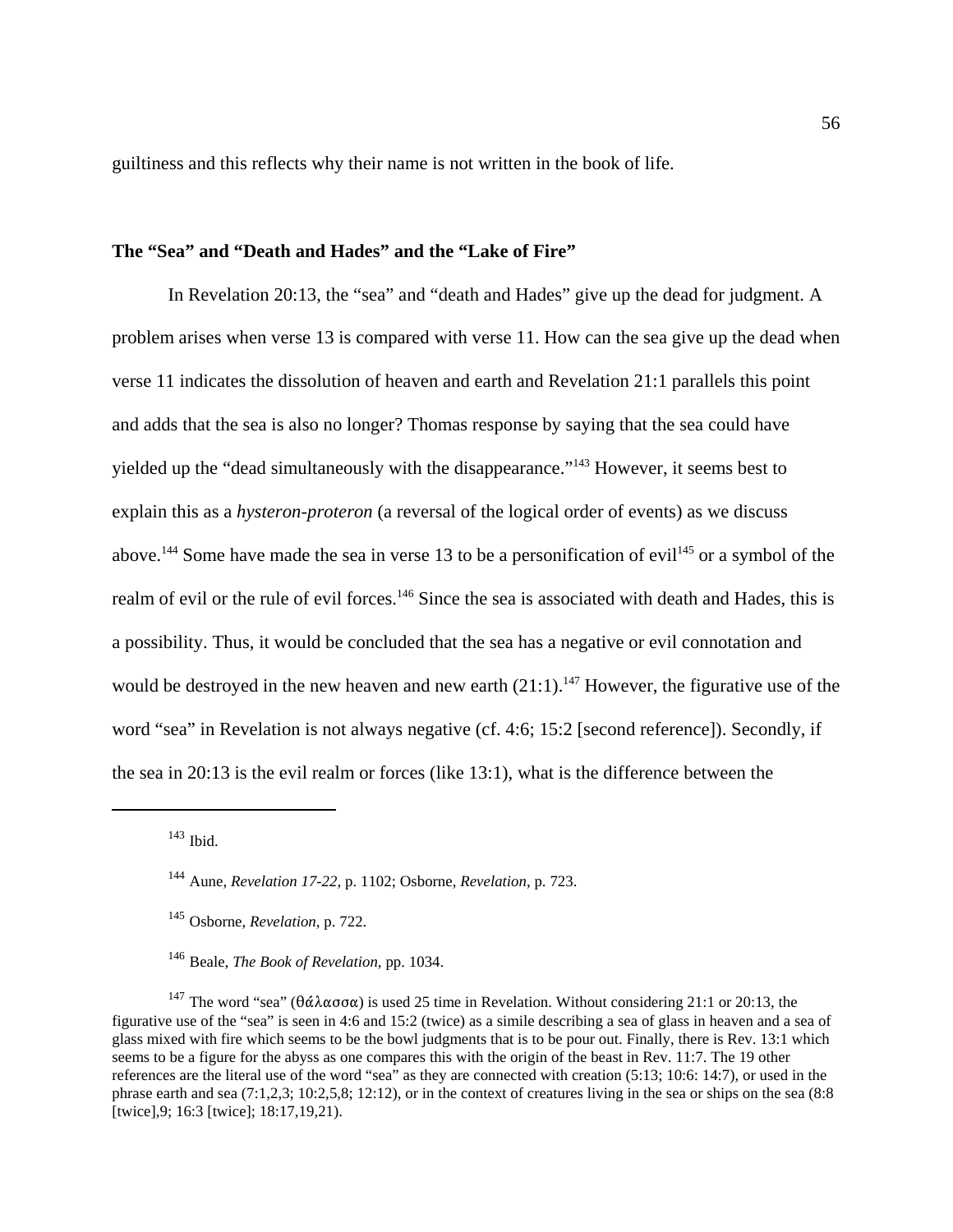meaning of the "sea" and "death and Hades" in 20:13? Why is not the sea thrown in the lake of fire like death and Hades? One may give the answer that 21:1 indicates the dissolution of the sea. However, Matthew 25:41 says the eternal fire was prepared for the devil and his angels and not to be annihilated. Therefore, it seems best to take the sea in  $20:13$  as literal.<sup>148</sup>

The understanding of "death and Hades" in 20:13-14 is also debated (cf. Revelation 1:18; 6:8).<sup>149</sup> It seems most likely that the phrase is a personification where "death" refers to the ruler<sup>150</sup> or state<sup>151</sup> of death and "Hades" as the place of death. The mentioning of both the "sea" and "death and Hades" could possibly mean that all the dead associated with the sea<sup>152</sup> and all the dead associated with the land (i.e., death and  $Hades<sup>153</sup>$ ) were resurrected to the Great White Throne judgment. However, it is most likely a doublet where the sea is a subset of all the

<sup>150</sup> Aune, *Revelation 17-22*, p. 1103.

<sup>151</sup> Thomas, *Revelation 8-22*, p. 433.

<sup>148</sup> Thomas, *Revelation 8-22*, p. 433; Johnson, *Revelation,* 12:589-90; Aune, *Revelation 17-22*, p. 1102-03; Mounce, *The Book of Revelation*, p. 366; Beasley-Murray, *Revelation*, p. 302; Walvoord, *The Revelation of Jesus Christ*, p. 308; Swete, *The Commentary on Revelation*, p. 273; Ladd, *Revelation of John*, p. 273; Beckwith, *The Apocalypse of John*, p. 749.

<sup>149</sup> There are several options: (1) The personification of death and the realm of death (Aune, *Revelation 17- 22*, p. 1103; Beasley-Murray, *Revelation*, p. 303; Beckwith, *The Apocalypse of John*, p. 749; Johnson, *Revelation,* 12:590; Mounce, *The Book of Revelation*, p. 366; Osborne, *Revelation*, p. 723; Thomas, Revelation 8-22, p. 433); (2) A symbol of demonic forces which are rendered powerless (Swete, *The Commentary on Revelation*, p. 273; Morris, *Revelation* in Tyndale New Testament commentaries, ed. R. V. G. Tasker (Grand Rapids: Eerdmans, 1984), p. 242; Caird, *The Revelation of St. John the Divine*, p. 260; Osborne, *Revelation*, p. 723); (3) A metonymy (i.e., the container for its contents) referring to unbelievers cast into the lake of fire (20:15) (Beale, *The Book of Revelation*, p. 1035); (4) A symbol of the physical death that is swallowed up into the second death which is eternal (Beale, *The Book of Revelation*, p. 1035). Each have some merit but the first view is preferred by the writer.

<sup>&</sup>lt;sup>152</sup> It was a common belief among the Greeks and the Romans that they abhorred the thought of drowning at sea or being buried at sea. There was even a belief that those who died at sea did not go to Hades but remained in the sea. Some have associated this background sources with why John mentions the dead in the sea (Aune, *Revelation 17-22*, pp. 1102-03; Thomas, *Revelation 8-22*, pp. 432-33.)

<sup>153</sup> Aune, *Revelation 17-22*, p. 1103.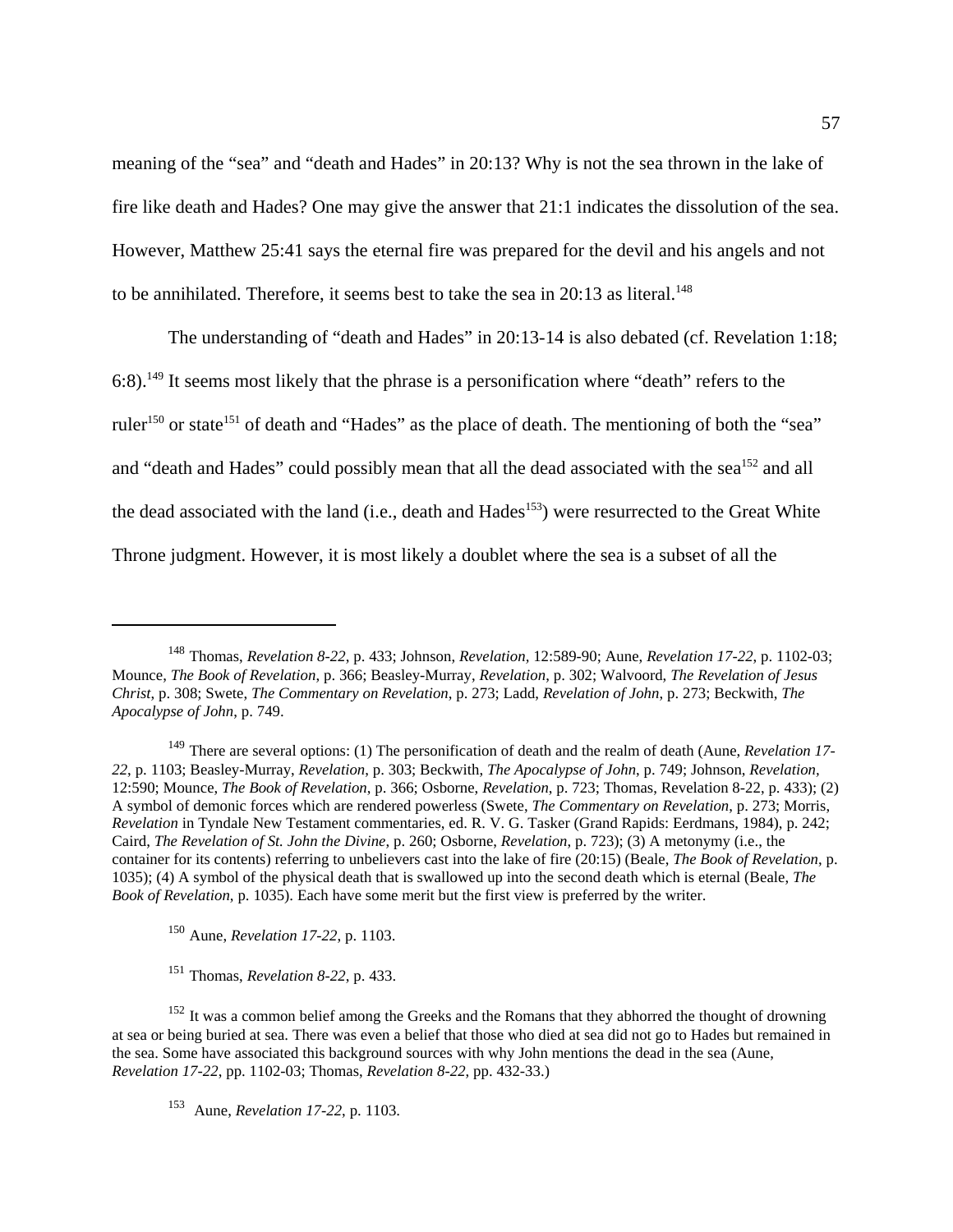unbelieving dead who are in Hades awaiting the time of the Great White Throne judgment.<sup>154</sup>

In Revelation 20:14 the intermediate holding place of all unbelieving dead is thrown into the lake of fire. The unholy threesome (Satan, the beast and the false prophet), all the multitude of unholy angels (cf. Matthew 25:41) and all unbelieving people (cf. Revelation 20:15; 21:8) are punished in the lake of fire. It is also stated that the lake of fire is the second death. This concurs with 1 Corinthians 15:26 and 54-55 where death, the last enemy, will be in its rightful submissive state in God's plan. Death will no longer disturb the peace of the new heaven and earth (21:4).

Finally, how should the lake of fire be understood? First, it is a place where no one will escape and they will be tormented consciously, continually and eternally (Revelation 14:9-11; 19:20; 20:10; 21:8).<sup>155</sup> Secondly, this punishment is both physical and spiritual. The language of Revelation 20:12-15 indicates that the unbelievers are resurrected with new bodies (cf. Daniel 12:1-2; John 5:28-29; Matthew 10:28). This body is different from their earthly body but nevertheless it is a body made out of a substance that can be felt and has flesh and bone (like our Lord's glorified body - Luke 24:39) which the immaterial part of man is a part. Why would the unbeliever be resurrected if hell is only spiritual? "The whole point of the resurrection is to reunite body and soul. God could easily send souls directly to hell. But he does not. He raises all

<sup>154</sup> Ibid.

<sup>155</sup> Matthew Waymeyer, *Revelation 20 and the Millennial Debate* (The Woodlands, TX: Kress Christian Pub., 2001): 83-84 gives the following characteristics of hell in the New Testament: "fire" or "unquenchable fire" (Mat. 3:10,12; 7:19; Mk. 9:42; cf. Mk. 9:48); "the fiery hell (Mat. 5:22; 18:9; cf. Jas. 3:6); "furnace of fire" (Mat. 13:42,50); "the eternal fire (Mat. 18:8; 25:41); "the punishment of eternal fire (Jude 7); "the fury of a fire which will consume the adversaries" (Heb. 10:27); "outer darkness" and "weeping and gnashing of teeth" (Mat. 22:13; 25:30; cf. Mat. 13:42); "eternal punishment" (Mat. 25:46); "eternal destruction, away from the presence of the Lord and from the glory of His power" (2 Th. 1:9); "eternal judgment" (Heb. 6:2); and "the black darkness" (2 Pet. 2:17; Jude 13).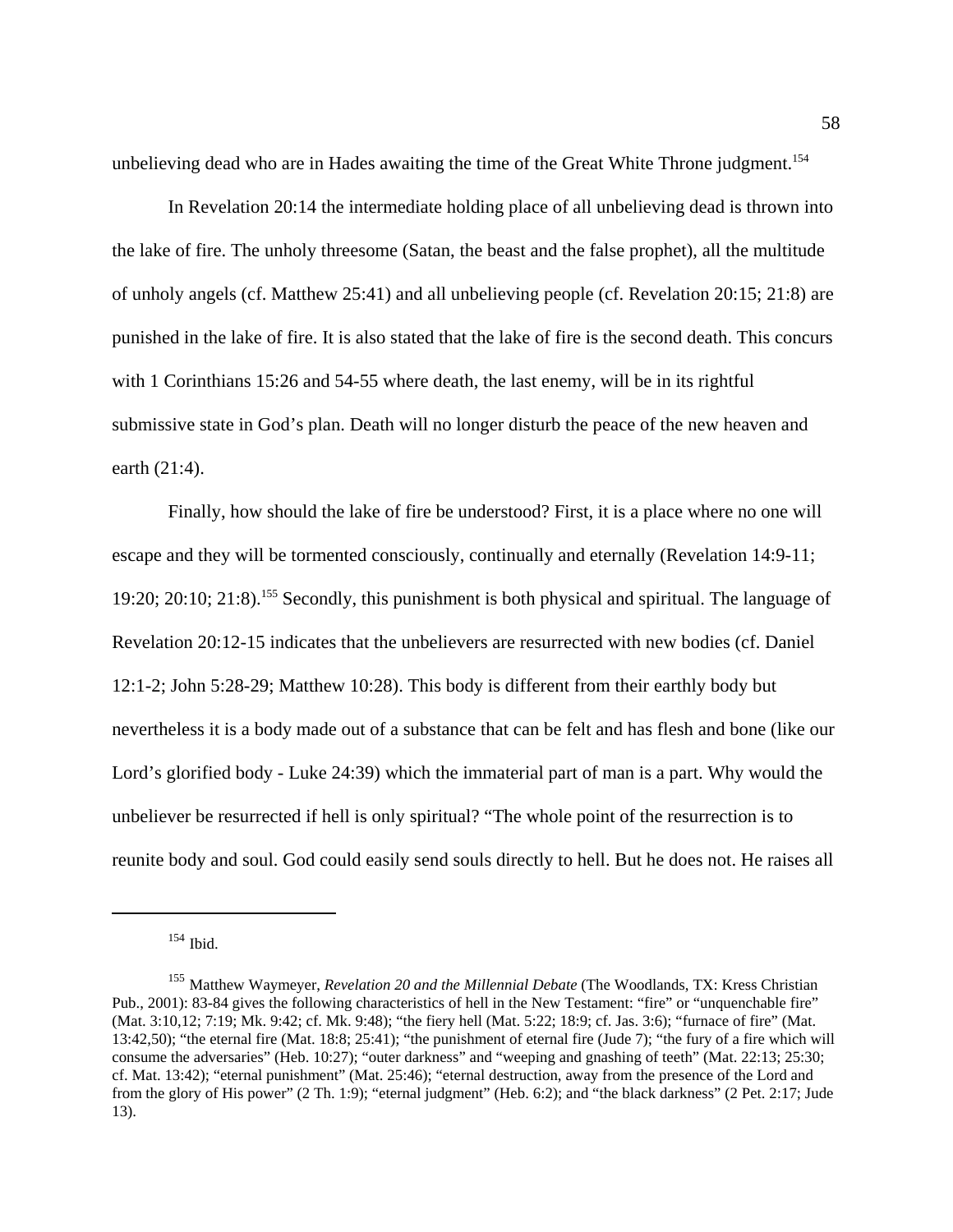people from the dead and then sends that person to hell."<sup>156</sup>

There is a debate whether the word fire in connection with eternal punishment is literal or metaphorical.<sup>157</sup> In either case, the Scripture is describing the horrible eternal punishment which awaits the unbeliever. This punishment is also described as darkness (Matthew 8:12; 22:13; 25:30; 2 Peter 2:17; Jude 13), weeping and gnashing of teeth (Matthew 8:12; 13:42; 22:13; 24:51; 25:30; Luke 13:28) and "where the worm never dies" (Mark 9:47-48).<sup>158</sup> Scripture paints this grim picture so that nothing short of endless punishment and agony for the unbelievers are conveyed. Therefore, the admonishment to every unbeliever who is still alive is to flee the punishment to come by believing on the Lord Jesus Christ's substitutionary work on the cross. The justice of God demands that every sin must be paid. Either the person will spend eternity in hell paying for his or her sins or Jesus Christ paid for them on the cross. Trusting in Christ for eternal salvation is the one decision which must not be put off for it has eternal consequences.

## **WHY WILL THERE BE A MILLENNIAL KINGDOM?**

With the above arguments in this article one could answer this question concerning the millennial kingdom with the declaration that Revelation 20 tells us there must be a millennial kingdom. It is this kingdom which the Old Testament predicted, our Lord spoke about in his ministry and the apostles asked about in Acts 1:6-7 during the Lord's post-resurrection

<sup>156</sup> Daniel B. Wallace, "Hell: Spiritual or Physical or Both?" http://www.bible.org/page.asp?page\_id=405, November 2004, p. 2.

<sup>157</sup> See William Crockett ed. *Four Views of Hell* (Grand Rapids: Zondervan, 1992).

<sup>158</sup> Robert L. Thomas, "Jesus' View of Eternal Punishment," *The Master Seminary Journal* 9 (Fall 1998): 163-64; Leland Ryken, James C. Wilhoit & Tremper Longman III, eds., "Hell," *Dictionary of Biblical Imagery* (Downers Grove: InterVarsity, 1998): 377.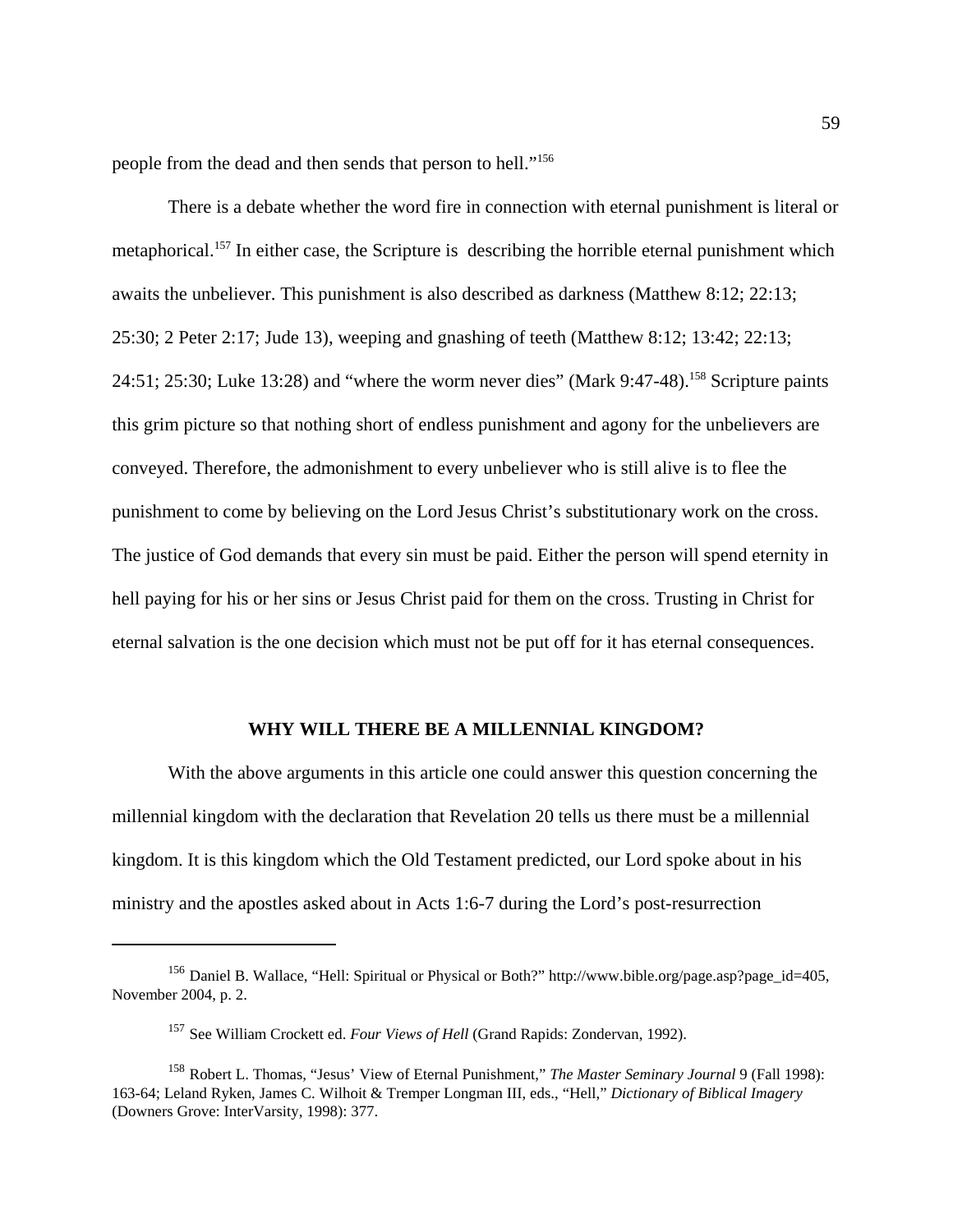ministry.<sup>159</sup> However, there are also theological arguments why there is a millennial kingdom: 1. During the Millennium, Christ will manifest his kingdom in world history and will fulfill all the Old Testament covenant promises which God made to his people.<sup>160</sup>

2. "The Millennium will reveal that man's rebellion against God lies deep in man's own heart, not in the devils' deception. Even when Satan is bound and righteousness prevails in the world, some people will still rebel against God. The final release of Satan will openly draw out this hidden evil."<sup>161</sup> This is another way of showing how sinful man's heart really is. With a perfect environment and a perfect rule of Christ on earth, the unregenerate man will still act in rebellion against God.

3. The very world where Christ was rejected will be the very place where His glory will be manifested. The creator of the world (Revelation 4:11) will be proven to be the Lord of the world and history.<sup>162</sup>

4. Tertullian (ca. 160-225), an early premillennialist, believed the millennium was a necessary hope for all the believers to be rewarded on the very scene where they suffered and labored for the Lord. According to Luke 19:11-27, our Lord promised authority over cities in His kingdom

<sup>159</sup> For more information on the kingdom see: Alva J. McClain, *The Greatness of the Kingdom* (Winona Lake, IN: BMH Books, 1974 reprint); J. Dwight Pentecost, *Things To Come* (Grand Rapids: Zondervan, 1958): 427- 75; Arnold G. Fruchtenbaum, *Israelology: The Missing Link in Systematic Theology* (Tustin, CA: Ariel Ministries Press, 1994 revised).

<sup>160</sup> Johnson, *Revelation,* 12:581; Macleod, "The Fourth 'Last Thing': The Millennial Kingdom of Christ (Rev. 20:4-6)," p. 60.

<sup>161</sup> Johnson, *Revelation,* 12:581.

<sup>&</sup>lt;sup>162</sup> Macleod, "The Fourth 'Last Thing': The Millennial Kingdom of Christ (Rev. 20:4-6)," p. 60.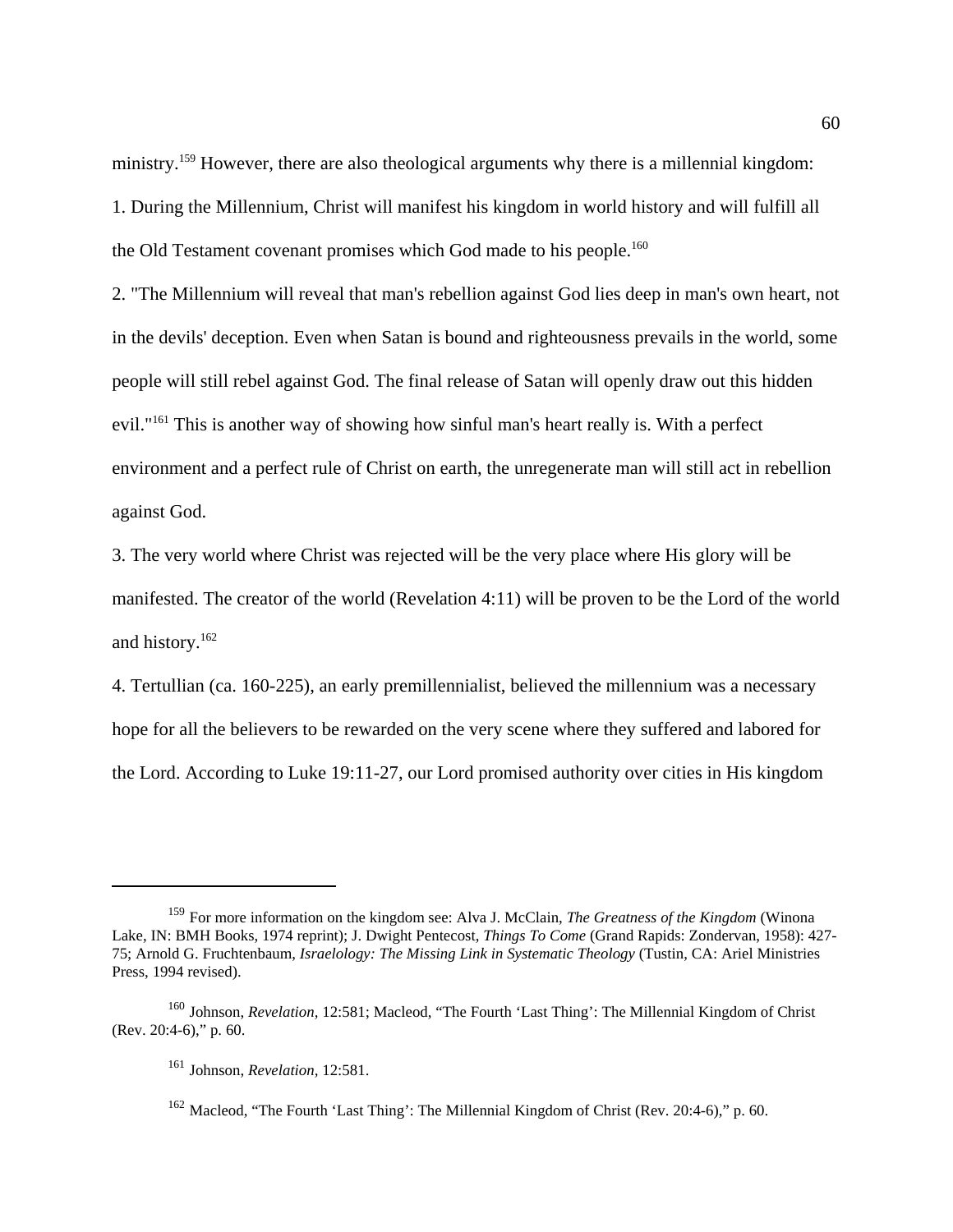to those who are faithful (cf. Revelation  $2:26-27$ ).<sup>163</sup>

5. Finally, the millennium is the completed work of God's redemption in history. Creation is linked with man in the Fall for when man fell judgment was also placed upon the creation. Just as the Fall took place on the earth in history and affected both man and creation, so in the kingdom it will be shown on earth in history that not only has man been redeemed by the Son but also the creation will have its cursed lifted and participate in the glory of the accomplishment of the Lord Jesus Christ. The kingdom is a necessary event to demonstrate to the glory of Jesus Christ the effect of his saving work not just on individuals who come to faith, but also in the cosmic significance of His saving work. It touches all of creation (cp. Col.1:20).<sup>164</sup>

# **Conclusion**

It is our conclusion that the best interpretation of Revelation 20:1-15 is the premillennial view. We believe that the visions of Revelation 19-20 are in chronological progression not only within the visions, but from one vision to another. Therefore, in the future Christ will come the second time. He will judge the nations and will throw the beast and the false prophet into the lake of fire. Then an angel will come and bind Satan and shut him up in the abyss so that he will not deceive mankind for a thousand years.

The believers of all ages will be bodily resurrected and will reign with Christ on earth for

<sup>163</sup> Tertullian, *Against Marcion* 3.24 said, "We say that this city has been provided by God for receiving the saints on their resurrection, and refreshing them with the abundance of all really spiritual blessings, as a recompense for those which in the world we have either despised or lost; since it is both just and God-worthy that His servants should have their joy in the place where they have also suffered affliction for His name's sake." (cf. Macleod, "The Fourth 'Last Thing': The Millennial Kingdom of Christ (Rev. 20:4-6)," p. 60).

<sup>&</sup>lt;sup>164</sup> S. Lewis Johnson, "The Divine Purpose," tape #16.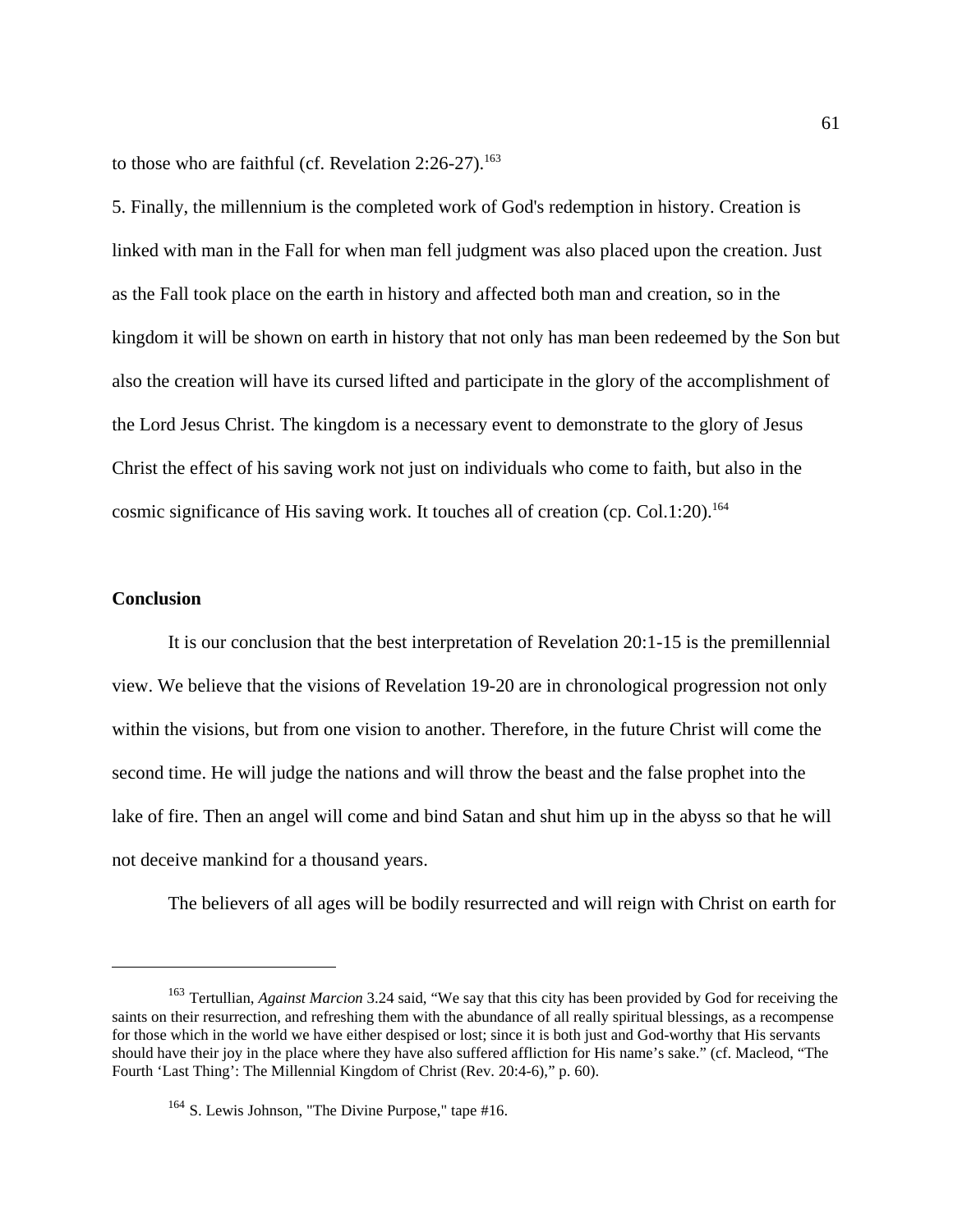a thousand years. Satan will also be loosed at the end of the thousand years and he too will be judged and thrown into the lake of fire. Then after the thousand years the unbelieving dead from all the ages will be raised, judged and thrown into the lake of fire to be consciously, continually and eternally punished.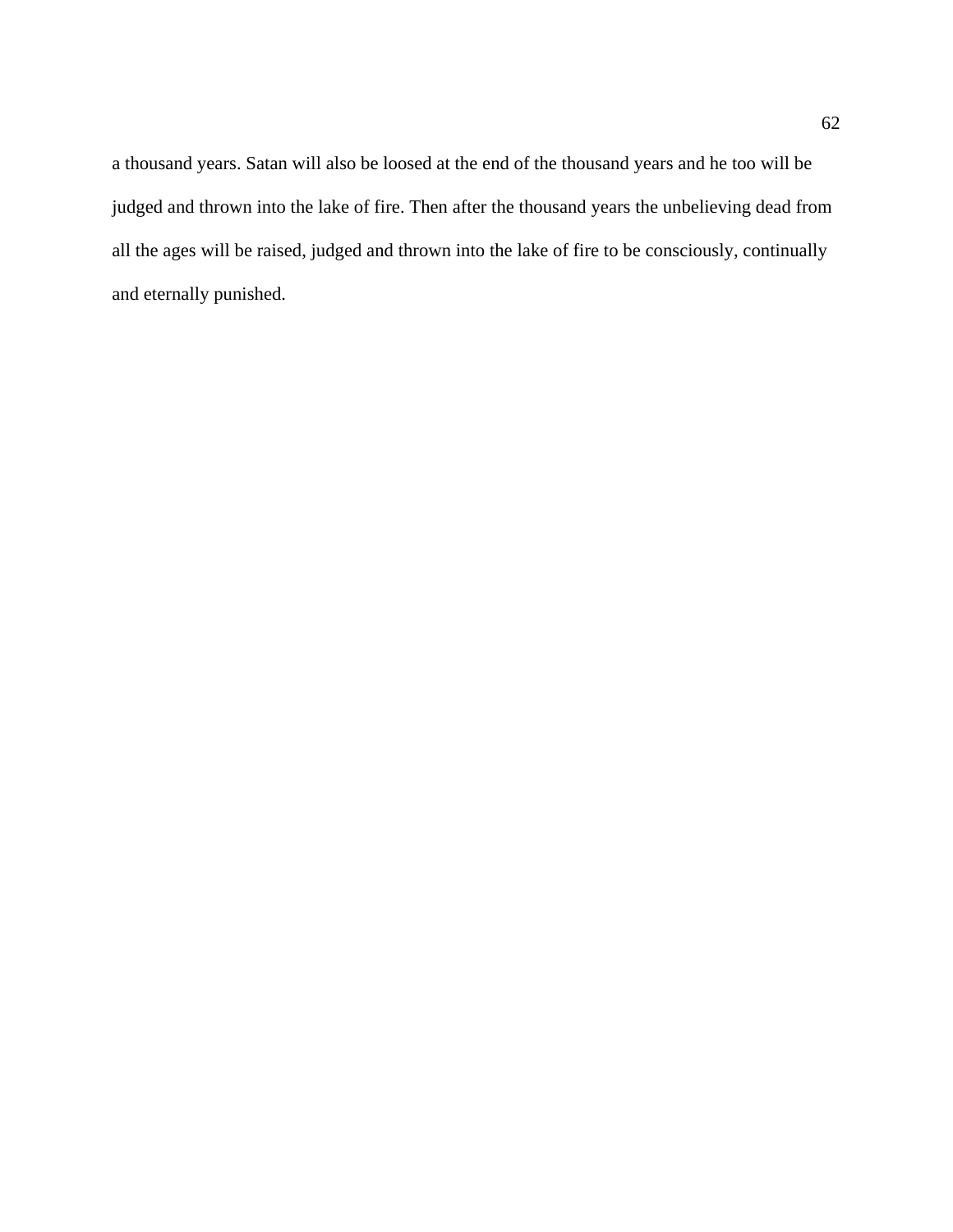# APPENDIX

# Numbers in the Book of Revelation

The numbers are listed in the order in which they appear in the book. Cardinal numbers and factions are entered in Arabic numerals and ordinal numbers are written out.

| Verses | Numbers        | Reference        |           | Verses Numbers        | References                   |
|--------|----------------|------------------|-----------|-----------------------|------------------------------|
|        |                |                  |           |                       |                              |
| 1.4    | 7              | churches         | 5.6       | 7                     | eyes                         |
|        | 7              | spirits          |           | $\overline{7}$        | spirits of God               |
| 1.11   | 7              | churches         | 5.7       | $\overline{4}$        | living creatures             |
| 1.12   | 7              | lampstands       |           | 24                    | elders                       |
| 1.16   | 7              | stars            | 5.11      | $10,000(2x)$ angels   |                              |
| 1.20   | 7(2x)          | stars            |           | $1,000$ $(2x)$ angels |                              |
|        | 7(2x)          | lampstands       | 5.14      | $\overline{4}$        | living creatures             |
|        | 7(2x)          | churches         | 6.1       | $\mathbf{1}$          | of the 7 seals               |
| 2.1    | 7              | stars            |           | 7                     | seals                        |
|        | 7              | lampstands       |           | $\mathbf{1}$          | of the 4 living              |
| 2.4    | first          | love             |           |                       | creatures                    |
| 2.5    | first          | deeds            |           | $\overline{4}$        | living creatures             |
| 2.8    | "first         | and last"        | 6.3       | second                | seal                         |
| 2.10   | 10             | days             |           | second                | living creature              |
| 2.19   | first          | beginning works  | 6.5       | third                 | seal                         |
| 3.1    | $\overline{7}$ | spirts of God    |           | third                 | living creature              |
|        | $\overline{7}$ | stars            | 6.6       | $\overline{4}$        | living creatures             |
| 4.4    | 24             | thrones          |           | 3                     | quarts of barley             |
|        | 24             | elders           | 6.7       | fourth                | seal                         |
| 4.5    | $\overline{7}$ | lamps            |           | fourth                | living creature              |
|        | $\overline{7}$ | spirts of God    | 6.8       | 1/4                   | of the earth                 |
| 4.6    | $\overline{4}$ | living creatures | 6.9       | fifth                 | seal                         |
| 4.7    | first          | living creature  | 6.12      | sixth                 | seal                         |
|        | second         | living creature  | 7.1       | $\overline{4}$        | angels                       |
|        | third          | living creature  |           | $\overline{4}$        | corners of the earth         |
|        | fourth         | living creature  |           | $\overline{4}$        | winds                        |
| 4.8    | $\overline{4}$ | living creatures | 7.2       | $\overline{4}$        | angels                       |
|        | 6              | wings            | 7.4       | 144,000               | sealed ones                  |
| 4.10   | 24             | elders           | $7.5 - 8$ |                       | $12,000$ $(12x)$ sealed ones |
| 5.1    | $\tau$         | seals            | 7.11      | $\overline{4}$        | living creatures             |
| 5.5    | $\mathbf{1}$   | of the elders    | 7.13      | $\mathbf{1}$          | of the elders                |
|        | $\overline{7}$ | seals            | 8.1       | seventh               | seal                         |
| 5.6    | $\overline{4}$ | living creatures |           | $\frac{1}{2}$         | an hour                      |
|        | $\overline{7}$ | horns            | 8.2       | $\overline{7}$        | angels                       |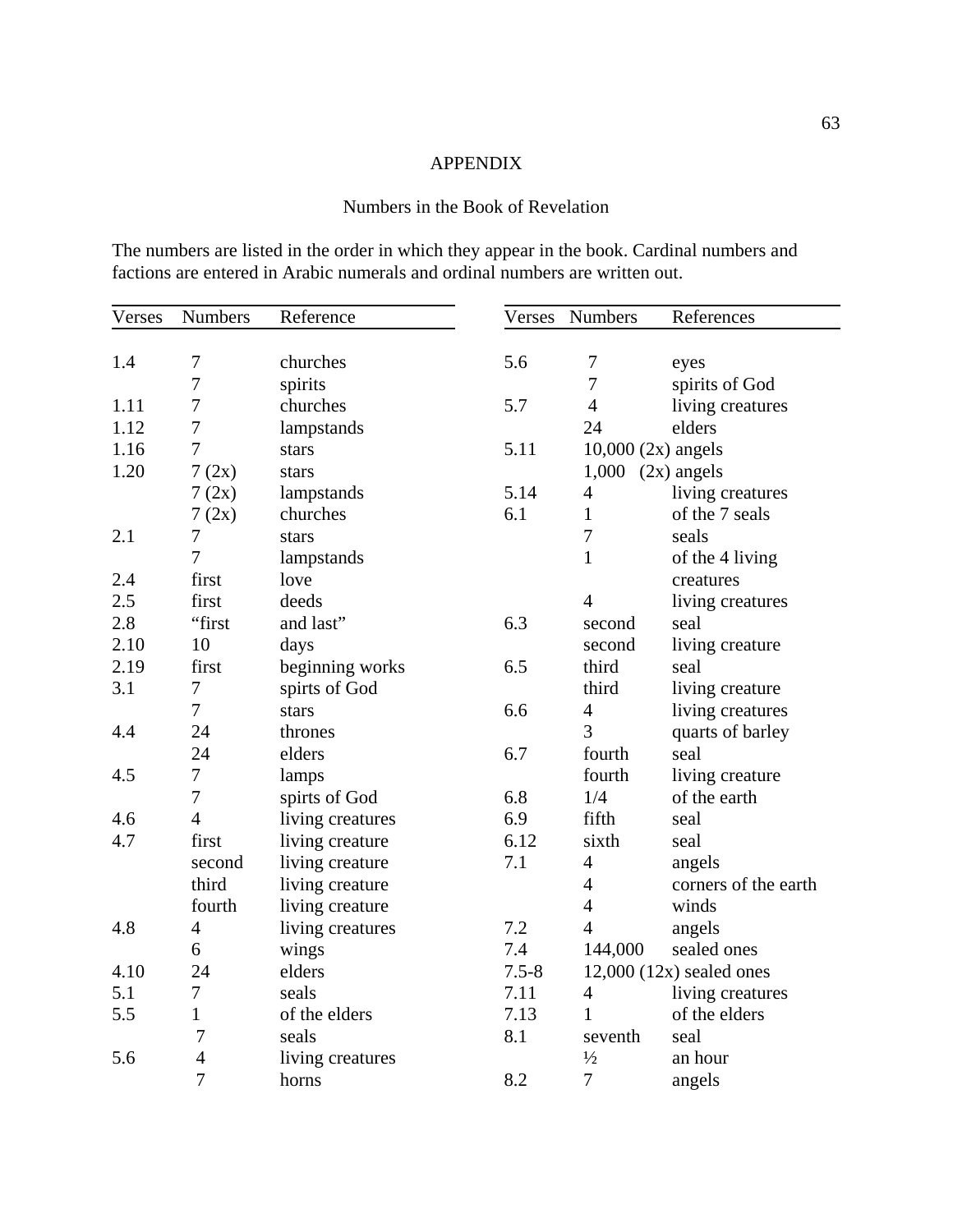| Verses | <b>Numbers</b> | Reference                      | Verses | <b>Numbers</b> | Reference           |
|--------|----------------|--------------------------------|--------|----------------|---------------------|
|        |                |                                |        |                |                     |
| 8.2    | $\tau$         | trumpets                       | 11.3   | 1260           | days                |
| 8.6    | $\tau$         | angels                         | 11.4   | $\overline{c}$ | olive trees         |
|        | $\overline{7}$ | trumpets                       |        | $\overline{2}$ | lampstands          |
| 8.7    | first          | angel or trumpet               | 11.9   | $3\frac{1}{2}$ | days                |
|        | 1/3            | of the earth                   | 11.10  | $\mathbf{2}$   | prophets            |
|        | 1/3            | of the trees                   | 11.11  | $3\frac{1}{2}$ | days                |
| 8.8    | second         | angel                          | 11.13  | 1/10           | of the city         |
|        | 1/3            | of the sea                     |        | 7000           | people              |
| 8.9    | 1/3            | creatures in the sea           | 11.14  | second         | woe                 |
|        | 1/3            | ships                          |        | third          | woe                 |
| 8.10   | third          | angel                          | 11.15  | seventh        | angel               |
|        | 1/3            | rivers and springs             | 11.16  | 24             | elders              |
| 8.11   | 1/3            | waters                         | 12.1   | 12             | stars               |
| 8.12   | fourth         | angel                          | 12.3   | $\overline{7}$ | heads               |
|        | 1/3            | sun                            |        | 10             | horns               |
|        | 1/3            | moon                           |        | $\overline{7}$ | diadems             |
|        | 1/3            | stars                          | 12.4   | 1/3            | stars of heaven     |
|        | 1/3            | them (all the above)           | 12.6   | 1260           | days                |
|        | 1/3            | it (day)                       | 12.13  | $\overline{2}$ | wings               |
| 8.13   | $\mathbf{1}$   | eagle                          | 13.1   | 10             | horns               |
|        | 3              | angels                         |        | $\overline{7}$ | heads               |
| 9.1    | fifth          | angel                          |        | 10             | diadems             |
| 9.5    | 5              | months                         | 13.3   | $\mathbf{1}$   | of the heads        |
| 9.10   | 5              | months                         | 13.5   | 42             | months              |
| 9.12   | first          | woe                            | 13.11  | $\overline{2}$ | horns               |
|        | $\overline{2}$ | more woes                      |        | first          | beast               |
| 9.13   | sixth          | angel                          | 13.12  | first          | beast               |
|        | $\mathbf{1}$   | voice                          | 13.18  | 666            | number of the beast |
|        | $\overline{4}$ | horns of the altar             | 14.1   | 144,000        | (sealed)            |
| 9.14   | sixth          | angel                          | 14.3   | 4              | living creatures    |
|        | 4              | angels                         |        | 144,000        | (sealed)            |
| 9.15   | $\overline{4}$ | angels                         | 14.4   | first fruit    | first portion       |
|        | 1/3            | mankind                        | 14.8   | second         | (angel)             |
| 9.16   |                | 200,000,000 armies of horsemen | 14.9   | third          | angel               |
| 9.18   | 3              | plagues                        | 14.20  | 1600           | stadia              |
|        | 1/3            | mankind                        | 15.1   | 7              | angels              |
| 10.3   | $\overline{7}$ | peals of thunder               |        | 7              | last plagues        |
| 10.4   | 7(2x)          | peals of thunder               | 15.6   | 7              | angels              |
| 10.7   | seventh        | angel                          |        | 7              | plagues             |
| 11.2   | 42             | months                         | 15.7   | $\mathbf{1}$   | of the 4 living     |
| 11.3   | $\overline{2}$ | witnesses                      |        |                | creatures           |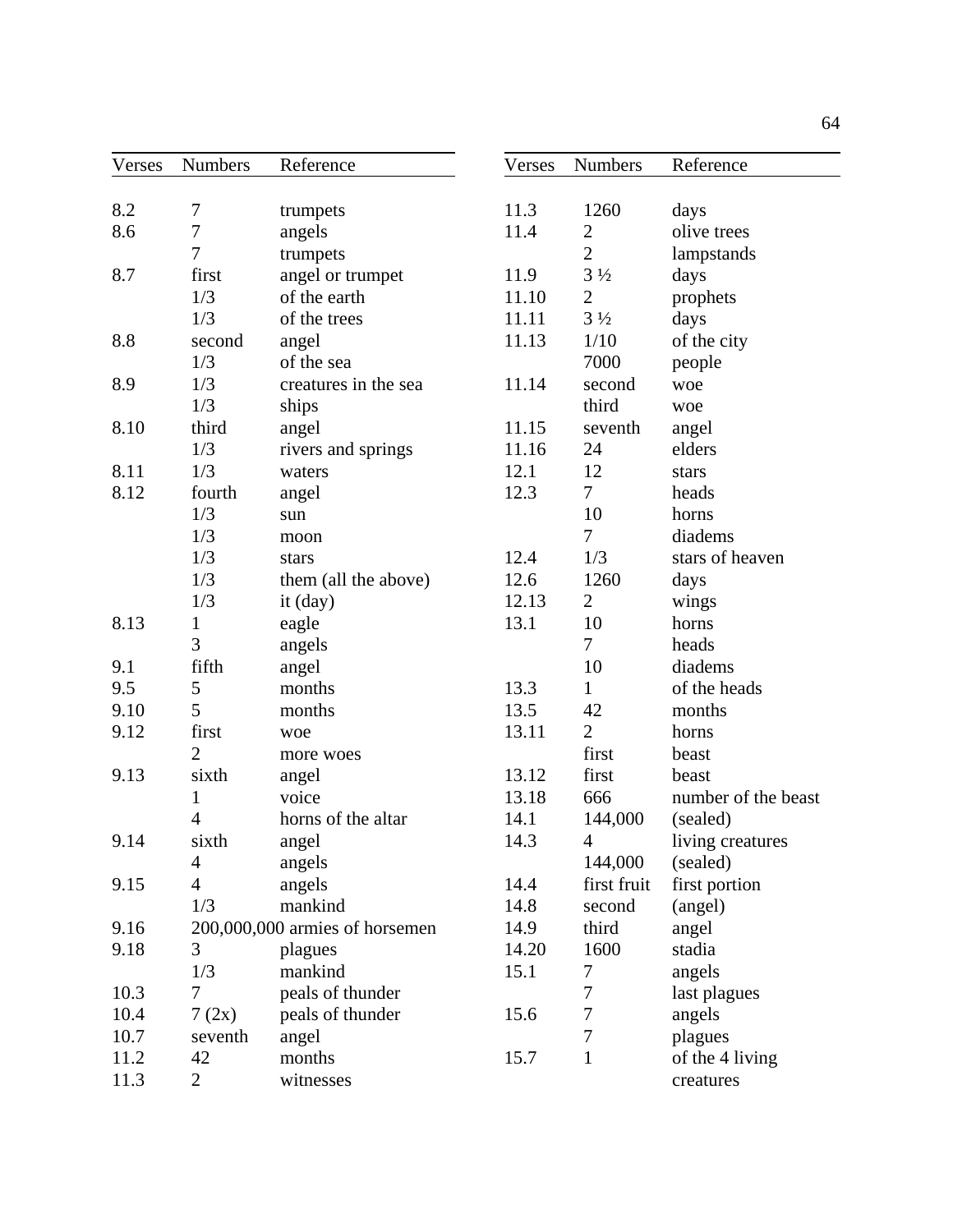| Verses | Numbers        | Reference        | Verses | <b>Numbers</b> | Reference                 |
|--------|----------------|------------------|--------|----------------|---------------------------|
|        |                |                  |        |                |                           |
| 15.7   | $\overline{4}$ | living creatures | 18.21  | $\mathbf{1}$   | angel                     |
|        | 7              | angels           | 19.3   | second         | (time)                    |
|        | 7              | golden bowls     | 19.4   | 24             | elders                    |
| 15.8   | 7              | plagues          |        | $\overline{4}$ | living creatures          |
|        | 7              | angels           | 19.17  | $\mathbf{1}$   | angel                     |
| 16.1   | 7              | angels           | 19.20  | $\overline{2}$ | (beast & false)           |
|        | $\overline{7}$ | bowls            |        |                | prophet)                  |
| 16.2   | first          | angel            | 20.2   | 1000           | years                     |
| 16.3   | second         | angel            | 20.3   | 1000           | years                     |
| 16.4   | third          | angel            | 20.4   | 1000           | years                     |
| 16.8   | fourth         | angel            | 20.5   | 1000           | years                     |
| 16.10  | fifth          | angel            |        | first          | resurrection              |
| 16.12  | sixth          | angel            | 20.6   | first          | resurrection              |
| 16.13  | 3              | unclean spirits  |        | second         | death                     |
| 16.17  | seventh        | angel            |        | 1000           | years                     |
| 16.19  | 3              | parts            | 20.7   | 1000           | years                     |
| 16.21  | a talent       | hailstones       | 20.8   | $\overline{4}$ | corners of the earth      |
| 17.1   | 1              | of the 7 angels  | 20.14  | second         | death                     |
|        | 7              | angels           | 21.1   | first          | heaven                    |
|        | $\tau$         | bowls            |        | first          | earth                     |
| 17.3   | 7              | heads            | 21.4   | first          | things                    |
|        | 10             | horns            | 21.8   | second         | death                     |
| 17.7   | 7              | heads            | 21.9   | $\mathbf 1$    | of the 7 angels           |
|        | 10             | horns            |        | $\tau$         | bowls                     |
| 17.9   | 7              | heads            |        | $\overline{7}$ | plagues                   |
|        | $\tau$         | mountains        | 21.12  | 12             | gates                     |
|        | $\overline{7}$ | kings (Gk. text) |        | 12             | angels                    |
| 17.10  | 5              | (kings)          |        | 12             | tribes                    |
|        | $\mathbf{1}$   | (king)           | 21.13  | 3(4x)          | gates-east, north, south, |
| 17.11  | eighth         | (king)           |        |                | west                      |
|        | 7              | (king)           | 21.14  | 12             | foundation stones         |
| 17.12  | 10             | horns            |        | 12             | names                     |
|        | 10             | kings            |        | 12             | apostles                  |
|        | $\mathbf{1}$   | hour             | 12.16  | 12,000         | stadia                    |
| 17.13  | $\mathbf{1}$   | purpose          | 12.17  | 144            | cubits                    |
| 17.16  | 10             | horns            | 12.19  | first          | foundation stone-         |
| 17.17  | $\mathbf{1}$   |                  |        |                | jasper                    |
| 18.8   |                | purpose          |        |                |                           |
|        | $\mathbf{1}$   | day              |        | second         | sapphire                  |
| 18.10  | $\mathbf{1}$   | hour             |        | third          | chalcedony                |
| 18.17  | $\mathbf{1}$   | hour             |        | fourth         | emerald                   |
| 18.19  | $\mathbf{1}$   | hour             | 21.20  | fifth          | sardonyx                  |